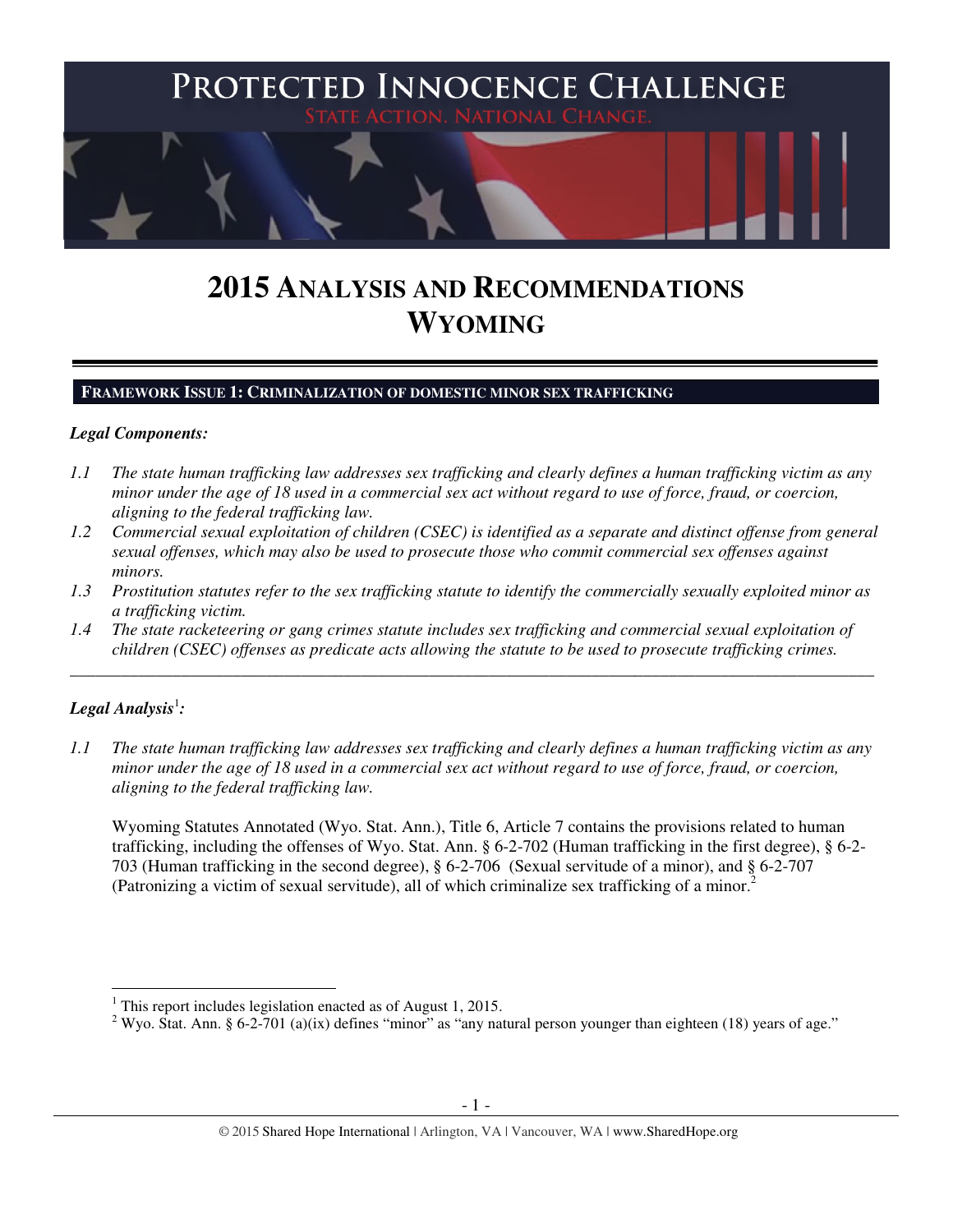Pursuant to Wyo. Stat. Ann. § 6-2-702 (Human trafficking in the first degree), a person commits human trafficking in the first degree "when the person<sup>3</sup> intentionally or knowingly recruits, transports, transfers, harbors, receives, provides, obtains, isolates, maintains or entices an individual for the purpose of: . . . (iii) Sexual servitude of a minor in violation of W.S. 6-2-706." Wyo. Stat. Ann. § 6-2-702. Pursuant to Wyo. Stat. Ann. § 6-2-703 (Human trafficking in the second degree), a person commits human trafficking in the second degree when a person "recklessly recruits, transports, transfers, harbors, receives, provides, obtains isolates, maintains or entices an individual for the purpose of: . . . . (iii) Sexual servitude of a minor in violation of W.S. 6-2-706." Wyo. Stat. Ann. § 6-2-703.

Wyo. Stat. Ann. § 6-2-706(a) (Sexual servitude of a minor) states, "A person is guilty of sexual servitude of a minor when the person intentionally, knowingly or recklessly offers, obtains, procures or provides an individual less than eighteen (18) years of age to engage in commercial sexual services."

Proof of force, fraud or coercion is not required when the victim of Wyo. Stat. Ann. § 6-2-702 (Human trafficking in the first degree), § 6-2-703 (Human trafficking in the second degree) and § 6-2-706 (Sexual servitude of a minor) is a minor under 18 used in commercial sexual activity.<sup>5</sup> However, "commercial sexual activity," as used in § 6-2-706 (Sexual servitude of a minor), is classified as "services," which is defined in Wyo. Stat. Ann. § 6-2-701 (a)(xiv) as "activities resulting from a relationship between a person and the actor in which the person performs activities under the supervision of or for the benefit of the actor." This definition narrows the application of the trafficking statutes to those cases in which a minor is under the control of a third party trafficker, essentially introducing the elements of force, fraud or coercion.

*1.2 Commercial sexual exploitation of children (CSEC) is identified as a separate and distinct offense from general sexual offenses, which may also be used to prosecute those who commit commercial sex offenses against minors.* 

The following laws treat CSEC as distinct crimes.

 $\overline{a}$ 

- 1. Pursuant to Wyo. Stat. Ann. § 6-4-103(a) (Promoting prostitution; penalties), "Except as provided in W.S. 6-2-701 through 6-2-710, a person commits a felony if he: (i) Knowingly or intentionally entices or compels another person to become a prostitute. . . ." Where the "person enticed or compelled is under eighteen (18) years of age," a conviction for violating Wyo. Stat. Ann. § 6-4- 103(a) is punishable as a felony by imprisonment up to 5 years, a fine not to exceed \$5,000, or both. Wyo. Stat. Ann. § 6-4-103(b).
- 2. Pursuant to Wyo. Stat. Ann. § 6-4-303(b)(i), (ii) (Sexual exploitation of children; penalties; definitions),
	- A person is guilty of sexual exploitation of a child $<sup>6</sup>$  if, for any purpose, he knowingly:</sup> (i) Causes, induces, entices, coerces or permits a child to engage in, or be used for, the making of child pornography; $\frac{7}{7}$

 $3$  Wyo. Stat. Ann. § 6-2-701 (a)(xi) defines "person" as "an individual, partnership, corporation, joint stock company or any other association or entity, public or private."

<sup>&</sup>lt;sup>4</sup> Wyo. Stat. Ann. § 6-2-701 (a)(xiv) defines "services" as "activities resulting from a relationship between a person and the actor in which the person performs activities under the supervision of or for the benefit of the actor. Commercial sexual activity is 'services' in this article."

<sup>&</sup>lt;sup>5</sup> Wyo. Stat. Ann. § 6-2-701 (a)(xv) defines "victim" as "the person alleged to have been subjected to human trafficking."

<sup>&</sup>lt;sup>6</sup> Wyo. Stat. Ann. § 6-4-303(a)(i) defines "child" as "a person under the age of eighteen (18) years."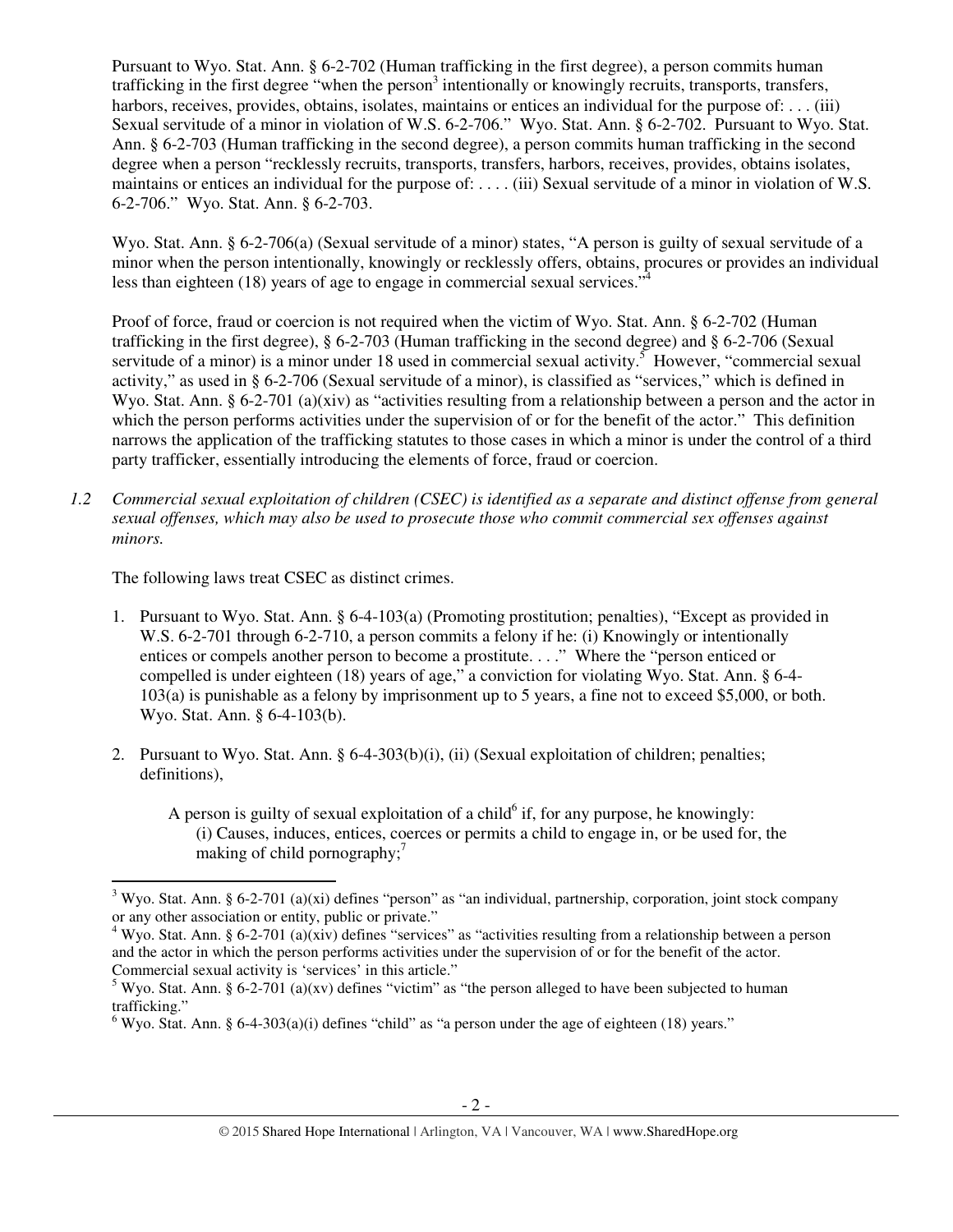(ii) Causes, induces, entices or coerces a child to engage in, or be used for, any explicit sexual  $\text{conduct}^8$ ;

. . . .

A first time conviction under Wyo. Stat. Ann. § 6-4-303(b)(i), (ii) is punishable as a felony by imprisonment for  $5-12$  years, a fine not to exceed \$10,000, or both. Wyo. Stat. Ann. § 6-4-303(c). A subsequent conviction for violating Wyo. Stat. Ann. § 6-4-303(b)(i), (ii) is punishable by imprisonment for  $7-12$  years, a fine not to exceed \$10,000, or both. Wyo. Stat. Ann. § 6-4-303(e).

Several other non-commercial sex offenses may be applicable in cases involving the commercial sexual exploitation of a child. Such laws include the following:

1. Wyo. Stat. Ann. § 6-2-318 (Soliciting to engage in illicit sexual relations; penalty) states,

Except under circumstances constituting sexual assault in the first, second or third degree as defined by W.S. 6-2-302 through 6-2-304, or sexual abuse of a minor in the first, second, third or fourth degree as defined by W.S. 6-2-314 through 6-2-317, anyone who has reached the age of majority and who solicits, $9$  procures or knowingly encourages anyone less than the age of fourteen (14) years, or a person purported to be less than the age of fourteen (14) years, to engage in sexual intrusion as defined in W.S. 6-2-301 is guilty of a felony ....

A conviction for violating Wyo. Stat. Ann. § 6-2-318 is punishable by imprisonment up to 5 years and a possible fine not to exceed \$10,000. Wyo. Stat. Ann. §§ 6-2-318, 6-10-102.

2. Under Wyo. Stat. Ann. § 6-2-314(a)(i) (Sexual abuse of a minor in the first degree; penalties) a person commits a crime when "[b]eing sixteen (16) years of age or older, the actor inflicts sexual intrusion on a victim who is less than thirteen (13) years of age."<sup>10</sup> A conviction under this statute is

<sup>7</sup> Wyo. Stat. Ann. § 6-4-303(a)(ii) states:

. . . .

 $\overline{a}$ 

(ii) "Child pornography" means any visual depiction, including any photograph, film, video, picture, computer or computer-generated image or picture, whether or not made or produced by electronic, mechanical or other means, of explicit sexual conduct, where:

(A) The production of the visual depiction involves the use of a child engaging in explicit sexual conduct;

(B) The visual depiction is of explicit sexual conduct involving a child or an individual virtually indistinguishable from a child; or

(C) The visual depiction has been created, adapted or modified to depict explicit sexual conduct involving a child or an individual virtually indistinguishable from a child.

<sup>8</sup> Wyo. Stat. Ann. § 6-4-303(a)(iii) defines "explicit sexual conduct" as "actual or simulated sexual intercourse, including genital-genital, oral-genital, anal-genital or oral-anal, between persons of the same or opposite sex, bestiality, masturbation, sadistic or masochistic abuse or lascivious exhibition of the genitals or pubic area of any person."<br><sup>9</sup> "Solici

 "Solicit" is not defined in either Wyo. Stat. § 6-2-301 (the definitions for the sexual offenses) or Wyo. Stat. § 6-1- 104 (the general definitions for all criminal laws). In *Blakeman v. State*, 100 P.3d 1229, 1234–36 (Wyo. 2004) (decided under prior law), the Supreme Court of Wyoming held that the district court made no error in instructing the jury on the definition of "solicit," which defined "solicit" as "'(1) to ask or seek earnestly or pleadingly, (2) to tempt or to entice someone to do wrong, (3) to approach for some immoral purpose.'"

<sup>10</sup> Wyo. Stat. Ann. § 6-2-301(a)(vii) (Definitions) defines "sexual intrusion" as follows: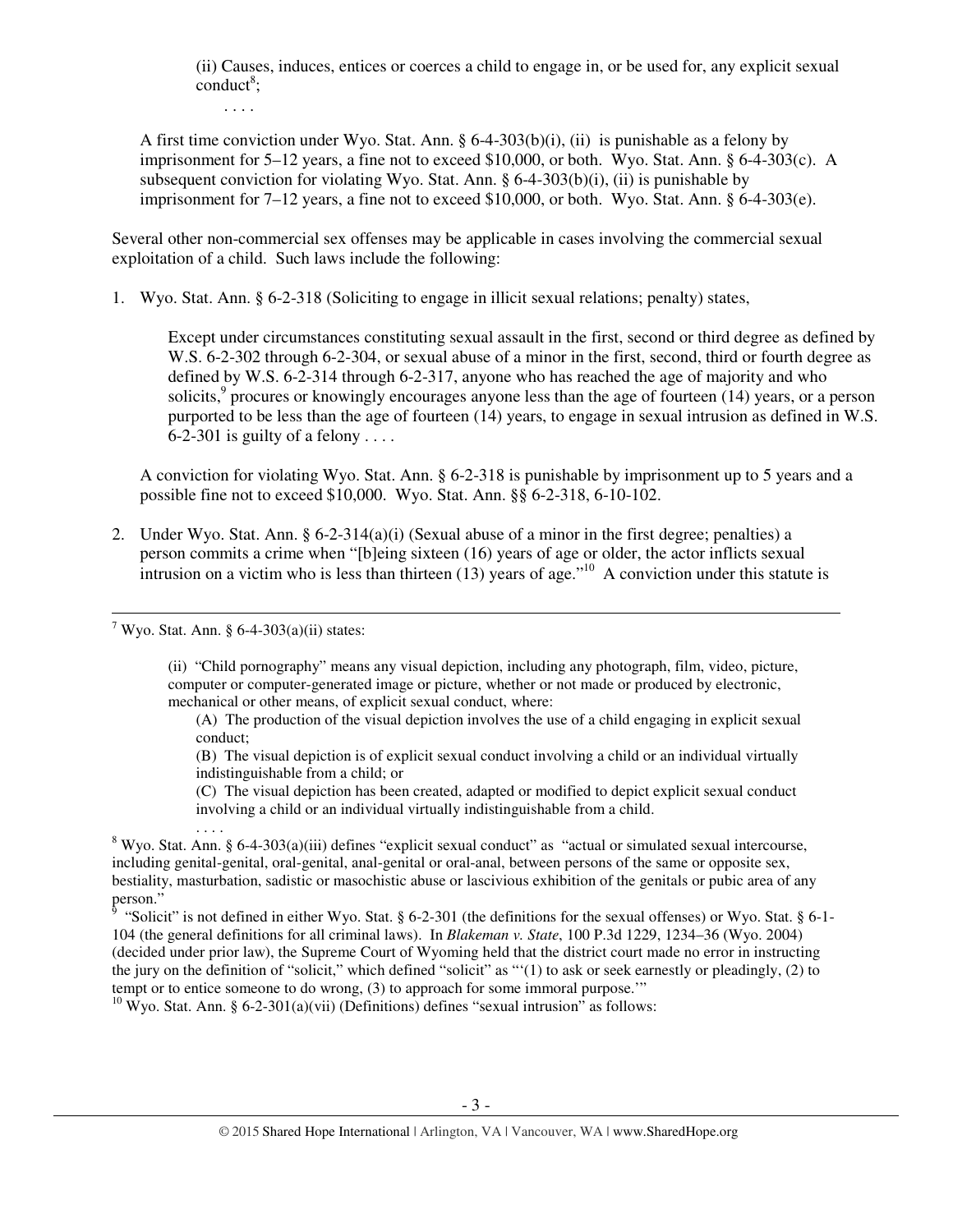generally punishable by imprisonment up to 50 years, "unless the person convicted qualifies under W.S. 6-2-306(e) [Penalties for sexual assault]," which requires a defendant with prior convictions for specific sex crimes to receive life imprisonment without the possibility of parole if the convictions were for offenses committed after the actor reached the age of  $18$ .<sup>11</sup> Wyo. Stat. Ann. §§ 6-2-314(b), 6-2-306(e). However, if the person convicted for violating this statute is 21 years of age or older, the defendant will receive imprisonment for 25–50 years, "unless the person convicted qualified under W.S. 6-2-306(e)." Wyo. Stat. Ann. § 6-2-314(c). In either case, the court may order the defendant to pay a possible fine not to exceed \$10,000 in addition to his sentence. Wyo. Stat. Ann.  $\S 6\t-10\t-102$ .<sup>12</sup>

3. Pursuant to Wyo. Stat. Ann.  $\S 6-2-315(a)(i)$ , (ii) (Sexual abuse of a minor in the second degree),

Except under circumstance constituting sexual abuse of a minor in the first degree as defined by W.S. 6- 2-314, an actor commits the crime of sexual abuse of a minor in the second degree if:

(i) Being seventeen (17) years of age or older, the actor inflicts sexual intrusion on a victim who is thirteen (13) through fifteen (15) years of age, and the victim is at least four (4) years younger than the actor;

(ii) Being sixteen (16) years of age or older, the actor engages in sexual contact<sup>13</sup> of a victim who is less than thirteen (13) years of age;

A conviction for violating Wyo. Stat. Ann. § 6-2-315(a)(i), (ii) is punishable by imprisonment up to 20 years and a possible fine not to exceed \$10,000, "unless the person convicted qualifies under W.S. 6-2- 306(e)," to be punished by life imprisonment without the possibility of parole for convictions where the offense was committed after the actor reached the age of  $18<sup>14</sup>$  Wyo. Stat. Ann. §§ 6-2-315(b), 6-2-306(e), 6-10-102.

(A) Any intrusion, however slight, by any object or any part of a person's body, except the mouth, tongue or penis, into the genital or anal opening of another person's body if that sexual intrusion can reasonably be construed as being for the purposes of sexual arousal, gratification or abuse; or

(B) Sexual intercourse, cunnilingus, fellatio, analingus or anal intercourse with or without emission.

<sup>11</sup> Wyo. Stat. Ann. § 6-2-306(e) provides,

 $\overline{a}$ 

An actor who is convicted of sexual abuse of a minor under W.S. 6-2-314 or 6-2-315 shall be punished by life imprisonment without parole if the actor has one (1) or more previous convictions for a violation of W.S. 6-2-302 [Sexual assault in the first degree] through 6-2-304 [Sexual assault in the third degree], 6-2- 314 or 6-2-315, or a criminal statute containing the same or similar elements as the crimes defined by W.S. 6-2-302 through 6-2-304, 6-2-314 or 6-2-315, which convictions resulted from charges separately brought, which arose out of separate occurrences in this state or elsewhere and were committed after the actor reached 18 years of age.

<sup>12</sup> Although Wyo. Stat. Ann. § 6-2-314 through § 6-2-317 do not specifically classify the offenses listed in each statute as felonies, the fact that each of the offenses are punishable by imprisonment for more than one year make them felonies according to Wyo. Stat. Ann. § 6-10-101 and subject to the fines listed in Wyo. Stat. Ann. § 6-10-102.  $13$  Wyo. Stat. Ann. § 6-2-301(a)(vi) defines "sexual contact" as "touching, with the intention of sexual arousal, gratification or abuse, of the victim's intimate parts by the actor, or of the actor's intimate parts by the victim, or of the clothing covering the immediate area of the victim's or actor's intimate parts."

<sup>14</sup> See supra note 11 for the text of Wyo. Stat. Ann. § 6-2-306(e).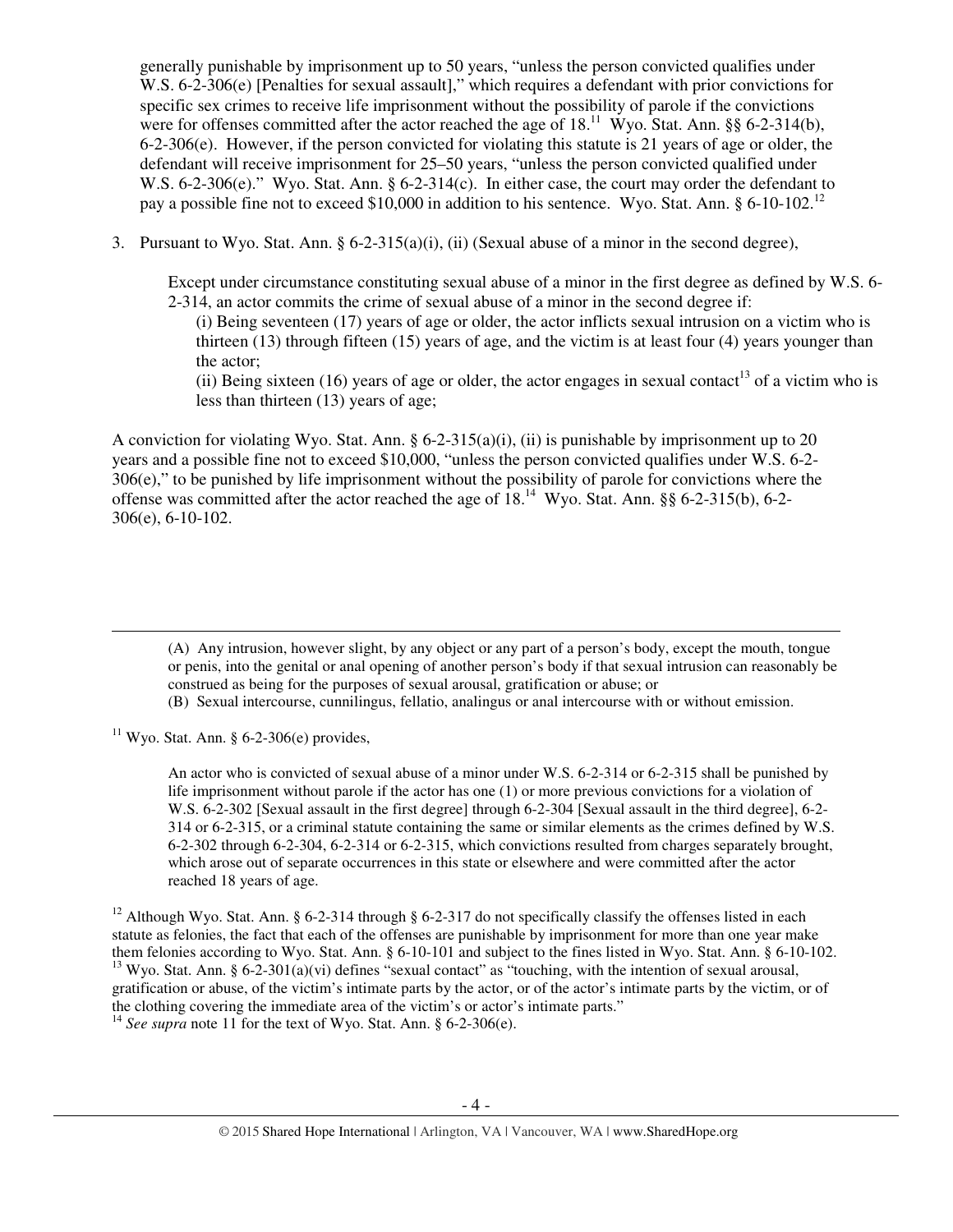4. Wyo. Stat. Ann. § 6-2-316(a) (Sexual abuse of a minor in the third degree) states in part,

Except under circumstance constituting sexual abuse of a minor in the first or second degree as defined by W.S. 6-2-314 and 6-2-315, an actor commits the crime of sexual abuse of a minor in the third degree if:

(i) Being seventeen (17) years of age or older, the actor engages in sexual contact with a victim who is thirteen (13) through fifteen (15) years of age, and the victim is at least four (4) years younger than the actor;

. . . .

(iii) Being less than sixteen (16) years of age, the actor inflicts sexual intrusion on a victim who is less than thirteen (13) years of age, and the victim is at least three (3) years younger than the actor; or

(iv) Being seventeen (17) years of age or older, the actor knowingly takes immodest, immoral or indecent liberties with a victim who is less than seventeen (17) years of age and the victim is at least four (4) years younger than the actor.

A conviction for violating Wyo. Stat. Ann. § 6-2-316(a) is punishable by imprisonment up to 15 years and a possible fine not to exceed \$10,000. Wyo. Stat. Ann. §§ 6-2-316(b), 6-10-102.

5. Wyo. Stat. Ann. § 6-2-317(a) (Sexual abuse of a minor in the fourth degree) states,

Except under circumstance constituting sexual abuse of a minor in the first, second or third degree as defined by W.S. 6-2-314 through 6-2-316, an actor commits the crime of sexual abuse of a minor in the fourth degree if:

(i) Being less than sixteen (16) years of age, the actor engages in sexual contact with a victim who is less than thirteen (13) years of age, and the victim is at least three (3) years younger than the actor; or

(ii) Being twenty (20) years of age or older, the actor engages in sexual contact with a victim who is either sixteen (16) or seventeen (17) years of age, and the victim is at least four (4) years younger than the actor, and the actor occupies a position of authority in relation to the victim.

A conviction for violating Wyo. Stat. Ann. § 6-2-317(a) is punishable by imprisonment up to 5 years and a possible fine not to exceed \$10,000. Wyo. Stat. Ann. §§ 6-2-317(b), 6-10-102.

*1.3 Prostitution statutes refer to the sex trafficking statute to identify the commercially sexually exploited minor as a trafficking victim.* 

Wyoming's prostitution laws, Wyo. Stat. Ann. § 6-4-101 (Prostitution; penalties), § 6-4-102 (Soliciting an act of prostitution; penalties) and § 6-4-103 (Promoting prostitution; penalties) refer to the human trafficking statutes, Wyo. Stat. Ann. § 6-2-706 (Sexual servitude of a minor), § 6-2-707 (Patronizing a victim of sexual servitude), and other related statutes, helping to clarify that a commercially sexually exploited child is a victim of sex trafficking.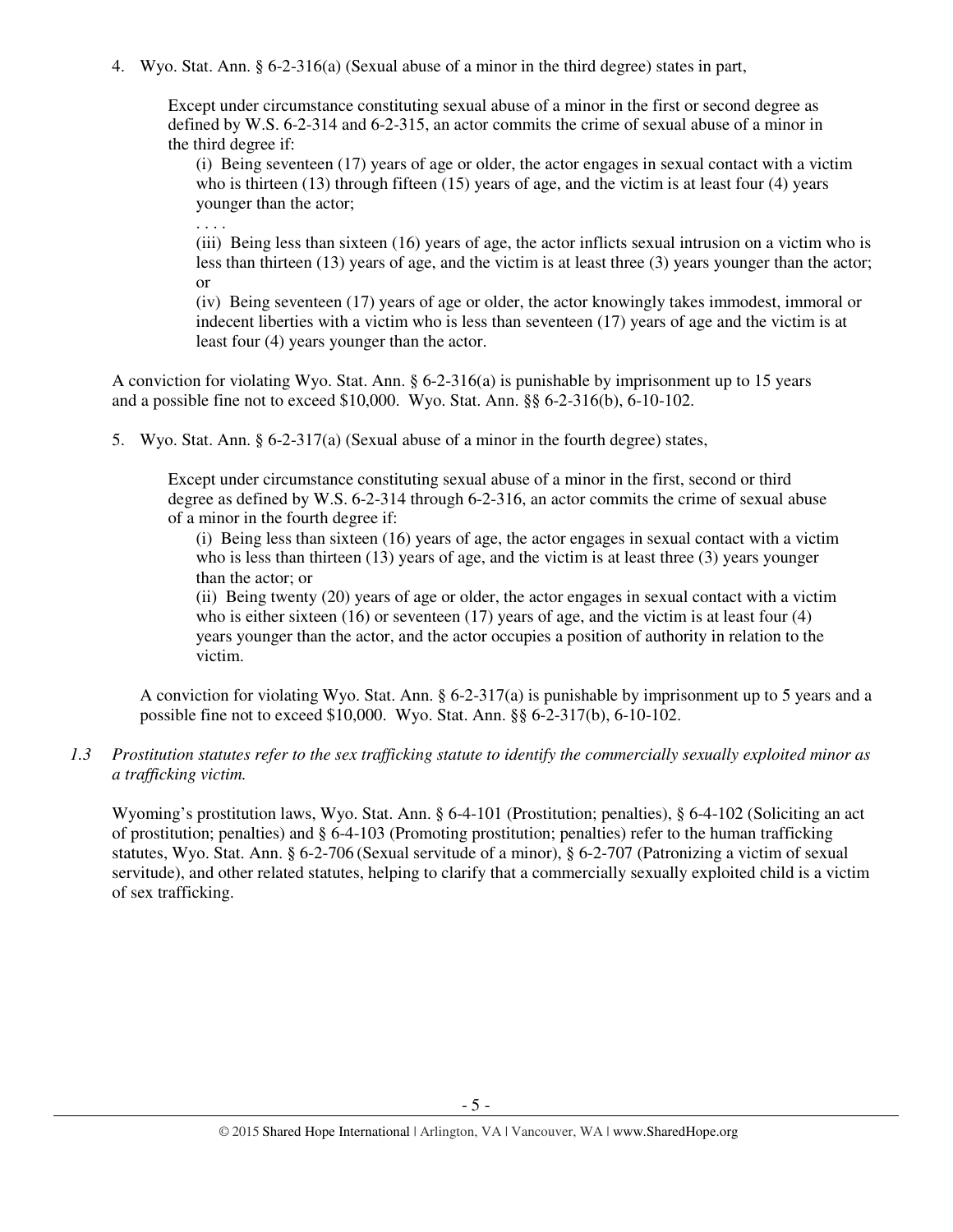*1.4 The state racketeering or gang crimes statute includes sex trafficking and commercial sexual exploitation of children (CSEC) offenses as predicate acts allowing the statute to be used to prosecute trafficking crimes.* 

Wyoming has not enacted a racketeering statute. However, gangs engaged in commercial sexual exploitation of children may face prosecution under Wyo. Stat. Ann. § 6-2-403(a) (Intimidation in furtherance of the interests of a criminal street gang), which provides the following:

A person is guilty of intimidation in furtherance of the interests of a criminal street gang if he threatens or intimidates by word or conduct to cause physical injury to another person or damage to the property of another in order to promote, further or assist in the interests of or to cause, induce or solicit another person to participate in a criminal street gang.

A "criminal street gang" is "an ongoing formal or informal organization, association or group of five (5) or more persons having as one (1) of its primary activities the commission of" one of the offenses listed under the definition of "pattern of criminal street gang activity" and "having a common name or identifying sign or symbol and whose members or associates individually or collectively engage in or have been engaged in a pattern of criminal street gang activity." Wyo. Stat. Ann. § 6-1-104(a)(xiv) (Definitions). A "pattern of criminal street gang activity" includes "the commission of, conviction or adjudication for or solicitation, conspiracy or attempt to commit two  $(2)$  or more of the offenses listed in this paragraph [includes  $\S 6-4-103$ , promoting prostitution] on separate occasions within a three (3) year period." Wyo. Stat. Ann. § 6-1-  $104(a)(xv)$ . A violation of Wyo. Stat. Ann. § 6-2-403(a) is a high misdemeanor punishable by imprisonment up to 1 year, a fine not to exceed \$1,000, or both. Wyo. Stat. Ann. § 6-2-403(b).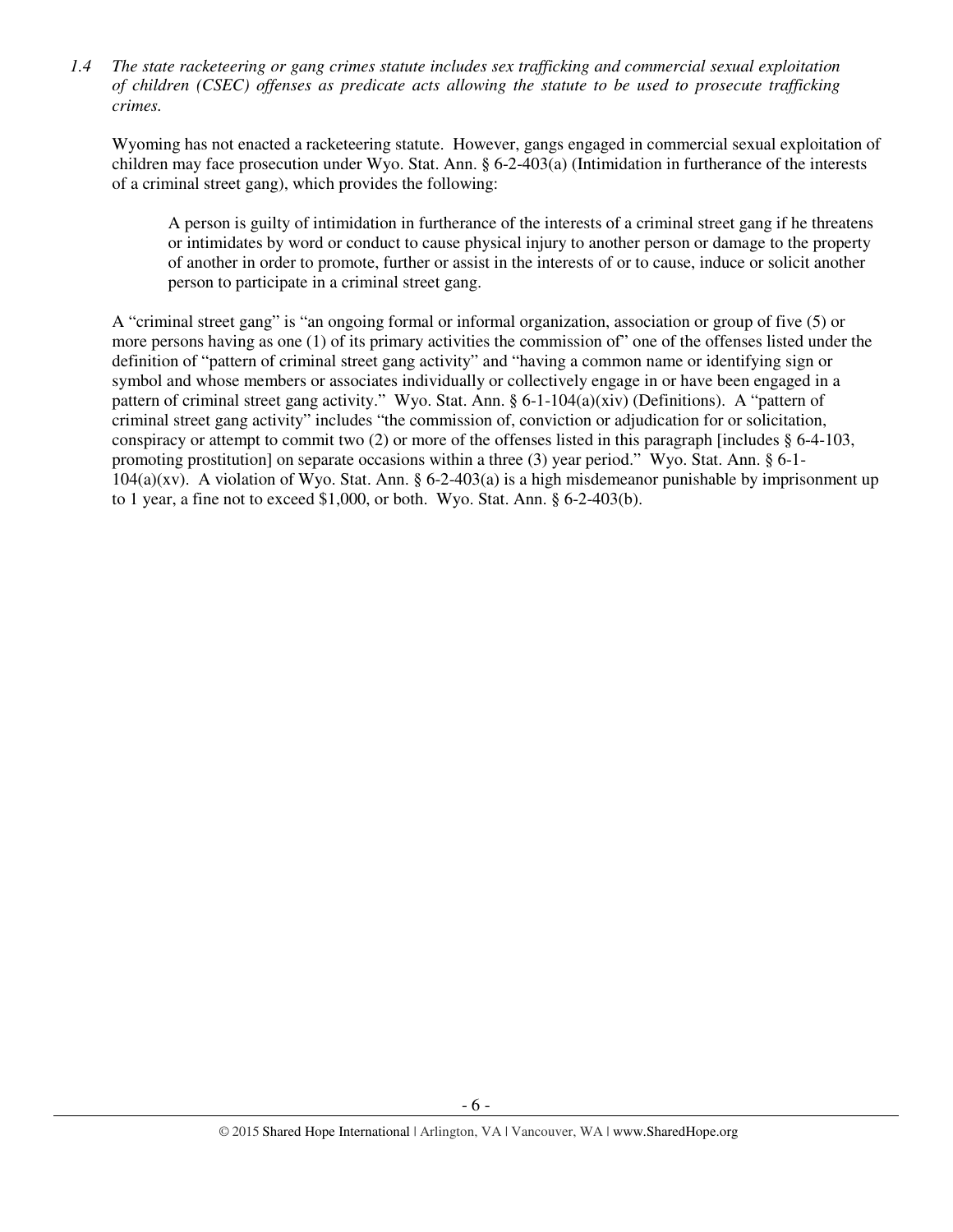#### **FRAMEWORK ISSUE 2: CRIMINAL PROVISIONS FOR DEMAND**

#### *Legal Components:*

- *2.1 The state sex trafficking law can be applied to the buyers of commercial sex acts with a victim of domestic minor sex trafficking.*
- *2.2 Buyers of commercial sex acts with a minor can be prosecuted under commercial sexual exploitation of children (CSEC) laws.*
- *2.3 Solicitation laws differentiate buying sex acts with an adult and buying sex acts with a minor under 18.*
- *2.4 Penalties for buyers of commercial sex acts with minors are as high as federal penalties.*
- *2.5 Using the Internet or electronic communications to lure, entice, or purchase, or attempt to lure, entice, or purchase commercial sex acts with a minor is a separate crime or results in an enhanced penalty for buyers.*
- *2.6 No age mistake defense is permitted for a buyer of commercial sex acts with any minor under 18.*
- *2.7 Base penalties for buying sex acts with a minor under 18 are sufficiently high and not reduced for older minors.*
- *2.8 Financial penalties for buyers of commercial sex acts with minors are sufficiently high to make it difficult for buyers to hide the crime.*
- *2.9 Buying and possessing child pornography carries penalties as high as similar federal offenses.*
- *2.10 Convicted buyers of commercial sex acts with minors and child pornography are required to register as sex offenders.*

\_\_\_\_\_\_\_\_\_\_\_\_\_\_\_\_\_\_\_\_\_\_\_\_\_\_\_\_\_\_\_\_\_\_\_\_\_\_\_\_\_\_\_\_\_\_\_\_\_\_\_\_\_\_\_\_\_\_\_\_\_\_\_\_\_\_\_\_\_\_\_\_\_\_\_\_\_\_\_\_\_\_\_\_\_\_\_\_\_\_\_\_\_\_

## *Legal Analysis:*

l

*2.1 The state sex trafficking law can be applied to the buyers of commercial sex acts with a victim of domestic minor sex trafficking.* 

Wyo. Stat. Ann. § 6-2-707(a) (Patronizing a victim of sexual servitude) applies directly to buyers of sex acts with minors in certain cases. It states,

A person is guilty of patronizing a victim of sexual servitude when the person pays, agrees to pay or offers to pay anything of value so that the person or another may engage in sexual activity with an individual when the person knows that the individual is a victim of sexual servitude in violation of . . . W.S.  $6-2-706$ .<sup>15</sup>

To be convicted under this provision, the government must prove that the buyer knew the person patronized was a victim of sexual servitude. "Commercial sexual activity," as used in § 6-2-706 (Sexual servitude of a minor), is classified as "services," which is defined in Wyo. Stat. Ann.  $\S 6-2-701$  (a)(xiv) as "activities resulting from a relationship between a person and the actor in which the person performs activities under the supervision of or for the benefit of the actor." This definition narrows the application of Wyo. Stat. Ann. § 6-2-707(a) (Patronizing a victim of sexual servitude) to those cases in which the buyer knew the minor was under the control of a third party trafficker, a very high evidentiary burden for prosecutors.

2.1.1 Recommendation: Amend the core sex trafficking offenses, Wyo. Stat. Ann. § 6-2-702 (Human trafficking in the first degree) and § 6-2-703 (Human trafficking in the second degree) to include the conduct of buyers as a violations of Wyo. Stat. Ann. § 6-2-702 (Human

<sup>15</sup> *See supra* note 3 (defining "person"). *See supra* note 5 (defining "victim").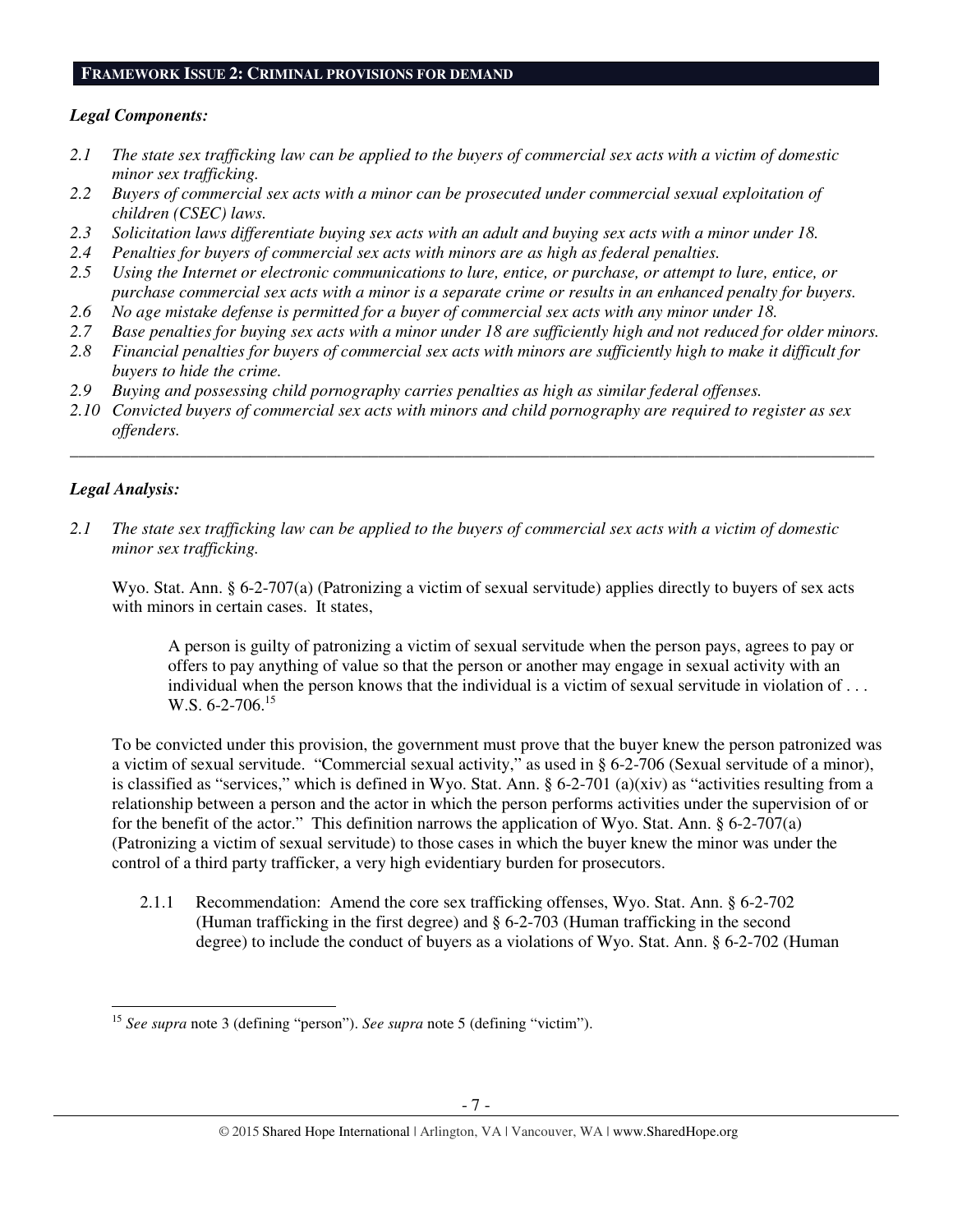trafficking in the first degree) and § 6-2-703 (Human trafficking in the second degree) and clarify that buyers of sex with minors are sex trafficking offenders.<sup>16</sup>

*2.2 Buyers of commercial sex acts with a minor can be prosecuted under commercial sexual exploitation of children (CSEC) laws.* 

Wyoming has not enacted a separate CSEC law specifically criminalizing the buying of sex with a minor. If an action is not brought under Wyo. Stat. Ann. § 6-2-707(a) (Patronizing a victim of sexual servitude), a buyer would likely be prosecuted under Wyoming's generally applicable solicitation law, Wyo. Stat. Ann. § 6-4-102 (Soliciting an act of prostitution; penalties). Pursuant to Wyo. Stat. Ann. § 6-4-102, "Except as provided in W.S. 6-2-701 through 6-2-710 [Title 6, Article 7, Human trafficking], a person is guilty of soliciting an act of prostitution if, with the intent that an act of sexual intrusion . . . be committed, that person knowingly or intentionally pays, or offers or agrees to pay money or other property to another person under circumstances strongly corroborative of the intention that an act of prostitution be committed." A conviction for violating Wyo. Stat. Ann. § 6-4-102 is punishable as a misdemeanor by imprisonment up to 6 months, a fine not to exceed \$750, or both. Wyo. Stat. Ann. § 6-4-102.

Although the statute is not expressly commercial in nature, buyers could be prosecuted under Wyo. Stat. Ann. § 6-2-318 (Soliciting to engage in illicit sexual relations; penalty).<sup>17</sup> A conviction for violating Wyo. Stat. Ann. § 6-2-318 is punishable as a felony by imprisonment up to 5 years and a possible fine not to exceed \$10,000. Wyo. Stat. Ann. §§ 6-2-318, 6-10-102.

Several sexual offense laws could be used to prosecute a buyer of commercial sex acts with a minor but do not specifically criminalize the commercial sexual exploitation of a child, and do not refer to a human trafficking  $law.<sup>18</sup>$ 

2.2.1 Recommendation: Enact a law that makes it a crime to purchase sex with a minor and imposes penalties consistent with the severity of the crime.

## *2.3 Solicitation laws differentiate buying sex acts with an adult and buying sex acts with a minor under 18.*

Wyoming's solicitation statute, Wyo. Stat. Ann. § 6-4-102 (Soliciting an act of prostitution; penalties), directs cases of trafficking to Wyo. Stat. Ann. § 6-2-702 (Human trafficking in the first degree; penalty), § 6-2-703 (Human trafficking in the second degree; penalty), § 6-2-706 (Sexual servitude of a minor), and § 6-2-707 (Patronizing a victim of sexual servitude) which criminalizes buying sex acts with a victim of sexual servitude. This effectively differentiates cases of buying sex acts with an adult who is not a victim of human trafficking from cases of buying sex acts with a minor under 18 who is a victim of sexual servitude.

l

<sup>&</sup>lt;sup>16</sup> See generally Shared Hope International, "Eliminating the Third Party Control Barrier to Identifying Juvenile Sex Trafficking Victims," JuST Response Policy Paper (2015), http://sharedhope.org/wp-

content/uploads/2015/08/Policy-Paper\_Eliminating-Third-Party-Control\_Final1.pdf (discussing need to include buyer conduct in core sex trafficking offense regardless of whether victim is under control of a third party and explaining negative impact on victims and victim-identification when buyers are excluded as sex trafficking offenders).

<sup>&</sup>lt;sup>17</sup> See supra Section 1.2 for a full discussion of Wyo. Stat. Ann. § 6-2-318 (Soliciting to engage in illicit sexual relations; penalty).

<sup>&</sup>lt;sup>18</sup> *See supra* Section 1.2 for a full description of the sexual offenses laws that may be used to prosecute buyers.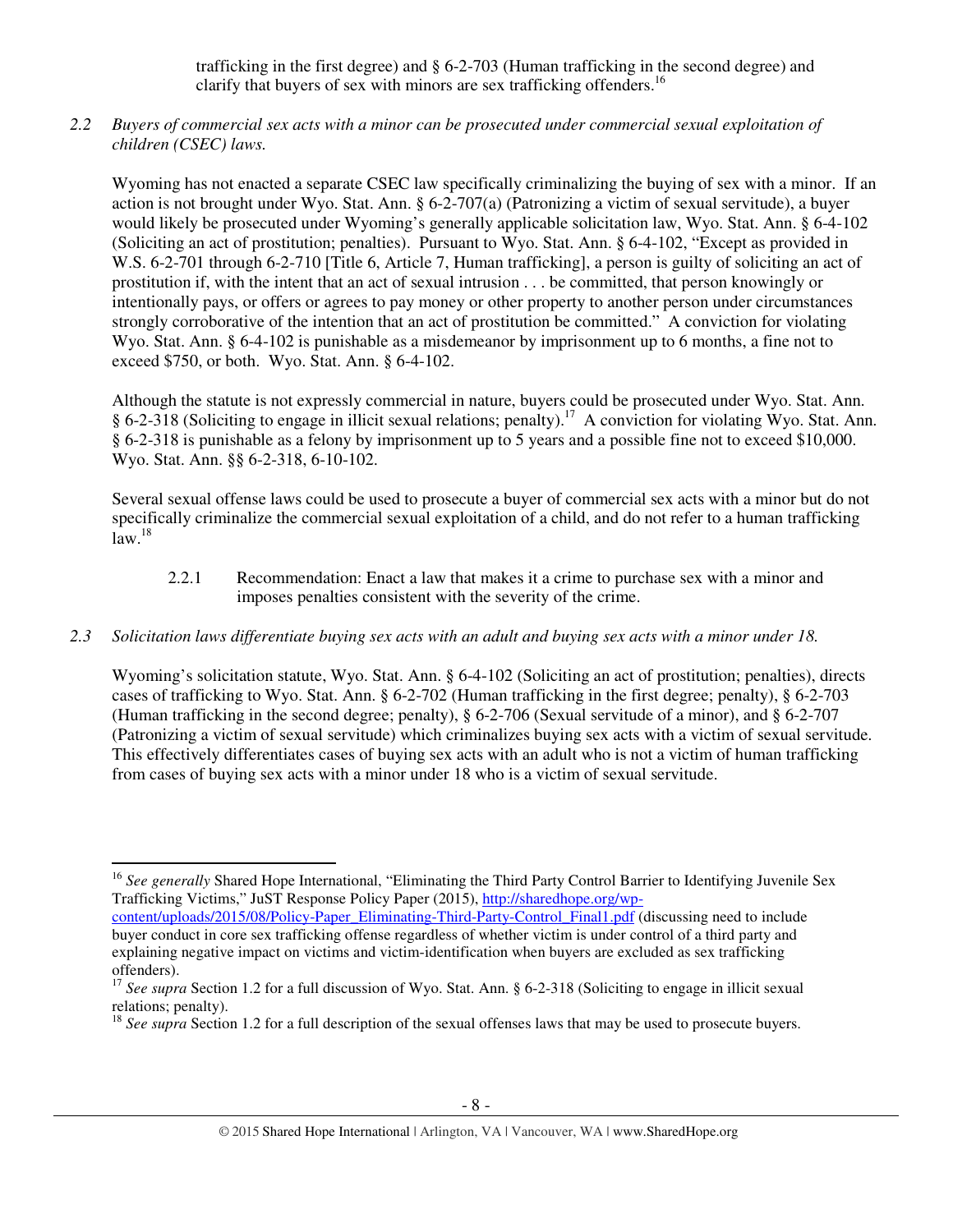## *2.4 Penalties for buyers of commercial sex acts with minors are as high as federal penalties.*

Buyers of commercial sex acts with minors may be prosecuted for crimes ranging from misdemeanors to felonies. Misdemeanors are punishable by imprisonment up to 6 months, fines not to exceed \$750, or both, to felonies punishable by varying ranges of imprisonment and fines not to exceed \$10,000. Wyo. Stat. Ann. §§ 6- 4-102, 6-2-314(c), 6-2-306(e), 6-10-102, 6-2-707.

Under Wyo. Stat. Ann. § 6-2-707 (Patronizing a victim of sexual servitude), a person who purchases sex with someone he or she knows to be a victim of sexual servitude of a minor is guilty of a felony and faces imprisonment up to 3 years, a fine not to exceed \$5,000, or both. Wyo. Stat. Ann. § 6-2-707. A conviction under Wyo. Stat. Ann. § 6-4-102 (Soliciting an act of prostitution; penalties) is punishable as a misdemeanor by imprisonment up to 6 months, a fine not to exceed \$750, or both. Buyers convicted of Wyo. Stat. Ann. § 6-2- 318 (Soliciting to engage in illicit sexual relations; penalties),<sup>19</sup> a felony offense, face imprisonment up to 5 years and a possible fine not to exceed \$10,000. Wyo. Stat. Ann. §§ 6-2-318, 6-10-102. Buyers face similar or greater penalties under Wyoming's sexual offense laws.

In comparison, if the victim is under the age of 14, a conviction under the Trafficking Victims Protection Act  $(TVPA)<sup>20</sup>$  for child sex trafficking is punishable by 15 years to life imprisonment and a fine not to exceed \$250,000. 18 U.S.C. §§ 1591(b)(1), 3559(a)(1), 3571(b)(3). If the victim is between the ages of 14–17, a conviction is punishable by 10 years to life imprisonment and a fine not to exceed \$250,000. 18 U.S.C. §§ 1591(b)(2), 3559(a)(1), 3571(b)(3). A conviction is punishable by mandatory life imprisonment, however, if the buyer has a prior conviction for a federal sex offense<sup>21</sup> against a minor. 18 U.S.C. § 3559(e)(1). To the extent buyers can be prosecuted under other federal CSEC laws, $^{22}$  a conviction is punishable by penalties ranging from a fine not to exceed \$250,000 to life imprisonment and a fine not to exceed \$250,000.<sup>23</sup>

 $\overline{a}$ 

an offense under section 1591 [18 USCS § 1591] (relating to sex trafficking of children), 2241 [18 USCS § 2241] (relating to aggravated sexual abuse), 2242 [18 USCS  $\S$  2242] (relating to sexual abuse), 2244(a)(1) [18 USCS § 2244(a)(1)] (relating to abusive sexual contact), 2245 [18 USCS § 2245] (relating to sexual abuse resulting in death), 2251 [18 USCS § 2251] (relating to sexual exploitation of children), 2251A [18 USCS § 2251A] (relating to selling or buying of children), 2422(b) [18 USCS § 2422(b)] (relating to coercion and enticement of a minor into prostitution), or  $2423(a)$  [18 USCS § 2423(a)] (relating to transportation of minors).

<sup>22</sup> 18 U.S.C. §§ 2251A(b) (Selling or buying of children), 2251(a) (Sexual exploitation of children), 2423(a) (Transportation of a minor with intent for minor to engage in criminal sexual activity), 2422(a) (Coercion and enticement), 2252(a)(2), (a)(4) (Certain activities relating to material involving the sexual exploitation of minors). <sup>23</sup> 18 U.S.C. §§ 2251A(b) (conviction punishable by imprisonment for 30 years to life and a fine), 2251(e) (conviction punishable by imprisonment for 15–30 years and a fine), 2423(a) (conviction punishable by imprisonment for 10 years to life and a fine), 2422(a) (conviction punishable by a fine, imprisonment up to 20 years, or both),  $2252(a)(2)$ , (4) (stating that a conviction under subsection (a)(2) is punishable by imprisonment for 5–20 years and a fine, while a conviction under subsection (a)(4) is punishable by imprisonment up to 10 years, a fine, or both); *see also* 18 U.S.C. §§ 3559(a)(1) (classifying all of the above listed offenses as felonies), 3571(b)(3) (providing a fine up to \$250,000 for any felony conviction).

<sup>&</sup>lt;sup>19</sup> Wyo. Stat. Ann. § 6-2-318 (Soliciting to engage in illicit sexual relations; penalties) makes it a crime when a person "solicits, procures or knowingly encourages anyone less than the age of fourteen (14) years, or a person purported to be less than the age of fourteen (14) years, to engage in sexual intrusion as defined in W.S. 6-2-301."  $20$  Trafficking Victims Protection Act (TVPA) of 2000, Pub. L. No. 106-386, 114 Stat. 1464, 1466 (codified in scattered sections of 18 and 22 U.S.C.).

<sup>&</sup>lt;sup>21</sup> Pursuant to 18 U.S.C. § 3559(e)(2), "federal sex offense" is defined as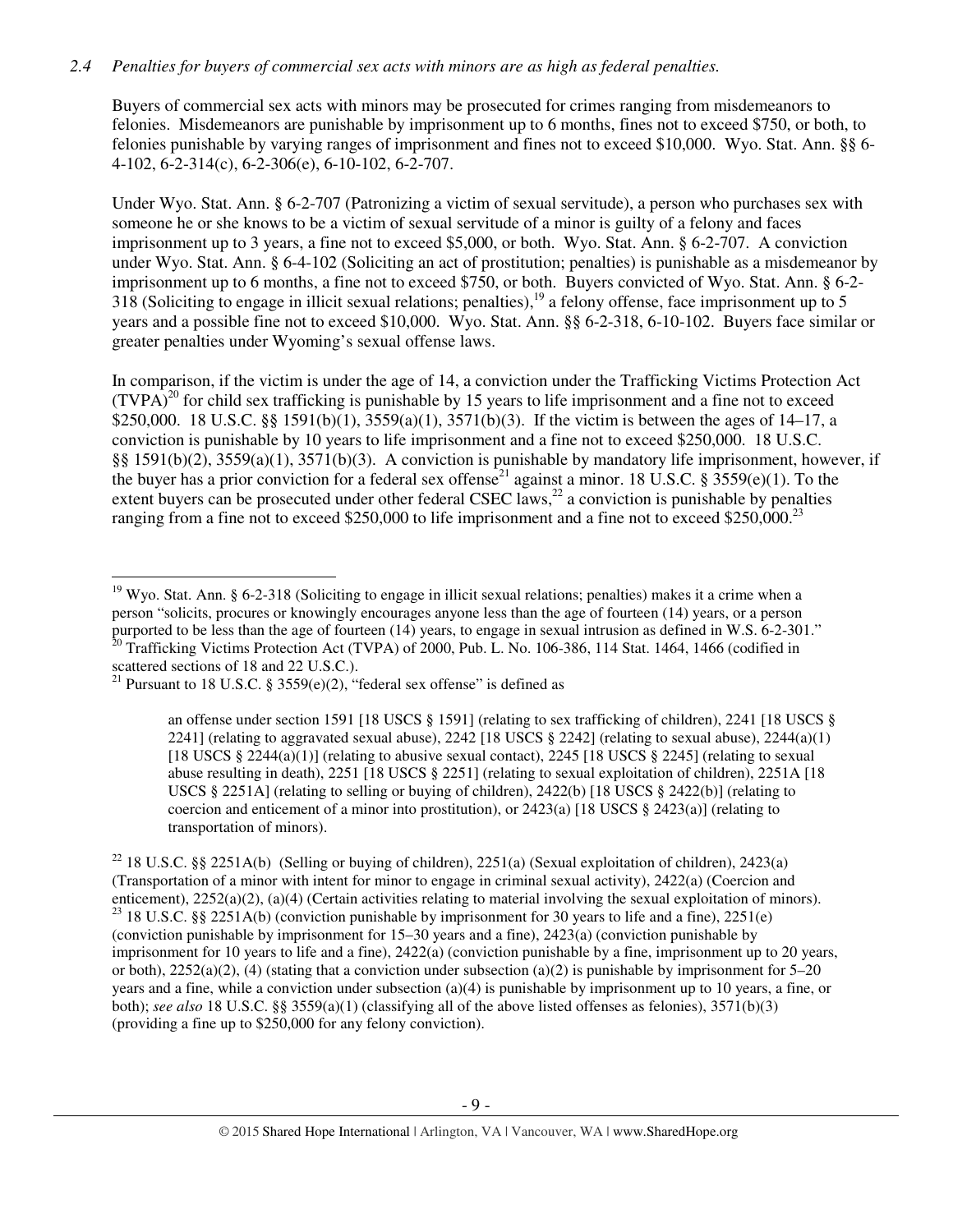- 2.4.1 Recommendation: Increase the penalties for patronizing a victim of sexual servitude and other offenses that cover buying sex with minors to align with the penalties available for federal trafficking offenders.
- *2.5 Using the Internet or electronic communications to lure, entice, or purchase, or attempt to lure, entice, or purchase commercial sex acts with a minor is a separate crime or results in an enhanced penalty for buyers.*

The use of the Internet or electronic communications to lure, entice, recruit, or purchase commercial sex acts with a minor is not a separate crime and does not result in an enhanced penalty for buyers. However, buyers who use the Internet or electronic communications to lure, entice, recruit, or purchase commercial sex acts with minors may be prosecuted under Wyo. Stat. Ann. § 6-2-318 (Soliciting to engage in illicit sexual relations; penalty). Wyo. Stat. Ann. § 6-2-318 makes it unlawful when an adult buyer

[e]xcept under circumstances constituting sexual assault in the first, second or third degree as defined by W.S. 6-2-302 [Sexual assault in the first degree] through 6-2-304 [Sexual assault in the third degree], or sexual abuse of a minor in the first, second, third or fourth degree as defined by W.S. 6-2-314 [Sexual abuse of a minor in the first degree] through 6-2-317 [Sexual abuse of a minor in the fourth degree] . . . solicits, procures or knowingly encourages anyone less than the age of fourteen (14) years, or a person purported to be less than the age of fourteen (14) years, to engage in sexual intrusion as defined in W.S.  $6-2-301$  [Definitions] ...

A conviction for violating Wyo. Stat. Ann. § 6-2-318 is punishable as a felony by imprisonment not to exceed 5 years and a possible fine not to exceed \$10,000. Wyo. Stat. Ann. §§ 6-2-318, 6-10-102.

- 2.5.1 Recommendation: Enact a law that makes it a separate crime for a buyer of sex with a minor to use the Internet or electronic communications to lure, entice, recruit, or purchase commercial sex acts with a minor or amend Wyo. Stat. Ann. § 6-2-318 (Soliciting to engage in illicit sexual relations; penalty) to impose enhanced penalties where the crime is commercial sexual exploitation using the Internet.
- *2.6 No age mistake defense is permitted for a buyer of commercial sex acts with any minor under 18.*

A mistake of age defense is not prohibited under Wyo. Stat. Ann. § 6-2-707 (Patronizing a victim of sexual servitude). In cases in which the buyer cannot be prosecuted under Wyo. Stat. Ann. § 6-2-707 (Patronizing a victim of sexual servitude) due to the knowledge requirement, buyers would likely be prosecuted under the generally applicable solicitation law, Wyo. Stat. Ann. § 6-4-102 (Soliciting an act of prostitution; penalties) which is age neutral making age an irrelevant element.

- 2.6.1 Recommendation: Amend Wyo. Stat. Ann. § 6-2-707 (Patronizing a victim of sexual servitude) to prohibit buyers from asserting a mistake of age defense.
- *2.7 Base penalties for buying sex acts with a minor under 18 are sufficiently high and not reduced for older minors.*

Wyo. Stat. Ann. § 6-2-707 (Patronizing a victim of sexual servitude) impose the same penalty for all offenses against a minor under 18.

Wyoming has not enacted a separate CSEC law that specifically criminalizes buying sex with a minor. The solicitation statute, Wyo. Stat. Ann. § 6-4-102 (Soliciting an act of prostitution), applies the same penalties regardless of the age of person solicited.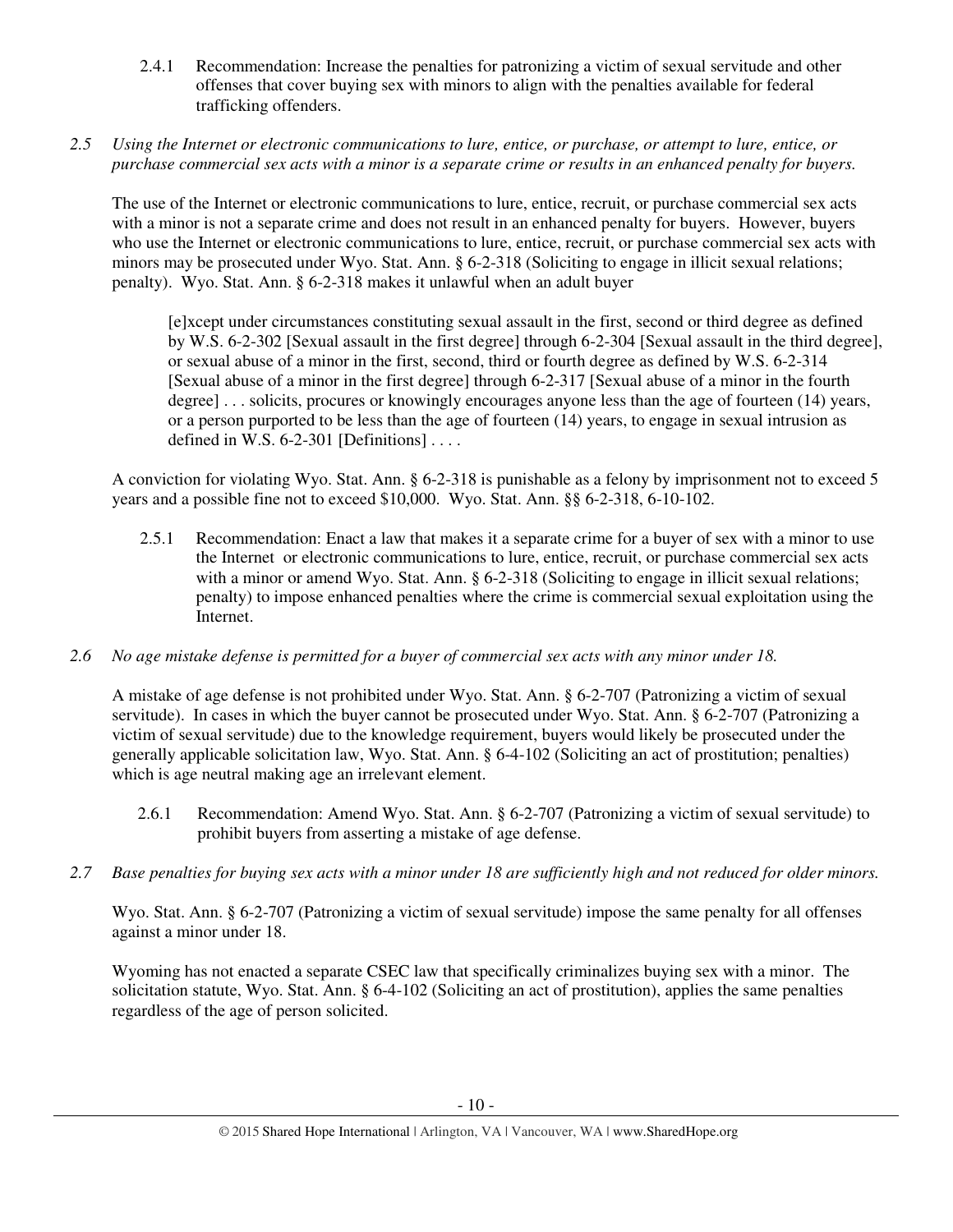*2.8 Financial penalties for buyers of commercial sex acts with minors are sufficiently high to make it difficult for buyers to hide the crime.* 

Buyers may be ordered to pay fines up to \$10,000. Specifically, a buyer convicted under Wyo. Stat. Ann. § 6- 4-102 (Soliciting an act of prostitution) may be ordered to pay a fine not to exceed \$750 while a buyer convicted under Wyo. Stat. Ann. § 6-2-707 (Patronizing a victim of sexual servitude) faces a fine of up to \$5,000. A buyer convicted under Wyo. Stat. Ann. § 6-2-318 (Soliciting to engage in illicit sexual relations; penalty), or Wyo. Stat. Ann. § 6-4-303(b)(iv) (Sexual exploitation of children; penalties; definitions), may be ordered to pay a fine of up to \$10,000. Wyo. Stat. Ann. §§ 6-2-707, 6-2-318, 6-4-102, 6-4-303(d), (e).

Buyers are also subject to mandatory orders of restitution pursuant to Wyo. Stat. Ann. § 7-9-102 (Order to pay upon conviction) and § 6-2-710 (Restitution). Under Wyo. Stat. Ann. §6-2-710,

- (a) In addition to any other punishment prescribed by law, upon conviction for any misdemeanor or felony under this article, the court shall order a defendant to pay mandatory restitution to each victim as determined under W.S. 7-9-103 and 7-9-114.
- (b) If the victim of human trafficking to whom restitution has been ordered dies before restitution is paid, any restitution ordered shall be paid to the victim's heir or legal representative provided that the heir or legal representative has not benefited in any way from the trafficking.
- (c) The return of the victim of human trafficking to victim's home country or other absence of the victim from the jurisdiction shall not limit the victim's right to receive restitution pursuant to this section.<sup>24</sup>

Wyo. Stat. Ann. § 7-9-102 states,

In addition to any other punishment prescribed by law the court shall, upon conviction for any misdemeanor or felony, order a defendant to pay restitution to each victim as determined under W.S. 7- 9-103 and 7-9-114 unless the court specifically finds that the defendant has no ability to pay and that no reasonable probability exists that the defendant will have an ability to pay.

Specifically, under Wyo. Stat. Ann. § 7-9-103(b) (Determination of amount owed; execution),

In every case in which a claim for restitution is submitted, the court shall fix a reasonable amount as restitution owed to each victim for actual pecuniary damage resulting from the defendant's criminal activity, and shall include its determination of the pecuniary damage as a special finding in the judgment of conviction . . . . In determining the amount of restitution, the court shall consider and include as a special finding, each victim's reasonably foreseeable actual pecuniary damage that will result in the future as a result of the defendant's criminal activity. A long-term physical health care restitution order shall be entered as provided in W.S. 7-9-113 [Restitution for long-term care] through 7-9-115 [Modification of order].

Buyers who possess child pornography in violation of Wyo. Stat. Ann. § 6-4-303(b) (Sexual exploitation of children; penalties; definitions) are subject to additional fines and mandatory criminal asset forfeiture. A violation is subject to a fine of not more than \$10,000. Wyo. Stat. Ann. § 6-4-303(d). Additionally, pursuant to Wyo. Stat. Ann. § 6-4-303(f), a convicted offender shall forfeit

l

<sup>24</sup> *See supra* note 5 (defining "victim").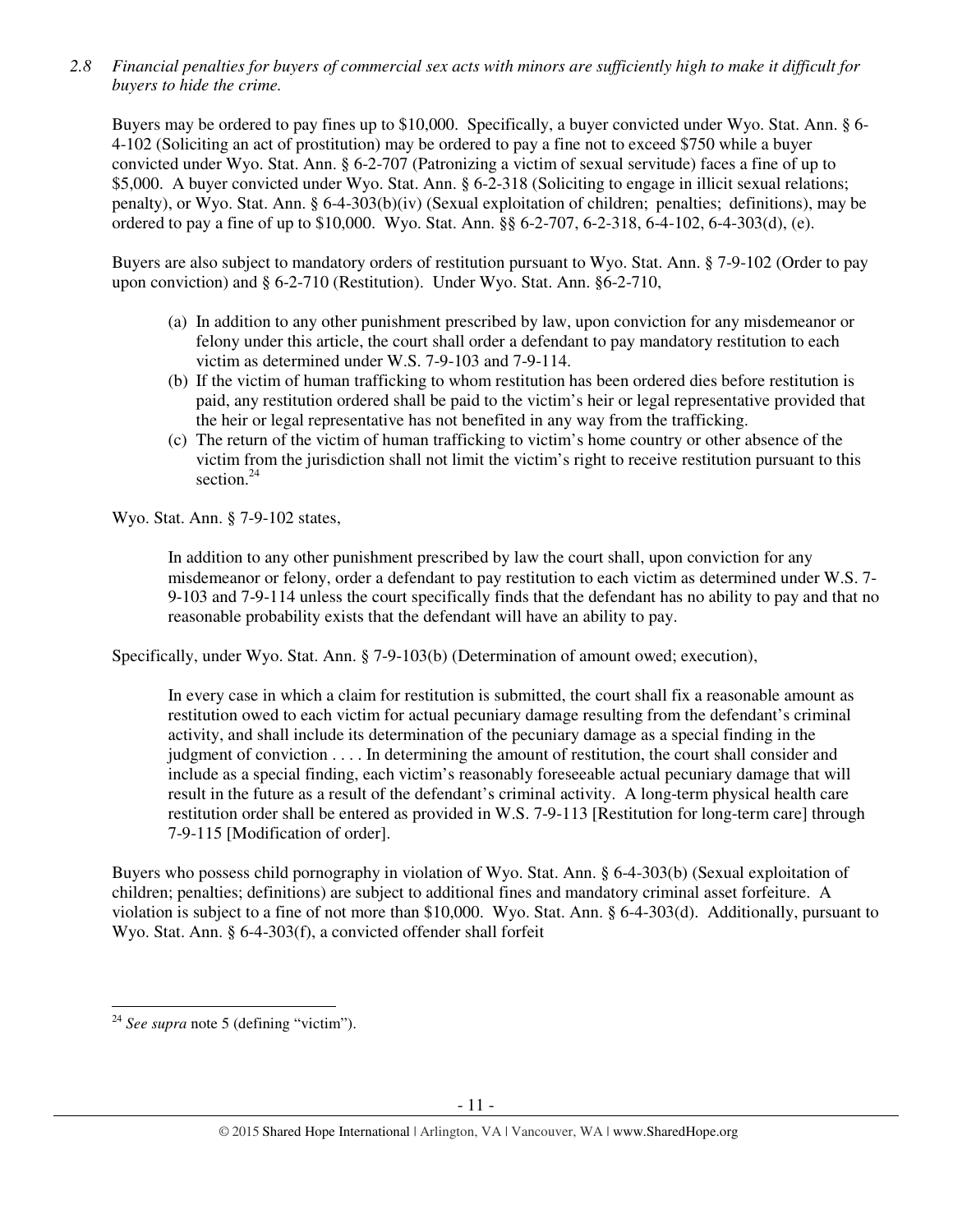(i) Any visual depiction of a child engaging in explicit sexual conduct in violation of this section, or any book, magazine, periodical, film, videotape or other matter which contains any such visual depiction, which was produced, transported, mailed, shipped, possessed or received in violation of this section; (ii) Any property, real or personal, constituting or traceable to gross proceeds obtained from such offense;

(iii) Any property, real or personal, used or intended to be used to commit or to promote the commission of such offense.

The property shall be forfeited directly to the state. There are no specific seizure provisions authorized. Wyo. Stat. Ann. § 6-4-303(f).

## *2.9 Buying and possessing child pornography carries penalties as high as similar federal offenses.*

Under Wyo. Stat. Ann. § 6-4-303(b)(iv) (Sexual exploitation of children; penalties; definitions), it is illegal if a person "possesses child pornography."<sup>25</sup> A first conviction under Wyo. Stat. Ann. § 6-4-303(b)(iv) is punishable by imprisonment up to 10 years, a fine not to exceed \$10,000, or both. Wyo. Stat. Ann. § 6-4- 303(d). A second or subsequent conviction is punishable by imprisonment for 7–12 years, a fine not to exceed \$10,000, or both. Wyo. Stat. Ann. § 6-4-303(e).

In comparison, a federal conviction for possession of child pornography<sup>26</sup> is generally punishable by imprisonment for 5–20 years and a fine not to exceed \$250,000.<sup>27</sup> Subsequent convictions, however, are punishable by imprisonment up to 40 years and a fine not to exceed \$250,000.<sup>28</sup>

*2.10 Convicted buyers of commercial sex acts with minors and child pornography are required to register as sex offenders.* 

Wyo. Stat. Ann. § 7-19-302(a) (Registration of offenders; procedure; verification) requires offenders who reside in Wyoming, enter Wyoming "for the purpose of residing," attend school, or are employed in Wyoming to "register with the sheriff of the county in which he resides, attends school or is employed, or other relevant entity specified in subsection (c) of this section." Offenses requiring sex offender registration are included under Wyo. Stat. Ann. § 7-19-301 (Definitions). Buyers of commercial sex acts convicted of Wyo. Stat. Ann. § 6-2-707 (Patronizing a victim of sexual servitude) are not required to register as sex offenders, but buyers are

l

<sup>25</sup> *See supra* note 7.

<sup>&</sup>lt;sup>26</sup> 18 U.S.C. §§ 2252(a)(2), (a)(4) (Certain activities relating to material involving the sexual exploitation of minors),  $2252A(a)(2)$ –(3) (Certain activities relating to material constituting or containing child pornography), 1466A(a), (b) (Obscene visual representations of the sexual abuse of children).

<sup>&</sup>lt;sup>27</sup> 18 U.S.C. §§ 2252(b) (stating that a conviction under subsection (a)(2) is punishable by imprisonment for 5–20 years and a fine, while a conviction under subsection (a)(4) is punishable by imprisonment up to 10 years, a fine, or both), 2252A(b)(1) (a conviction is punishable by imprisonment for 5–20 years and a fine), 1466A(a), (b) (stating that a conviction under subsection (a) is "subject to the penalties provided in section  $2252A(b)(1)$ ," imprisonment for 5–20 years and a fine, while a conviction under subsection (b) is "subject to the penalties provided in section 2252A(b)(2)," imprisonment up to 10 years, a fine, or both); *see also* 18 U.S.C. §§ 3559(a)(1) (classifying all of the above listed offenses as felonies), 3571(b)(3) (providing a fine up to \$250,000 for any felony conviction). <sup>28</sup> 18 U.S.C. §§ 2252(b) (stating if a person has a prior conviction under subsection (a)(2), or a list of other statutes, a conviction is punishable by a fine and imprisonment for 15–40 years, but if a person has a prior conviction under subsection (a)(4), or a list of other statutes, a conviction is punishable by a fine and imprisonment for  $10-20$  years),  $2252A(b)(1)$  (stating if a person has a prior conviction under subsection (a)(2), (a)(3), or a list of other statutes, a conviction is punishable by a fine and imprisonment for  $15-40$  years),  $1466A(a)$ , (b) (stating that the penalty scheme for section 2252A(b) applies); *see also* 18 U.S.C. §§ 3559(a)(1) (classifying all of the above listed offenses as felonies), 3571(b)(3) (providing a fine up to \$250,000 for any felony conviction).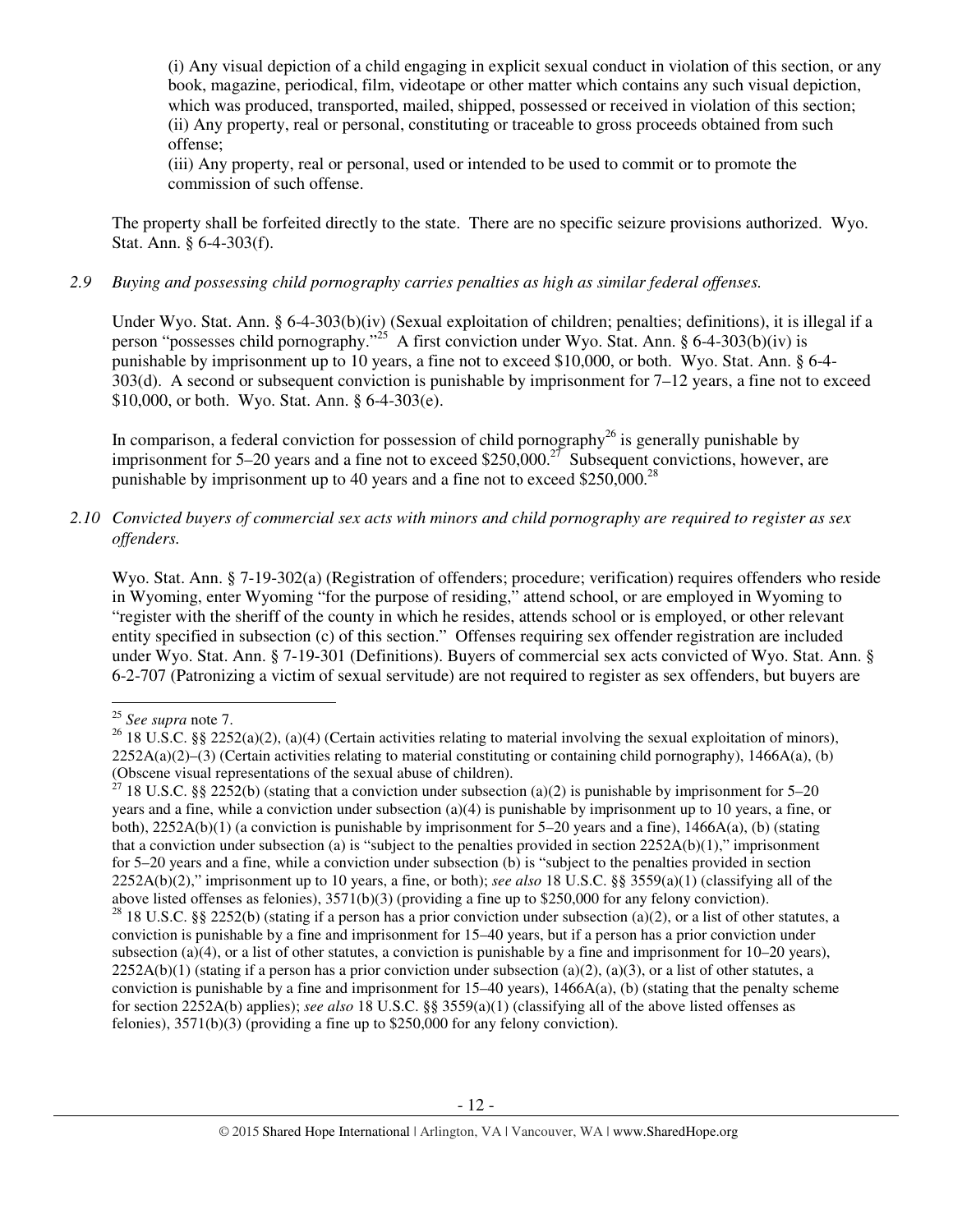required to register if they are convicted of Wyo. Stat. Ann. § 6-2-702 (Human trafficking in the first degree), §6-2-703 (Human trafficking in the second degree), §6-2-706 (Sexual servitude of a minor), § 6-4-102 (Soliciting an act of prostitution; penalties) (where the person solicited is a minor), § 6-2-318 (Soliciting to engage in illicit relations; penalty), § 6-2-314(a)(i) (Sexual abuse of a minor in the first degree; penalties), § 6-  $2-315(a)(i)$ , (ii) (Sexual abuse of a minor in the second degree; penalties), § 6-2-316 (a)(i), (iii), (iv) (Sexual abuse of a minor in the third degree),  $\S 6$ -2-317(a)(i),(ii) (Sexual abuse of a minor in the fourth degree), and  $\S 6$ -4-303(b)(iv) (Sexual exploitation of children; penalties; definitions). Wyo. Stat. Ann. §§ 7-19-301(a)(xiii), 7-  $19-302(g)$ –(j).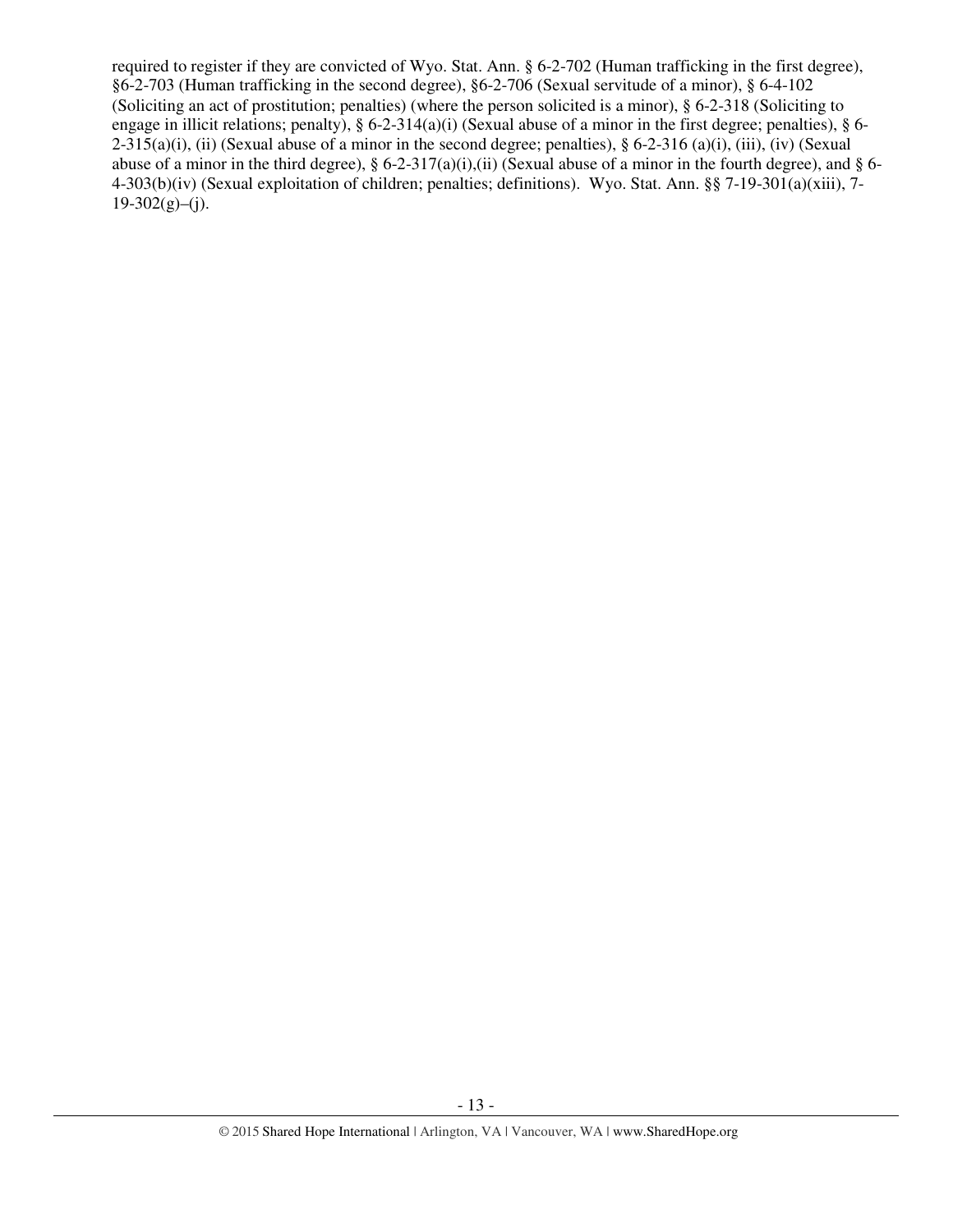#### **FRAMEWORK ISSUE 3: CRIMINAL PROVISIONS FOR TRAFFICKERS**

#### *Legal Components:*

- *3.1 Penalties for trafficking a child for sexual exploitation are as high as federal penalties.*
- *3.2 Creating and distributing child pornography carries penalties as high as similar federal offenses.*
- *3.3 Using the Internet or electronic communications to lure, entice, recruit or sell commercial sex acts with a minor is a separate crime or results in an enhanced penalty for traffickers.*
- *3.4 Financial penalties for traffickers, including asset forfeiture, are sufficiently high.*
- *3.5 Convicted traffickers are required to register as sex offenders.*
- *3.6 Laws relating to termination of parental rights for certain offenses include sex trafficking or commercial sexual exploitation of children (CSEC) offenses in order to remove the children of traffickers from their control and potential exploitation.*

*\_\_\_\_\_\_\_\_\_\_\_\_\_\_\_\_\_\_\_\_\_\_\_\_\_\_\_\_\_\_\_\_\_\_\_\_\_\_\_\_\_\_\_\_\_\_\_\_\_\_\_\_\_\_\_\_\_\_\_\_\_\_\_\_\_\_\_\_\_\_\_\_\_\_\_\_\_\_\_\_\_\_\_\_\_\_\_\_\_\_\_\_\_\_* 

## *Legal Analysis:*

*3.1 Penalties for trafficking a child for sexual exploitation are as high as federal penalties.* 

Under Wyo. Stat. Ann. § 6-2-702 (Human trafficking in the first degree; penalty), if the victim is a minor, the offense is a felony punishable by imprisonment for not less than twenty-five (25) nor more than fifty (50) years, a fine of not more than ten thousand dollars  $(\$10,000.00)$ , or both.<sup>29</sup>

An offense under Wyo. Stat. Ann. § 6-2-703 (Human trafficking in the second degree; penalty) is a felony punishable by imprisonment for not less than two (2) nor more than twenty (20) years, a fine of not more than ten thousand dollars  $(\$10,000.00)$ , or both.<sup>30</sup>

Traffickers of a child for commercial sex acts can also be prosecuted under the "sexual servitude of a minor" statute, within the human trafficking statute. Wyo. Stat. Ann. § 6-2-706(a). A person commits sexual servitude of a minor when he or she "intentionally, knowingly or recklessly offers, obtains, procures or provides an individual less than eighteen (18) years of age to engage in commercial sexual services." Wyo. Stat. Ann. § 6- 2-706(a). Sexual servitude of a minor is punishable as a felony by imprisonment up to 5 years, a fine not to exceed \$5,000, or both. Wyo. Stat. Ann. § 6-2-706(b).

Traffickers can also be prosecuted under Wyo. Stat. Ann. § 6-4-103 (Promoting prostitution; penalties), "Except as provided in W.S. 6-2-701 through 6-2-710 . . . .", if the trafficker "[k]nowingly or intentionally entices or compels another person to become a prostitute" who "is under eighteen (18) years of age," then "the crime is a felony punishable by imprisonment for not more than five (5) years, a fine of not more than five thousand dollars (\$5,000.00), or both." Wyo. Stat. Ann. § 6-4-103(a)(i), (b).

In comparison, if the victim is under the age of 14, a conviction under the Trafficking Victims Protection Act  $(TVPA)^{31}$  for child sex trafficking is punishable by 15 years to life imprisonment and a fine not to exceed \$250,000. 18 U.S.C. §§ 1591(b)(1), 3559(a)(1), 3571(b)(3). If the victim is between the ages of 14–17, a conviction is punishable by 10 years to life imprisonment and a fine not to exceed \$250,000. 18 U.S.C.

l

<sup>29</sup> *See supra* Section 1.1 for a more detailed discussion of the statute's provisions.

<sup>&</sup>lt;sup>30</sup> See supra Section 1.1 (quoting the relevant statute to understand when the statute is applicable).

<sup>31</sup> *See supra* note 20.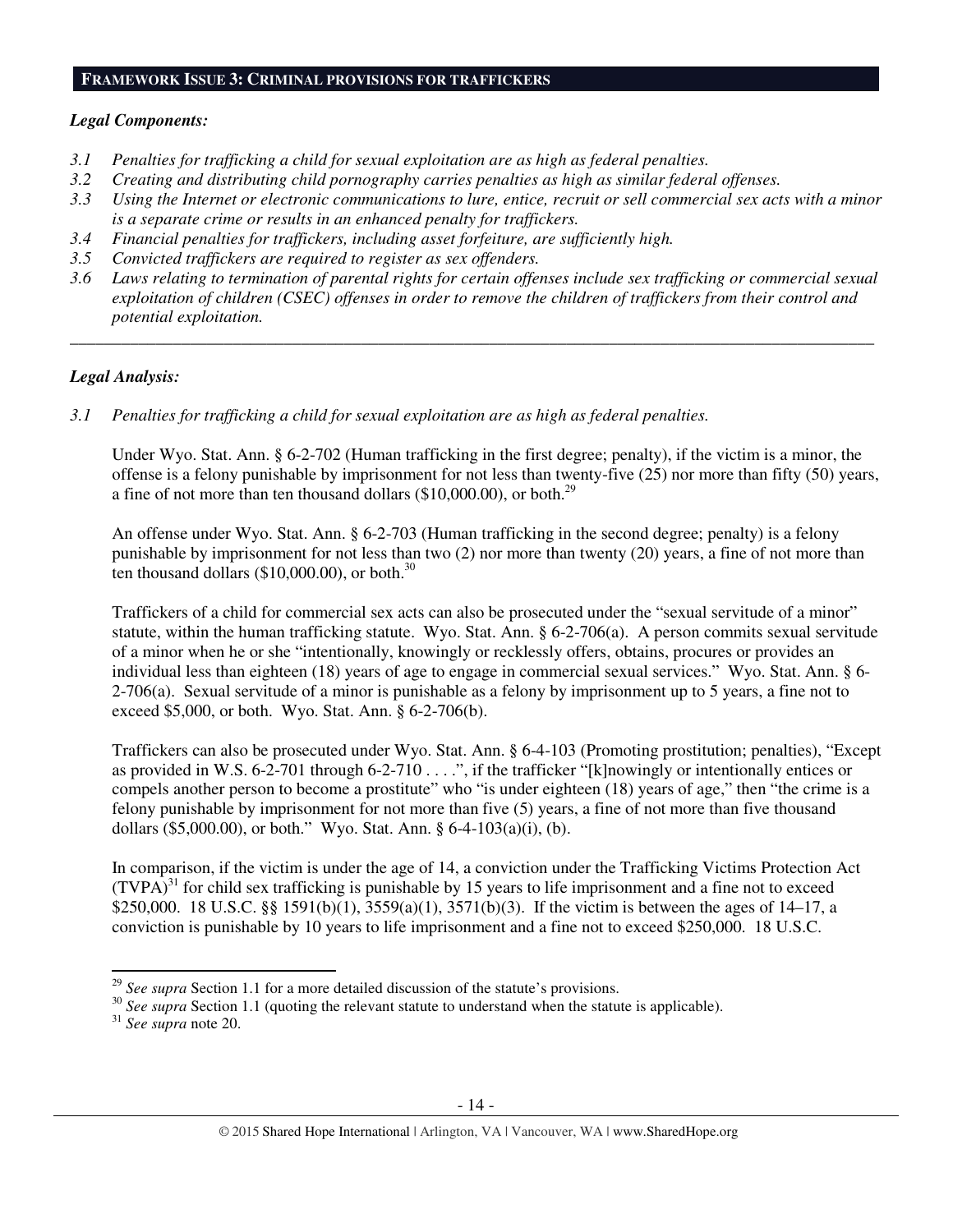§§ 1591(b)(2), 3559(a)(1), 3571(b)(3). A conviction is punishable by mandatory life imprisonment, however, if the trafficker has a prior conviction for a federal sex offense<sup>32</sup> against a minor.

## *3.2 Creating and distributing child pornography carries penalties as high as similar federal offenses.*

A trafficker of children for the making of child pornography and sexual performance could be prosecuted under Wyo. Stat. Ann. § 6-4-303(b)(i)-(iii) (Sexual exploitation of children; penalties; definitions). Wyo Stat. Ann. § 6-4-303(b) states, in part,

A person is guilty of sexual exploitation of a child if, for any purpose, he knowingly:

(i) Causes, induces, entices, coerces or permits a child to engage in, or be used for, the making of child pornography;

(ii) Causes, induces, entices or coerces a child to engage in, or be used for, any explicit sexual conduct;

(iii) Manufactures, generates, creates, receives, distributes, reproduces, delivers or possesses with the intent to deliver, including through digital or electronic means, whether or not by computer, any child pornography.

A conviction under Wyo. Stat. Ann. §  $6-4-303(b)(i)$ —(iii) is punishable as a felony by imprisonment for  $5-12$ years, a fine not to exceed \$10,000, or both. Wyo. Stat. Ann. § 6-4-303(c). Subsequent convictions are punishable by imprisonment for 7–12 years, a fine not to exceed \$10,000, or both. Wyo. Stat. Ann. § 6-4- 303(e).

In comparison, if the victim is under the age of 14, a conviction under the TVPA for child sex trafficking is punishable by 15 years to life imprisonment and a fine not to exceed \$250,000. 18 U.S.C. §§ 1591(b)(1),  $3559(a)(1)$ ,  $3571(b)(3)$ . If the victim is between the ages of  $14-17$ , a conviction is punishable by 10 years to life imprisonment and a fine not to exceed \$250,000. 18 U.S.C. §§ 1591(b)(2), 3559(a)(1), 3571(b)(3). A conviction is punishable by mandatory life imprisonment, however, if the trafficker has a prior conviction for a federal sex offense<sup>33</sup> against a minor. Additionally, a federal conviction for distribution of child pornography<sup>34</sup> is generally punishable by imprisonment for  $5-20$  years and a fine not to exceed \$250,000.<sup>35</sup> Subsequent convictions, however, are punishable by imprisonment up to 40 years and a fine not to exceed \$250,000.<sup>36</sup>

 $\overline{a}$ 

<sup>32</sup> *See supra* note 21.

<sup>33</sup> *See supra* note 21.

 $34\overline{18}$  U.S.C. §§ 2252(a)(1), (a)(2), (a)(3) (Certain activities relating to material involving the sexual exploitation of minors),  $2252A(a)(2)$ ,  $(a)(3)$  (Certain activities relating to material constituting or containing child pornography), 1466A(a) (Obscene visual representations of the sexual abuse of children).

<sup>&</sup>lt;sup>35</sup> 18 U.S.C. §§ 2252(b) (stating that a conviction under subsection (a)(1), (a)(2), or (a)(3) is punishable by imprisonment for 5–20 years and a fine), 2252A(b)(1) (a conviction is punishable by imprisonment for 5–20 years and a fine), 1466A(a), (b) (stating that a conviction under subsection (a) is "subject to the penalties provided in section 2252A(b)(1)," imprisonment for 5–20 years and a fine, while a conviction under subsection (b) is "subject to the penalties provided in section 2252A(b)(2)," imprisonment up to 10 years, a fine, or both); *see also* 18 U.S.C. §§  $3559(a)(1)$  (classifying all of the above listed offenses as felonies),  $3571(b)(3)$  (providing a fine up to \$250,000 for any felony conviction).

<sup>&</sup>lt;sup>36</sup> 18 U.S.C. §§ 2252(b) (stating if a person has a prior conviction under subsection (a)(1), (a)(2), or (a)(3) or a list of other statutes, a conviction is punishable by a fine and imprisonment for 15–40 years), 2252A(b)(1) (stating if a person has a prior conviction under subsection (a)(2), (a)(3), or a list of other statutes, a conviction is punishable by a fine and imprisonment for 15–40 years), 1466A(a), (b) (stating that the penalty scheme for section 2252A(b) applies); *see also* 18 U.S.C. §§ 3559(a)(1) (classifying all of the above listed offenses as felonies), 3571(b)(3) (providing a fine up to \$250,000 for any felony conviction).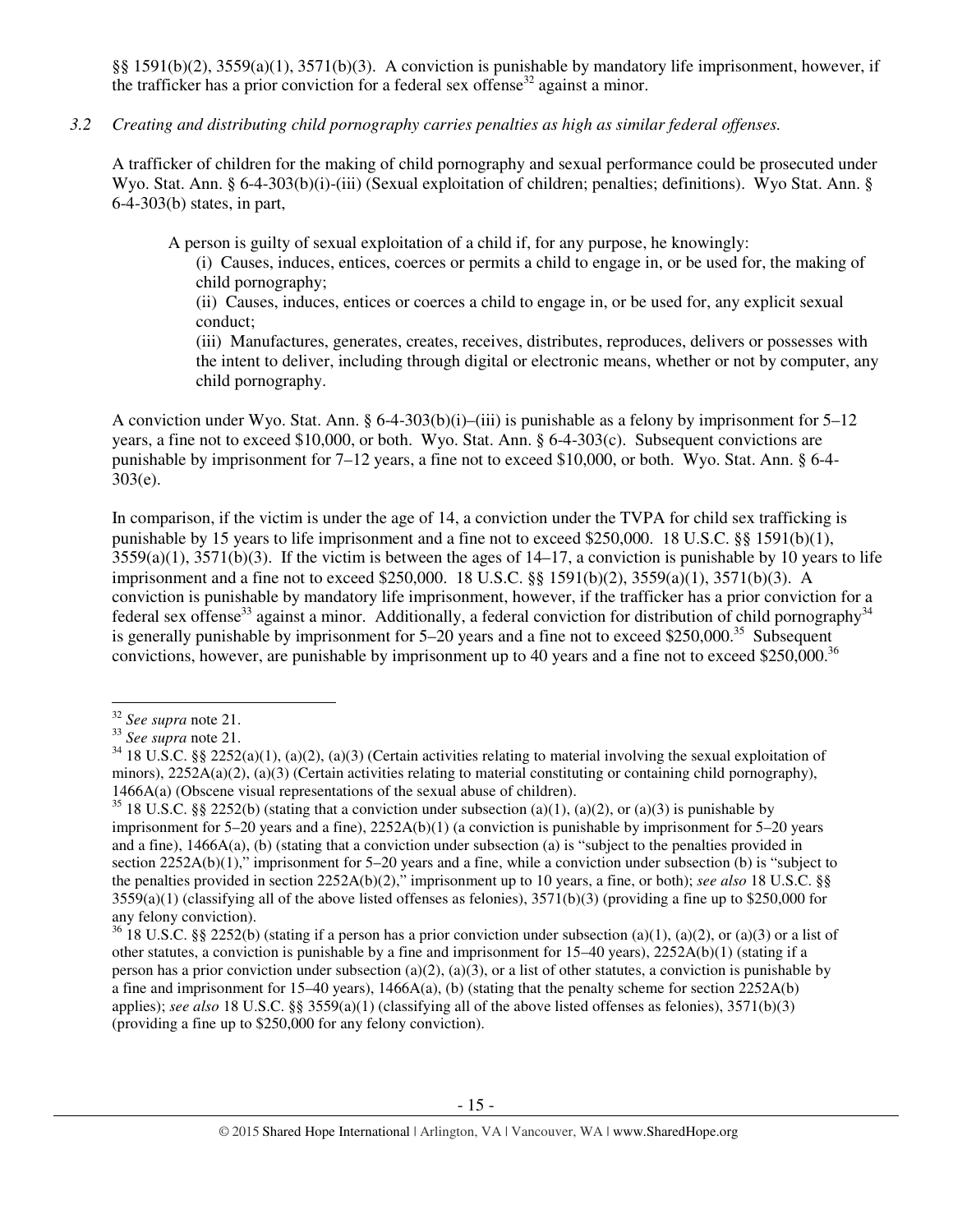*3.3 Using the Internet or electronic communications to lure, entice, recruit or sell commercial sex acts with a minor is a separate crime or results in an enhanced penalty for traffickers.* 

The use of the Internet or electronic communications to recruit or to sell commercial sex acts with a minor is not a separate crime and does not result in an enhanced penalty for buyers. However, traffickers who use the Internet or electronic communications to lure, entice, or recruit minors to perform commercial sex acts may be prosecuted under Wyo. Stat. Ann. § 6-2-318 (Soliciting to engage in illicit sexual relations; penalty). Wyo. Stat. Ann. § 6-2-318 makes it unlawful when an adult trafficker

[e]xcept under circumstances constituting sexual assault in the first, second or third degree as defined by W.S. 6-2-302 [Sexual assault in the first degree] through 6-2-304 [Sexual assault in the third degree], or sexual abuse of a minor in the first, second, third or fourth degree as defined by W.S. 6-2-314 [Sexual abuse of a minor in the first degree] through 6-2-317 [Sexual abuse of a minor in the fourth degree] . . . solicits, procures or knowingly encourages anyone less than the age of fourteen (14) years, or a person purported to be less than the age of fourteen (14) years, to engage in sexual intrusion as defined in W.S.  $6-2-301$  [Definitions] ...

A conviction for violating Wyo. Stat. Ann. § 6-2-318 is punishable as a felony by imprisonment not to exceed 5 years and a possible fine not to exceed \$10,000. Wyo. Stat. Ann. §§ 6-2-318, 6-10-102.

3.3.1 Recommendation: Amend Wyo. Stat. Ann. § 6-2-318 (Soliciting to engage in illicit sexual relations; penalty) to impose enhanced penalties where the crime is commercial sexual exploitation using the Internet.

# *3.4 Financial penalties for traffickers, including asset forfeiture, are sufficiently high.*

Pursuant to Wyo. Stat. Ann. § 6-2-702 (Human trafficking in the first degree; penalty) and § 6-2-703 (Human trafficking in the second degree; penalty), traffickers are subject to fines up to \$10,000. Under Wyo. Stat. Ann. § 6-2-706 (Sexual servitude of a minor), traffickers are subject to fines up to \$5,000.

Under Wyo. Stat. Ann. § 6-4-103 (Promoting prostitution; penalties), unless Wyo. Stat. Ann. §§ 6-4-701 through 6-2-710 provide otherwise, if the trafficker "[k]nowingly or intentionally entices or compels another person to become a prostitute" who "is under eighteen (18) years of age," then "the crime is a felony punishable by ... a fine of not more than five thousand dollars (\$5,000.00), or both." Wyo. Stat. Ann. § 6-4-103(a)(i), (b). Additionally, Wyo. Stat. Ann. § 6-4-303(f) (Sexual exploitation of children; penalties; definitions) expressly provides for mandatory criminal asset forfeiture for traffickers who violate Wyo. Stat. Ann. § 6-4-303(b) and states,

Any person who is convicted of an offense under this section shall forfeit to the state the person's interest in:

(i) Any visual depiction of a child engaging in explicit sexual conduct in violation of this section, or any book, magazine, periodical, film, videotape or other matter which contains any such visual depiction, which was produced, transported, mailed, shipped, possessed or received in violation of this section;

(ii) Any property, real or personal, constituting or traceable to gross proceeds obtained from such offense;

(iii) Any property, real or personal, used or intended to be used to commit or to promote the commission of such offense.

This statute does not provide specific seizure provisions. Assets forfeited go directly to the state.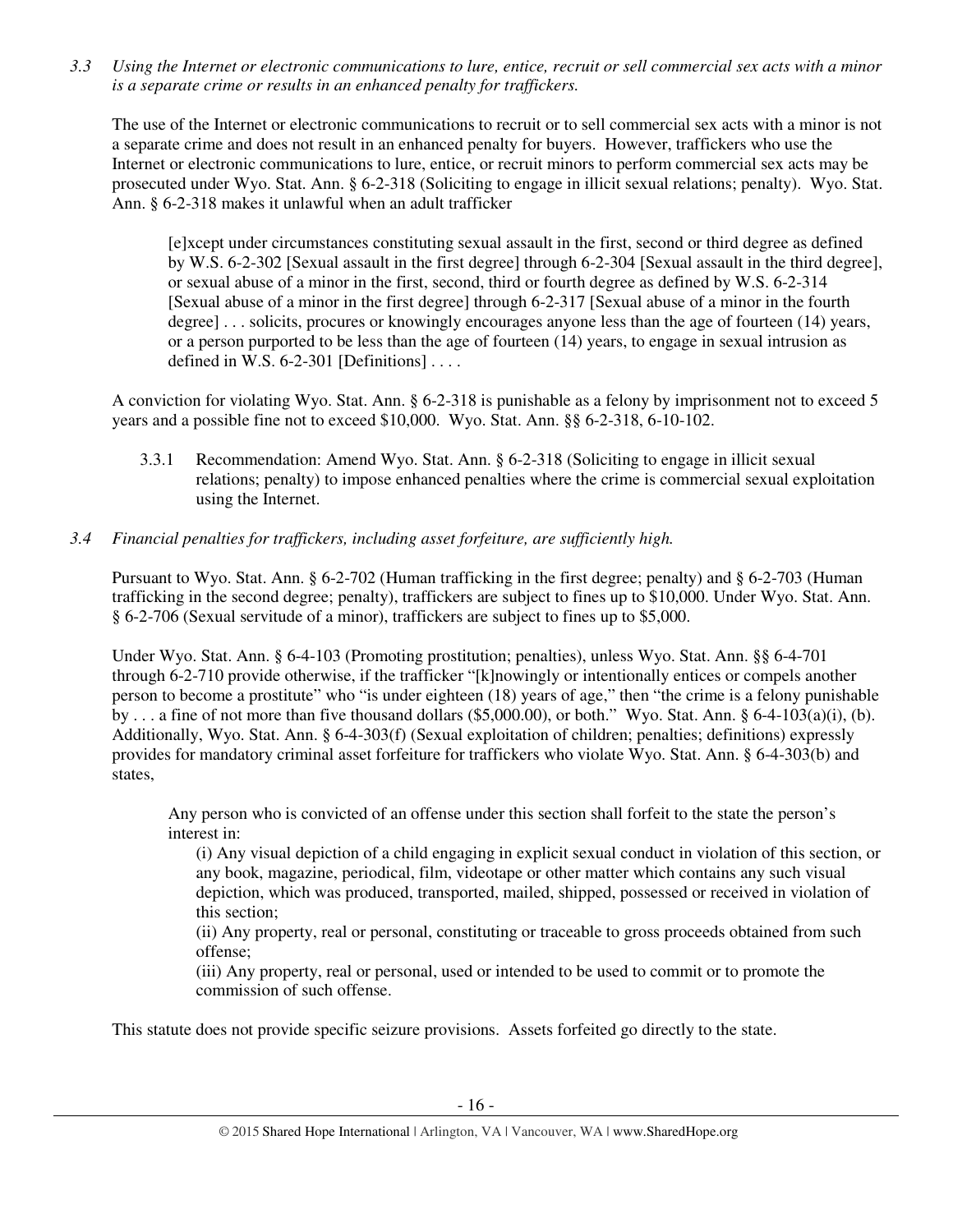Traffickers are also subject to mandatory orders of restitution for any misdemeanor or felony conviction, pursuant to Wyo. Stat. Ann. §§ 7-9-102 (Order to pay upon conviction), 6-2-710 (Restitution). Mandatory restitution is determined in accordance with Wyo. Stat. Ann. § 7-9-103 (Determination of amount owed; execution) and § 7-9-114 (Determination of long-term restitution; time for order; enforcement). Under Wyo. Stat. Ann. § 7-9-103(b), reasonable actual pecuniary and reasonably foreseeable future pecuniary damages are owed to victims.<sup>37</sup> Victims are also owed monthly fixed amounts of restitution under Wyo. Stat. Ann. § 7-9-114(a), for long-term physical health care for as long as the victim requires the care.<sup>38</sup>

## *3.5 Convicted traffickers are required to register as sex offenders.*

Wyo. Stat. Ann. §7-19-302(a) (Registration of offenders; procedure; verification) requires offenders who reside in Wyoming, enter Wyoming "for the purpose of residing," attend school, or are employed in Wyoming to "register with the sheriff of the county in which he resides, attends school or is employed, or other relevant entity specified in subsection (c) of this section." Pursuant to Wyo. Stat. Ann. § 7-19-301(a)(viii), "[A] person convicted of a criminal offense specified in  $\dots$  6–2–702 [Human trafficking in the first degree; penalty], 6–2– 703[Human trafficking in the second degree; penalty] . . . or 6–2–706 [Sexual servitude of a minor] or convicted of a criminal offense from Wyoming or any other jurisdiction containing the same or similar elements, or arising out of the same or similar facts or circumstances, as a criminal offense specified in 6–2–702, 6–2–703 . . . or 6–2–706" is required to register under Wyo. Stat. Ann. §7-19-302(a). An offender can also be required to register if they are convicted of Wyo. Stat. Ann. § 6-4-103 (Promoting prostitution; penalties), Wyo. Stat. Ann. § 6-2-318 (Soliciting to engage in illicit relations; penalty), and Wyo. Stat. Ann. § 6-4-303(b)(i)–(iii) (Sexual exploitation of children; penalties; definitions). Wyo. Stat. Ann. § 7-19-302(h).

*3.6 Laws relating to termination of parental rights for certain offenses include sex trafficking or CSEC offenses in order to remove the children of traffickers from their control and potential exploitation.* 

Under Wyo. Stat. Ann. § 14-2-309(a) (Grounds for termination of parent-child relationship; clear and convincing evidence),

(a) The parent-child legal relationship may be terminated if any one (1) or more of the following facts is established by clear and convincing evidence:

. . . .

(iii) The child has been abused or neglected by the parent and reasonable efforts by an authorized agency or mental health professional have been unsuccessful in rehabilitating the family or the family has refused rehabilitative treatment, and it is shown that the child's health and safety would be seriously jeopardized by remaining with or returning to the parent;

(iv) The parent is incarcerated due to the conviction of a felony and a showing that the parent is unfit to have the custody and control of the child;

. . . .

Therefore, under Wyo. Stat. Ann. § 14-2-309(a)(iv), if a person is incarcerated because they have been convicted of a felony related to domestic minor sex trafficking, such as Wyo. Stat. Ann. § 6-2-702 (Human Trafficking in the first degree; penalties), § 6-2-703 (Human Trafficking in the second degree; penalties), § 6-2-  $\overline{a}$ 

<sup>37</sup> *See supra* Section 2.8 (quoting Wyo. Stat. Ann. § 7-9-103(b)). Wyo. Stat. Ann. §6-2-701(x) defines "Pecuniary damage" as "all damages which a victim could recover against the defendant in a civil action arising out of the same facts or event, including damages for wrongful death. It does not include punitive damages and damages for pain, suffering, mental anguish and loss of consortium. . . ."

<sup>38</sup> *See supra* Section 2.8 (quoting Wyo. Stat. Ann. § 7-9-114(a)).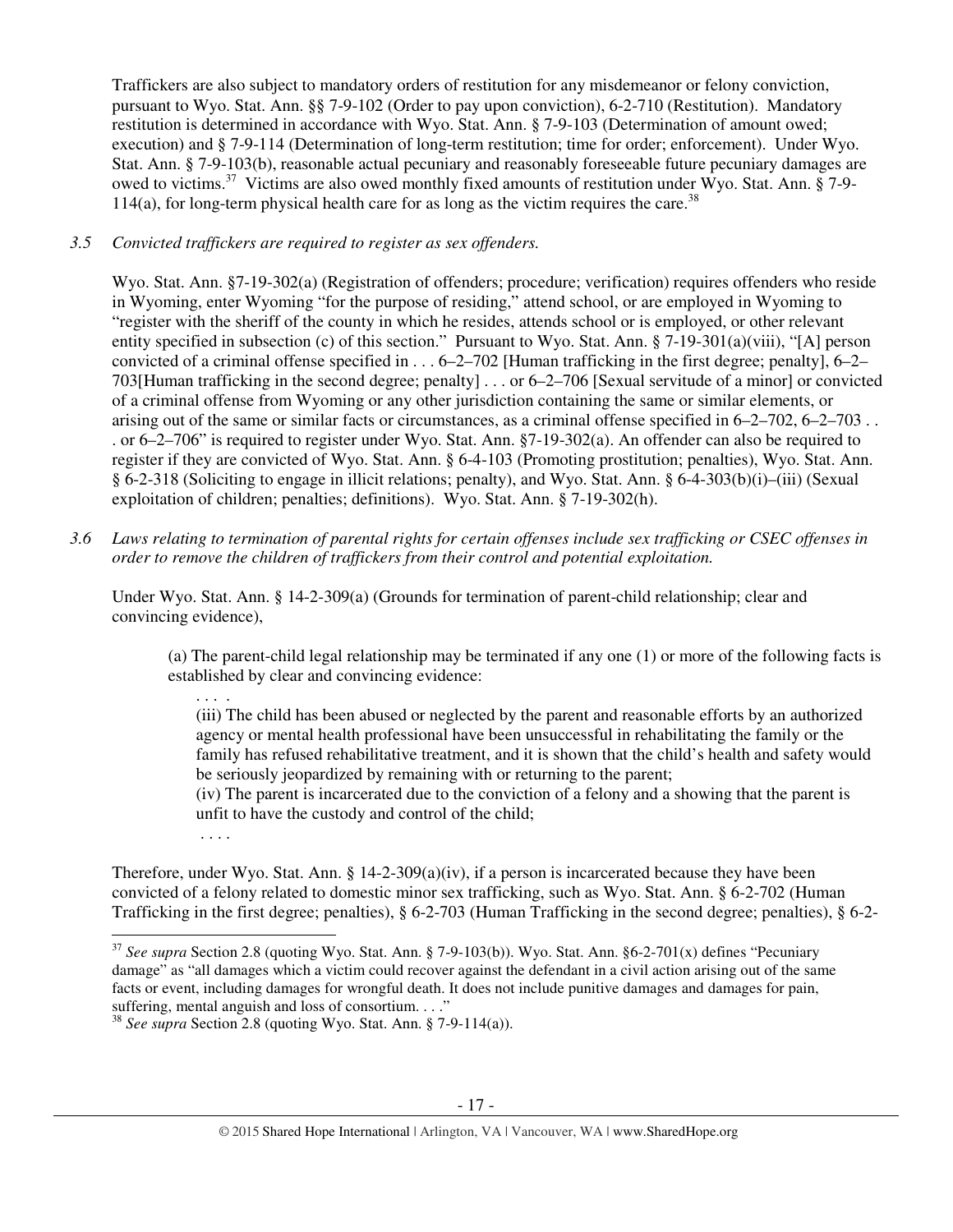706 (Sexual servitude of a minor), § 6-4-103 (Promoting prostitution; penalties), § 6-4-303(b) (Sexual exploitation of children; penalties; definitions), or § 6-2-318 (Soliciting to engage in illicit sexual relations; penalty), and the court finds that "the parent is unfit to have the custody and control of the child," the court may terminate the convicted parent's parental rights. "Proof by clear and convincing evidence that the parent has been convicted of "a felony assault, in which the child suffers "serious bodily injury," "may constitute grounds that the parent is unfit to have custody or control of any child and may be grounds for terminating the parentchild relationship as to any child with no requirement that reasonable efforts be made to reunify the family." Wyo. Stat. Ann. § 14-2-309(b)(ii).

Additionally, because "abuse," as used in Wyo. Stat. Ann. § 14-2-309(a)(iii) includes sexual abuse, the parental rights of a trafficker may also be terminated pursuant to Wyo. Stat. Ann. § 14-2-309(a)(iii).<sup>39</sup> Wyo. Stat. Ann. § 14-2-309(a)(iii) requires evidence that reasonable efforts be made to "preserve and reunify the family" for parental rights to be terminated. However, under Wyo. Stat. Ann. § 14-2-309(c), this requirement is eliminated,

[I]n any case in which the court determines any one (1) or more of the following by clear and convincing evidence:

(i) The parental rights of the parent to any other child have been terminated involuntarily;

(ii) The parent abandoned, chronically abused or sexually abused the child; or

(iii) The parent has been convicted of committing one (1) or more of the following crimes against the child or another child of that parent:

(A) Sexual assault under W.S. 6–2–302 through 6–2–304;

(B) Sexual battery under W.S. 6–2–313;

 $\overline{a}$ 

(C) Sexual abuse of a minor under 6–2–314 through 6–2–317.

(iv) The parent is required to register as a sex offender pursuant to W.S.  $7-19-302$  if the offense involved the child or another child of that parent. This shall not apply if the parent is only required to register for conviction under W.S. 6–2–201;

(v) Other aggravating circumstances exist indicating that there is little likelihood that services to the family will result in successful reunification.

. . . D. "Imminent danger" includes threatened harm and means a statement, overt act, condition or status which represents an immediate and substantial risk of sexual abuse or physical or mental injury. . . .

<sup>&</sup>lt;sup>39</sup> Wyo. Stat. Ann. § 14-2-308 (Definitions) incorporates the definition of "abuse" from Wyo. Stat. Ann. § 14-3-202 (Definitions) for the purposes of chapter 2 (Parents). Specifically, Wyo. Stat. Ann. § 14-3-202(a)(ii) (Definitions) provides that "abuse" means the following:

<sup>[</sup>I]nflicting or causing physical or mental injury, harm or imminent danger to the physical or mental health or welfare of a child other than by accidental means, including abandonment, . . . excessive or unreasonable corporal punishment, malnutrition or substantial risk thereof by reason of intentional or unintentional neglect, and the commission or allowing the commission of a sexual offense against a child as defined by law: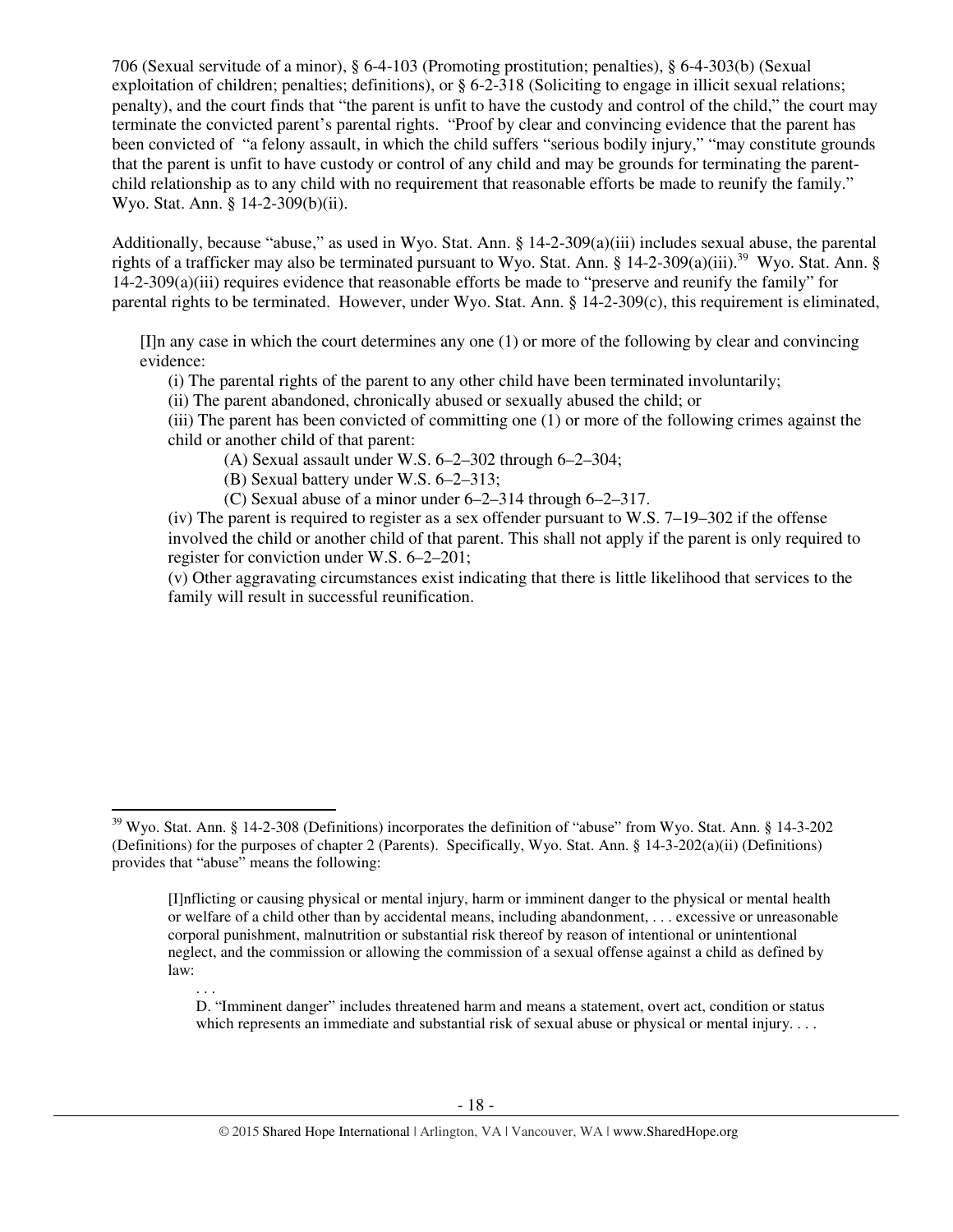#### **FRAMEWORK ISSUE 4: CRIMINAL PROVISIONS FOR FACILITATORS**

#### *Legal Components:*

- *4.1 The acts of assisting, enabling, or financially benefitting from child sex trafficking are included as criminal offenses in the state sex trafficking statute.*
- *4.2 Financial penalties, including asset forfeiture laws, are in place for those who benefit financially from or aid and assist in committing domestic minor sex trafficking.*

*\_\_\_\_\_\_\_\_\_\_\_\_\_\_\_\_\_\_\_\_\_\_\_\_\_\_\_\_\_\_\_\_\_\_\_\_\_\_\_\_\_\_\_\_\_\_\_\_\_\_\_\_\_\_\_\_\_\_\_\_\_\_\_\_\_\_\_\_\_\_\_\_\_\_\_\_\_\_\_\_\_\_\_\_\_\_\_\_\_\_\_\_\_\_* 

- *4.3 Promoting and selling child sex tourism is illegal.*
- *4.4 Promoting and selling child pornography is illegal.*

#### *Legal Analysis:*

*4.1 The acts of assisting, enabling, or financially benefitting from child sex trafficking are included as criminal offenses in the state sex trafficking statute.* 

The acts of assisting, enabling or benefitting from child sex trafficking are not included in the human trafficking or sexual servitude of a minor laws.<sup>40</sup> None of Wyoming's CSEC laws apply to facilitators. In the absence of CSEC laws, other laws may apply to facilitators.

Under Wyo. Stat. Ann. § 6-4-103(a)(iii), (iv) (Promoting prostitution; penalties), a facilitator who has "control over the use of a place, [and] knowingly or intentionally permits another person to use the place for prostitution" or who "[r]eceives money or other property from a prostitute, without lawful consideration, knowing it was earned in whole or in part from prostitution" is guilty of a felony punishable by imprisonment up to 3 years, a fine not to exceed \$3,000, or both. Wyo. Stat. Ann.  $\S 6-4-103(a)(iii)$ , (iv), (b).

- 4.1.1 Recommendation: Amend the human trafficking laws to reach the actions of facilitators of sex trafficking.
- *4.2 Financial penalties, including asset forfeiture laws, are in place for those who benefit financially from or aid and assist in committing domestic minor sex trafficking.*

Facilitators may be subject to Wyo. Stat. Ann.  $\S 6-4-103(a)(iii)$ , (iv) (Promoting prostitution; penalties) which imposes a possible fine not to exceed \$3,000. Wyo. Stat. Ann. § 6-4-103(b).

Facilitators are also subject to mandatory orders of restitution following any misdemeanor or felony conviction pursuant to Wyo. Stat. Ann. § 7-9-102.<sup>41</sup> Under Wyo. Stat. Ann. § 7-9-103(b) (Determination of amount owed; execution), reasonable actual pecuniary and reasonably foreseeable future pecuniary damages are owed to victims.<sup>42</sup> Victims are also owed monthly fixed amounts of restitution under Wyo. Stat. Ann. § 7-9-114(a) (Determination of long-term restitution; time for order; enforcement), for long-term physical health care for as long as the victim requires the care. $43$ 

 $\overline{a}$ 

<sup>40</sup> *See supra* Section 1.1.

<sup>41</sup> *See supra* Section 2.8 (quoting Wyo. Stat. Ann. § 7-9-102).

<sup>42</sup> *Id.* (quoting Wyo. Stat. Ann. § 7-9-103(b)).

<sup>43</sup> *Id.* (quoting Wyo. Stat. Ann. § 7-9-114(a)).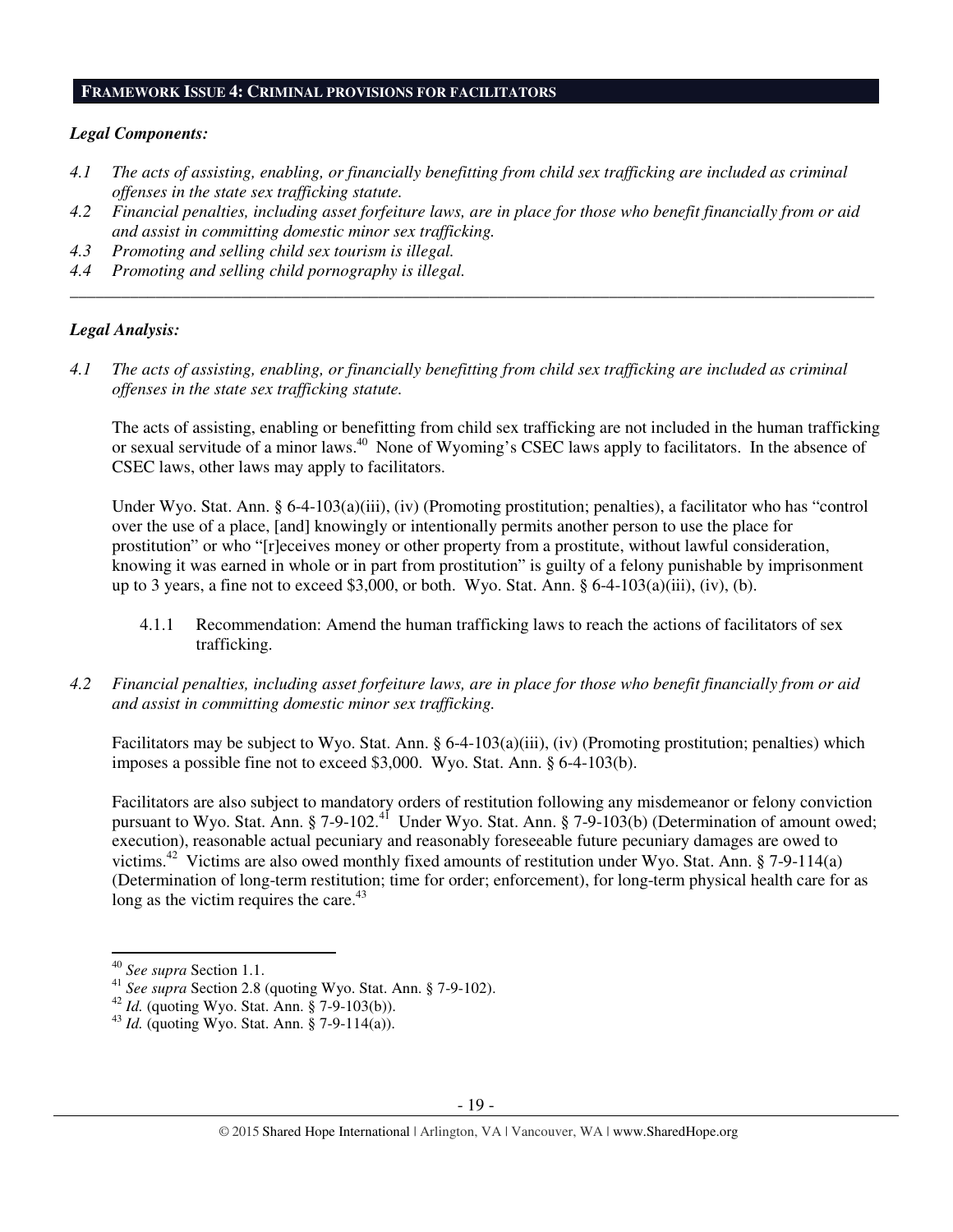Additionally, facilitators are subject to mandatory criminal asset forfeiture following a conviction for sexual exploitation of children. Wyo. Stat. Ann. § 6-4-303(f) (Sexual exploitation of children; penalties; definitions) expressly provides,

Any person who is convicted of an offense under this section shall forfeit to the state the person's interest in:

(i) Any visual depiction of a child engaging in explicit sexual conduct in violation of this section, or any book, magazine, periodical, film, videotape or other matter which contains any such visual depiction, which was produced, transported, mailed, shipped, possessed or received in violation of this section;

(ii) Any property, real or personal, constituting or traceable to gross proceeds obtained from such offense;

(iii) Any property, real or personal, used or intended to be used to commit or to promote the commission of such offense.

Pursuant to Wyo. Stat. Ann. § 6-4-303(f), a facilitator who "distributes, reproduces, delivers or possesses with the intent to deliver" child pornography under Wyo. Stat. Ann. § 6-4-303(b)(iii), if convicted, shall forfeit any proceeds obtained from the crime and any property used in the commission of the crime.

- 4.2.1 Recommendation: Amend offenses applicable to facilitators to require mandatory fines when these offenses involve domestic minor sex trafficking.
- *4.3 Promoting and selling child sex tourism is illegal.*

Wyoming has not enacted a law prohibiting the promotion or sale of child sex tourism.

- 4.3.1 Recommendation: Enact a law that prohibits selling or offering to sell travel services that include or facilitate travel for the purpose of engaging in commercial sexual exploitation of a minor or prostitution of a minor, if the travel occurs in Wyoming.
- *4.4 Promoting and selling child pornography is illegal.*

Wyo. Stat. Ann. § 6-4-303(b)(iii) (Sexual exploitation of children; penalties; definitions) states, "A person is guilty of sexual exploitation of a child if, for any purpose, he knowingly: . . . receives, distributes, reproduces, delivers or possesses with the intent to deliver, including through digital or electronic means, whether or not by computer, any child pornography."<sup>44</sup> A conviction for violating Wyo. Stat. Ann. § 6-4-303(b)(iii) is punishable as a felony by imprisonment for 5–12 years, a fine not to exceed \$10,000, or both. Wyo. Stat. Ann. § 6-4- 303(c). A subsequent conviction is punishable by imprisonment for 7–12 years, a fine not to exceed \$10,000, or both. Wyo. Stat. Ann. § 6-4-303(e).

 $\overline{a}$ 

<sup>44</sup> *See supra* note 6.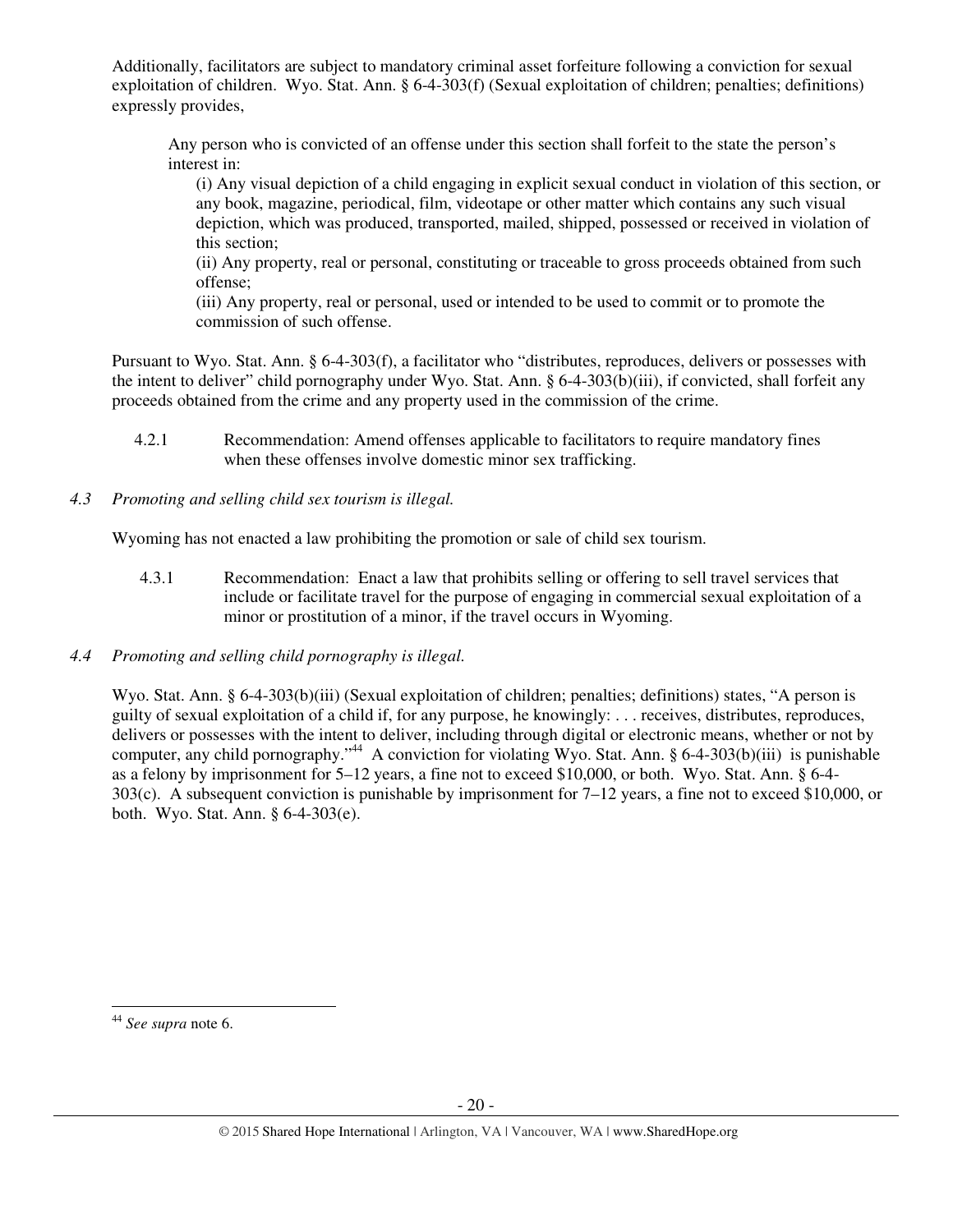#### **FRAMEWORK ISSUE 5: PROTECTIVE PROVISIONS FOR THE CHILD VICTIMS**

#### *Legal Components:*

- 5.1 *Statutorily-mandated victim services define "victim" to specifically include victims of domestic minor sex trafficking or commercial sexual exploitation of children (CSEC) to ensure prompt identification and access to victims' rights and services.*
- 5.2 *The state sex trafficking statute expressly prohibits a defendant from raising consent of the minor to the commercial sex acts as a defense.*
- 5.3 *Prostitution laws apply only to adults, preventing criminalization of minors under 18 for prostitution offenses.*
- 5.4 *State law provides a non-punitive avenue to specialized services through one or more points of entry.*
- 5.5 *Commercial sexual exploitation is identified as a type of abuse and neglect within child protection statutes.*
- 5.6 *The definition of "caregiver" or another related term in the child welfare statutes is not a barrier to a sex trafficked child accessing the protection of child welfare.*
- 5.7 *Crime victims' compensation is specifically available to a child victim of sex trafficking or commercial sexual exploitation of children (CSEC) without regard to ineligibility factors.*
- 5.8 *Victim-friendly procedures and protections are provided in the trial process for minors under 18.*
- 5.9 *Expungement or sealing of juvenile delinquency records resulting from arrests or adjudications for prostitution-related offenses committed as a result of, or in the course of, the commercial sexual exploitation of a minor is available within a reasonable time after turning 18.*
- 5.10 *Victim restitution and civil remedies for victims of domestic minor sex trafficking or commercial sexual exploitation of children (CSEC) are authorized by law.*
- 5.11 *Statutes of limitations for civil and criminal actions for child sex trafficking or commercial sexual exploitation of children (CSEC) offenses are eliminated or lengthened sufficiently to allow prosecutors and victims a realistic opportunity to pursue criminal action and legal remedies.*

*\_\_\_\_\_\_\_\_\_\_\_\_\_\_\_\_\_\_\_\_\_\_\_\_\_\_\_\_\_\_\_\_\_\_\_\_\_\_\_\_\_\_\_\_\_\_\_\_\_\_\_\_\_\_\_\_\_\_\_\_\_\_\_\_\_\_\_\_\_\_\_\_\_\_\_\_\_\_\_\_\_\_\_\_\_\_\_\_\_\_\_\_\_\_* 

## *Legal Analysis:*

l

*5.1 Statutorily-mandated victim services define "victim" to specifically include victims of domestic minor sex trafficking or commercial sexual exploitation of children (CSEC) to ensure prompt identification and access to victims' rights and services.* 

Under Wyo. Stat. Ann. § 6-2-709 (Victims' rights; services), when a person reasonably appears to be a victim of human trafficking, a duty arises for a law enforcement agency, prosecuting attorneys' or attorney general's office to take immediate mandated action in regards to victims' rights and services.

Human trafficking victims are also considered victims for purposes of the Crime Victims Compensation Act and entitlement to restitution and compensation. Wyo. Stat. Ann. § 6-2-709(d).

Additionally, Wyoming's Victim and Witness Bill of Rights defines a "victim" to mean "an individual who has suffered direct or threatened physical, emotional or financial harm as the result of the commission of a criminal act<sup>45</sup> or a family member of a victim who is a minor or an incompetent or a surviving family member of a homicide victim." Wyo. Stat. Ann. § 1-40-202(a)(ii) (Definitions).

<sup>&</sup>lt;sup>45</sup> A "criminal act" is defined as "conduct which would constitute a crime as defined by the laws of [Wyoming]." Wyo. Stat. § 1-40-202(a)(i).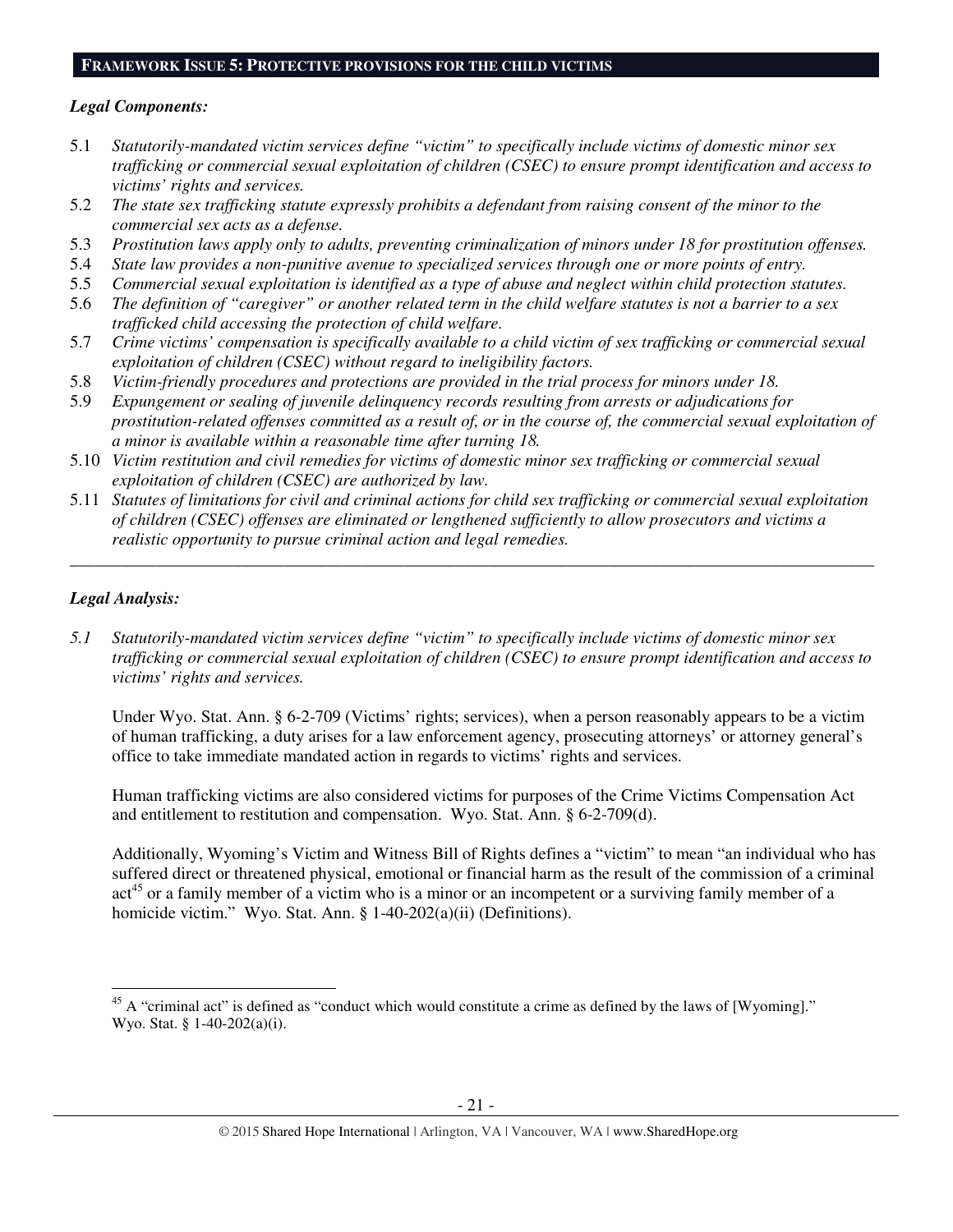For purposes of Title 7, Chapter 9 Victim Restitution, Wyo. Stat. Ann. § 7-9-101(a)(v) defines victim as "a person who has suffered pecuniary damage as a result of a defendant's criminal activities. . . ." For purposes of this chapter, criminal activity is defined by Wyo. Stat. Ann.  $\S$  7-9-101(a)(i) as

any crime for which there is a plea of guilty, nolo contendere or verdict of guilty upon which a judgment of conviction may be rendered and includes any other crime which is admitted by the defendant, whether or not prosecuted. In the case of restitution ordered under W.S. 7-13-301 [Placing person found guilty, but not convicted, on probation.], "criminal activity" also includes a crime charged against the defendant . . . .

## *5.2 The state sex trafficking statute expressly prohibits a defendant from raising consent of the minor to the commercial sex acts as a defense.*

Under Wyo. Stat. Ann. § 6-2-706(c) (Sexual servitude of a minor), a predicate offense to Wyo. Stat. Ann. § 6-2- 702 (Human trafficking in the first degree; penalty) and § 6-2-703 (Human trafficking in the second degree; penalty), "[i]t is not a defense in a prosecution under this section that the individual consented to engage in commercial sexual services . . . ." However, no such limitation exists for the section of the statute that expressly covers buyers. Wyo. Stat. Ann. § 6-2-707 (Patronizing a victim of sexual servitude).

The CSEC laws, Wyo. Stat. Ann. § 6-4-103(a)(i) (Promoting prostitution; penalties) and § 6-4-303(b) (Sexual exploitation of children; penalties; definitions), do not indicate whether consent is available as a defense in a prosecution for the crime. Similarly, Wyoming's laws criminalizing sexual abuse of a minor, Wyo. Stat. Ann. § 6-2-314 (Sexual abuse of a minor in the first degree; penalties), § 6-2-315 (Sexual abuse of a minor in the second degree), § 6-2-316 (Sexual abuse of a minor in the third degree), and § 6-2-317 (Sexual abuse of a minor in the fourth degree), do not specifically state that the consent of a minor is immaterial to the crime.

# *5.3 Prostitution laws apply only to adults, preventing criminalization of minors under 18 for prostitution offenses.*

Wyo. Stat. Ann. § 6-4-101 (Prostitution; penalties) provides an exception to the offense for victims of trafficking crimes. Wyo. Stat. Ann. § 6-4-101 (Prostitution; penalties) states, "[e]xcept as provided in W.S. 6-2- 701 through 6-2-710, [Wyo. Stat. Ann § 6–2–701(Definitions), § 6-2-702 (Human trafficking in the first degree; penalty), § 6-2-703 (Human trafficking in the second degree; penalty), § 6-2-706 (Sexual servitude of a minor), § 6–2–707 (Patronizing a victim of sexual servitude), § 6-2-708 (Victim defenses; vacating convictions)] a person who knowingly or intentionally performs or permits, or offers or agrees to perform or permit an act of sexual intrusion . . . for money or other property commits prostitution . . . ."

- 5.3.1 Recommendation: Amend Wyo. Stat. Ann. § 6-4-101 (Prostitution; penalties) to eliminate liability for prostitution offenses for all minors under 18.
- *5.4 State law provides a non-punitive avenue to specialized services through one or more points of entry*

# **Child Identified as Abused/Neglected**

 $\overline{a}$ 

Commercial sexual exploitation is not specifically identified as a type of abuse and neglect within Wyoming's child protection statutes; however, sexual abuse is identified generally as a type of abuse. Protective provisions may be available to commercially sexually exploited children if they are identified as abused or neglected.<sup>46</sup>

<sup>&</sup>lt;sup>46</sup> Pursuant to Wyo. Stat. Ann. § 14-3-202, a sexually exploited child is likely to be identified as abused or neglected. If a child is identified as abused or neglected under Wyo. Stat. Ann. § 14-3-202 the definition of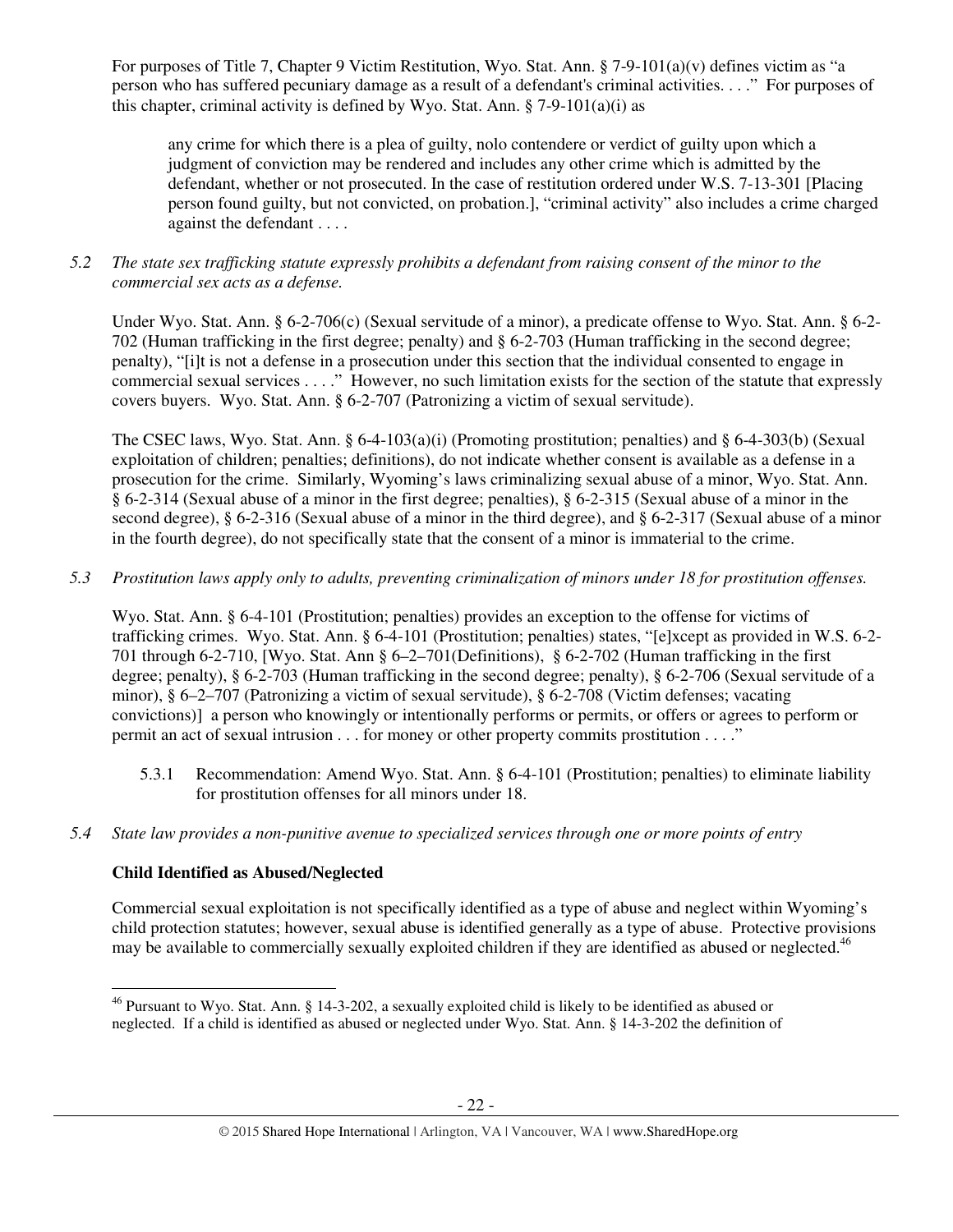Specifically, Wyo. Stat. Ann. § 14-3-202(a)(ii) (Definitions), which provides the definitions for Wyoming's statutes on child abuse reporting, defines "abuse" as

inflicting or causing physical or mental injury, harm or imminent danger to the physical or mental health or welfare of a child other than by accidental means, including abandonment, . . . excessive or unreasonable corporal punishment, malnutrition or substantial risk thereof by reason of intentional or unintentional neglect, and the commission or allowing the commission of a sexual offense against a child as defined by law:

(D) "Imminent danger" includes threatened harm and means a statement, overt act, condition or status which represents an immediate and substantial risk of sexual abuse or physical or mental injury. . . .

Under Wyo. Stat. Ann.  $\S$  14-3-202(a)(vii), "neglect" is defined as

a failure or refusal by those responsible for the child's welfare to provide adequate care, maintenance, supervision, education or medical, surgical or any other care necessary for the child's wellbeing. Treatment given in good faith by spiritual means alone, through prayer, by a duly accredited practitioner in accordance with the tenets and practices of a recognized church or religious denomination is not child neglect for that reason alone.

## *I. Initial Custody*

l

. . .

## a. Authority for initial custody

Pursuant to Wyo. Stat. Ann. § 14-3-205(a) (Child abuse or neglect; persons required to report), "[a]ny person who knows or has reasonable cause to believe or suspect that a child has been abused or neglected . . . shall immediately report it to the child protective agency or local law enforcement agency . . . ." Once law enforcement or child protective agencies receive a report of child abuse, the information must be "[c]onveyed immediately by the agency receiving the report to the appropriate local child protective agency or local law enforcement agency. . . ." Wyo. Stat. Ann. § 14-3-206(a)(i). A local child protective agency that receives a report of child abuse must "initiate an investigation or assessment to verify" the report within 24 hours of its receipt. Wyo. Stat. Ann. § 14-3-204(a)(iii) (Duties of local child protective agency).

Under Wyo. Stat. Ann. § 14-3-405(a) (Taking of child into custody; when permitted),

A child may be taken into custody by a law enforcement officer without a warrant or court order and without the consent of the parents, guardians or others exercising temporary or permanent control over the child when:

(i) There are reasonable grounds to believe a child is abandoned, lost, suffering from illness or injury or seriously endangered by his surroundings and immediate custody appears to be necessary for his protection; or

(ii) The child's conduct or behavior seriously endangers himself and immediate custody appears necessary.

Additionally, under Wyo. Stat. Ann. § 14-3-405(c),

caregiver pursuant to 14-3-202(a)(i) may not sufficiently broad to involve Child Protective Services in investigations where the child is in the custody or control of a non-family trafficker.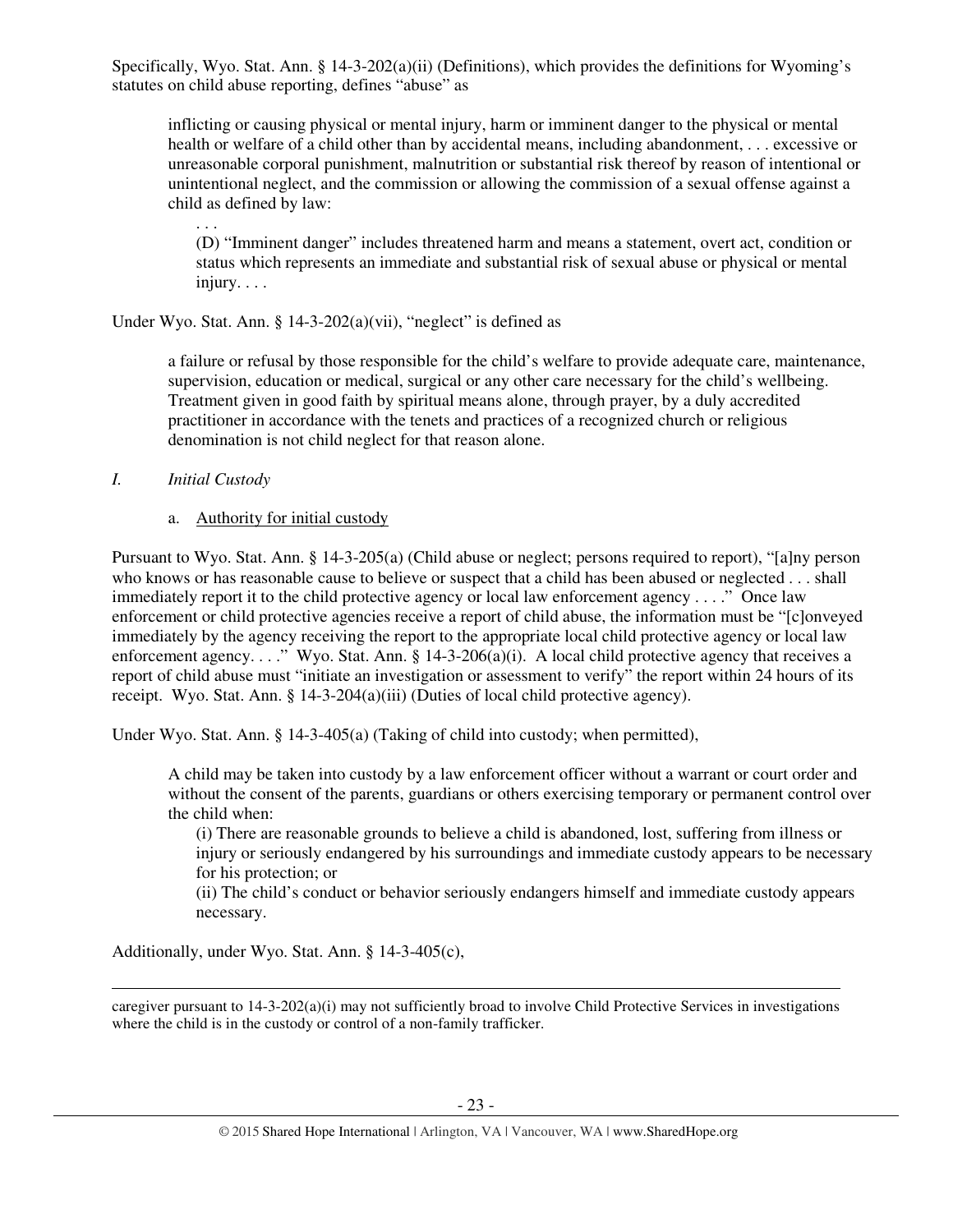A district attorney may file an emergency petition, or the department of family services, a local law enforcement officer . . . may request the court for a protective order. After considering the emergency petition or request, the judge or commissioner, upon finding that there is reasonable cause to believe that a child has been abused or neglected and that the child, by continuing in his place of residence or in the care and custody of the person responsible for his health, safety and welfare, would be in imminent danger of his life, health or safety, may:

(i) Issue an ex parte order or search warrant. The order shall place the child in the temporary protective custody of the local child protection agency;

(ii) Issue an emergency order or search warrant upon application and hearing, authorizing ordinary or emergency care of the child . . . .

## b. Placement

Pursuant to Wyo. Stat. Ann. § 14-3-208(a)(iii) (Temporary protective custody; order; time limitation; remedial health care), a child who is taken into custody must be taken to the local department of family services, who will

. . . . [a]rrange for care and supervision of the child in the most appropriate and least restrictive setting necessary to meet the child's needs, including foster homes or other child care facilities certified by the department or approved by the court. When it is in the best interest of the child, the department shall place the child with the child's noncustodial birth parent or with the child's extended family, including adult siblings, grandparents, great-grandparents, aunts or uncles. Prior to approving placement with the child's noncustodial birth parent or extended family, the department shall determine whether anyone living in the home has been convicted of a crime involving serious harm to children or has a substantiated case listed on the central registry established pursuant to W.S. 14-3-213. The department may leave the child in the care of a physician or hospital when necessary to ensure the child receives proper care. A neglected child shall not be placed in a jail or detention facility other than for a delinquent act...

# *II. Process Following Initial Custody*

A service response may be initiated by a law enforcement agency or state's attorney's office is a child appears to be a victim of human trafficking. Wyo. Stat. Ann. § 6-2-709 (Victims' rights; services). Pursuant to Wyo. Stat. Ann. § 6-2-709(a), if the agency or office has a reasonable belief a child is a victim of trafficking, the agency or office shall

(i) Notify the victim services division within the office of the attorney general that the person may be eligible for services under this article; and

(ii) Make a preliminary assessment of whether the victim or possible victim of human trafficking appears to meet the criteria for certification as a victim of a severe form of trafficking in persons as defined in the Trafficking Victims Protection Act, 22 U.S.C. section 7105, or appears to be otherwise eligible for any federal, state or local benefits and services. If it is determined that the victim appears to meet such criteria, the agency or office shall report the finding to the victim and shall refer the victim to services available, including legal service providers. If the possible victim is a minor or is a vulnerable adult, the agency or office shall also notify the department of family services.

A child taken into temporary protective custody pursuant to Wyo. Stat. Ann. § 14-3-405 (Taking of child into custody; when permitted) may not be held in temporary protective custody for more than 48 hours and may not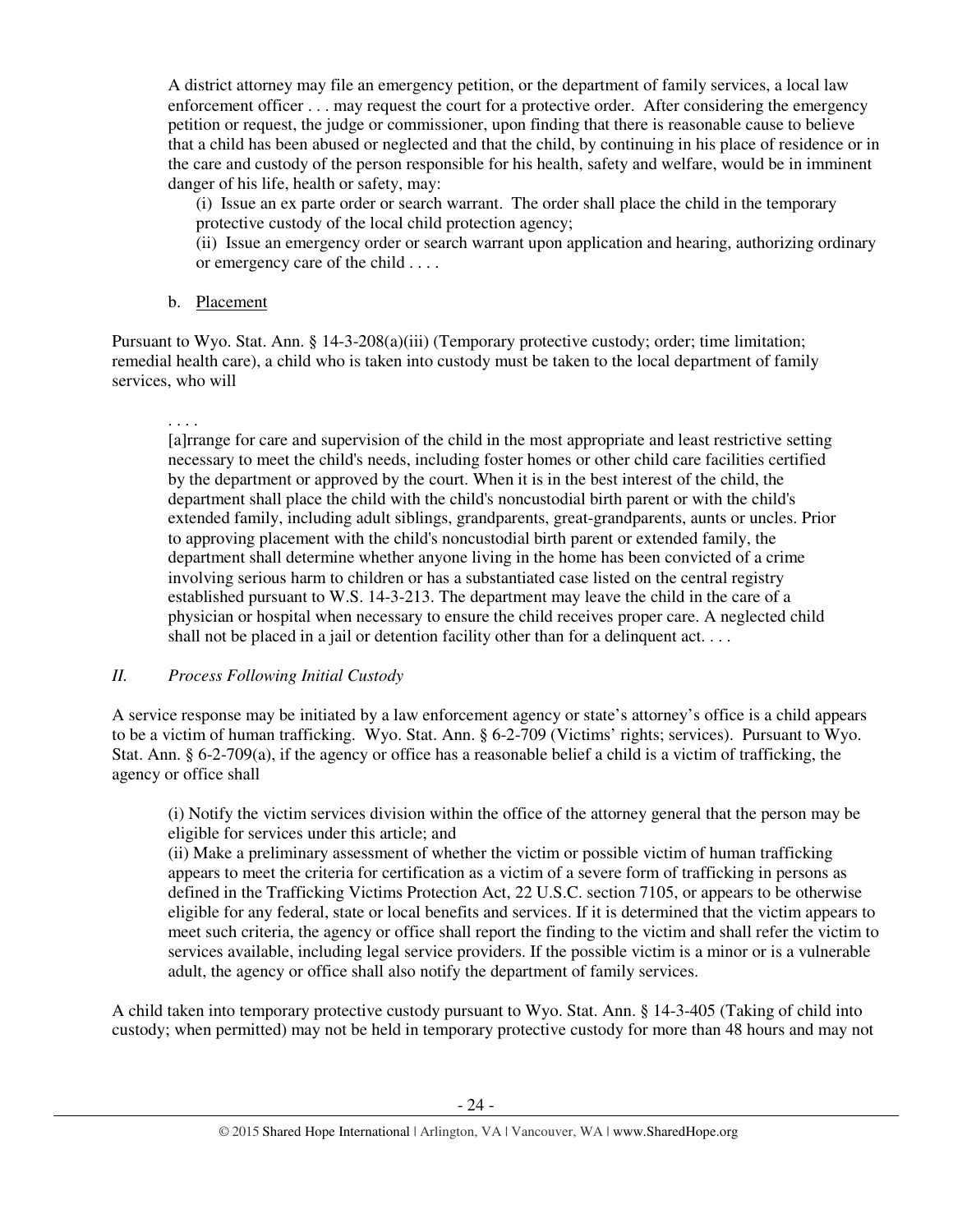be placed in shelter care, absent court order, "unless, shelter care is required to: (i) [p]rotect the child's person; (ii) [p]revent the child from being removed from the jurisdiction of the court; or (iii) [p]rovide the child having no parent, guardian, custodian or other responsible adult with supervision and care . . . ." Wyo. Stat. Ann. §§ 14-3-405(d), 14-3-406(a) (Child in custody; no shelter care placement without court order; exceptions; notice to parent or guardian; release). After a child is taken into protective custody under Wyo. Stat. Ann. § 14-3-405(a), "the person taking custody shall immediately notify the local department of family services office and place or transfer temporary protective custody to the local department of family services office as soon as practicable." Wyo. Stat. Ann. § 14-3-208 (Temporary protective custody; order; time limitation; remedial health care). Pursuant to Wyo. Stat. Ann. § 14-3-208(a),

The local department of family services office shall:

(i) Accept physical custody of the child;

(ii) Make reasonable efforts to inform the parent, noncustodial parent or other person responsible for the child's welfare that the child has been taken into temporary protective custody, unless otherwise ordered by a court of competent jurisdiction;

. . . .

(iv) Initiate an investigation of the allegations; and

(v) Assess the child's mental and physical needs, provide for the child's ordinary and emergency medical care and seek emergency court authorization for any extraordinary medical care that is needed prior to the shelter care hearing.

When shelter care "appears necessary to the person taking custody of the child," a petition must be promptly filed. Wyo. Stat. Ann. §§ 14-3-407(a) (Shelter care; delivery of child pending hearing; placing children; notice if no court order), 14-3-409(a) (Taking of child into custody; shelter care hearing where no court order; conditional release; evidence; rehearing). Then, a shelter hearing must be held by the court or, "in the absence or incapacity of the judge," a district court commissioner within 48 hours of the time the child is taken into temporary protective custody. Wyo. Stat. Ann. §§ 14-3-410(a) (Shelter care hearing conducted by commissioner; authority and duty; review by court), 14-3-409(a). At the shelter care hearing, the court will decide whether "full-time shelter care is required to protect the child's welfare pending further proceedings" and, if it finds that it would not be in the interests of the child's welfare to return home, the court may order that the child be placed in the legal custody of the department of family services. Wyo. Stat. Ann. § 14-3-409(d). "If the court finds that full-time shelter care is not required," it may place the child in "the custody and supervision of his parents, guardian or custodian, under the supervision of the department of family services or under the protective supervision of any individual or organization approved by the court that agrees to supervise the child." Wyo. Stat. Ann. § 14-3-409(d)(i). The court may also impose any other conditions of release necessary to protect the child from harm. Wyo. Stat. Ann. § 14-3-409(d)(ii).

A complaint alleging that a child is neglected "shall be referred" to the district attorney, who, after an investigation, may commence a proceeding in juvenile court by filing a petition alleging that the child is a neglected child.<sup>47</sup> Wyo. Stat. Ann. § 14-3-411 (Complaints alleging neglect; investigation and determination by district attorney).

# *III. Placement Process Pending Adjudication/Investigation*

Under Wyo. Stat. Ann. § 14-3-407(d) (Shelter care; delivery of child pending hearing; placing children; notice if no court order), "[t]he department of family services shall care for the child under this section  $\overline{a}$ 

<sup>&</sup>lt;sup>47</sup> For purposes of Wyoming's Child Protection Act, under Wyo. Stat. Ann. § 14-3-402(a)(xii) (Definitions) a "neglected child" is one "(A) Who has been subjected to neglect as defined in W.S.  $14-3-202(a)(vii)$  [Definitions]; (B) Who has been subjected to abuse as defined in W.S. 14-3-202(a)(ii) [which includes sexual abuse]."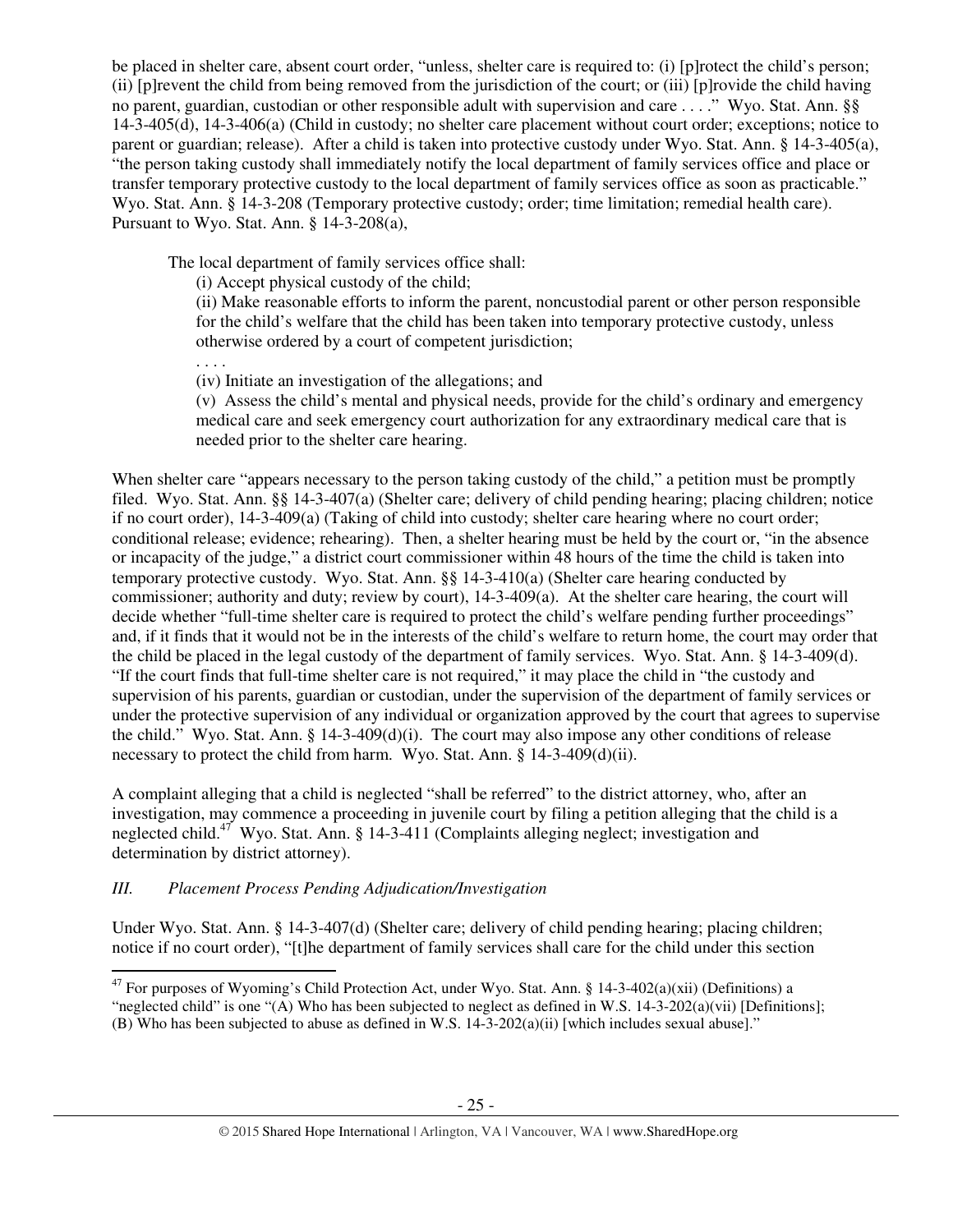pursuant to temporary protective custody provisions as specified in W.S. 14-3-208 [Temporary protective custody; order; time limitation; remedial health care]." Wyo. Stat. Ann. § 14-3-208(a)(iii) states that a child who is taken into custody must be taken to the local department of family services, who will

. . . .

[a]rrange for care and supervision of the child in the most appropriate and least restrictive setting necessary to meet the child's needs, including foster homes or other child care facilities certified by the department or approved by the court. When it is in the best interest of the child, the department shall place the child with the child's noncustodial birth parent or with the child's extended family, including adult siblings, grandparents, great-grandparents, aunts or uncles. Prior to approving placement with the child's noncustodial birth parent or extended family, the department shall determine whether anyone living in the home has been convicted of a crime involving serious harm to children or has a substantiated case listed on the central registry established pursuant to W.S. 14-3-213. The department may leave the child in the care of a physician or hospital when necessary to ensure the child receives proper care. A neglected child shall not be placed in a jail or detention facility other than for a delinguent act. . . .

## *IV. Adjudication or Referral to Alternate Process*

Pursuant to Wyo. Stat. Ann. § 14-6-426 (Initial appearance; adjudicatory hearing; entry of decree and disposition; evidentiary matters; continuance of disposition hearing), an initial appearance may be held after the detention hearing. At that hearing, the child's parents or guardians will be advised of the allegations stated in the petition and will be given the opportunity to admit or deny those allegations. Wyo. Stat. Ann. § 14-6-426(a). Subsequently, under Wyo. Stat. Ann. § 14-6-426,

. . . .

(a) If the allegations of the petition are denied, the court may, with consent of the parties, proceed immediately to hear evidence on the petition or it may set a later time not to exceed sixty (60) days for an adjudicatory hearing, unless the court finds good cause to delay or postpone the hearing. In no case shall the court hold the adjudicatory hearing more than ninety (90) days after the date the petition is filed. Only competent, relevant and material evidence shall be admissible at an adjudicatory hearing to determine the truth of the allegations in the petition. If after an adjudicatory hearing the court finds that the allegations in the petition are not established as required by this act, it shall dismiss the petition and order the child released from any detention or shelter care.

. . . .

## *V. Outcomes*

At an adjudicatory hearing, if the court determines that the child is neglected, it may make a disposition that the child is a neglected child and order the child placed in "the least restrictive environment consistent with what is best suited to the public interest of preserving families and the physical, mental and moral welfare of the child." Wyo. Stat. Ann. §§ 14-3-426(c), 14-3-429(a)(iii).

Additionally, pursuant to Wyo. Stat. Ann. § 14-3-429(b),

If the child is found to be neglected the court may:

(i) Permit the child to remain in the legal custody of his parents, guardian or custodian without protective supervision, subject to terms and conditions prescribed by the court; (ii) Place the child under protective supervision;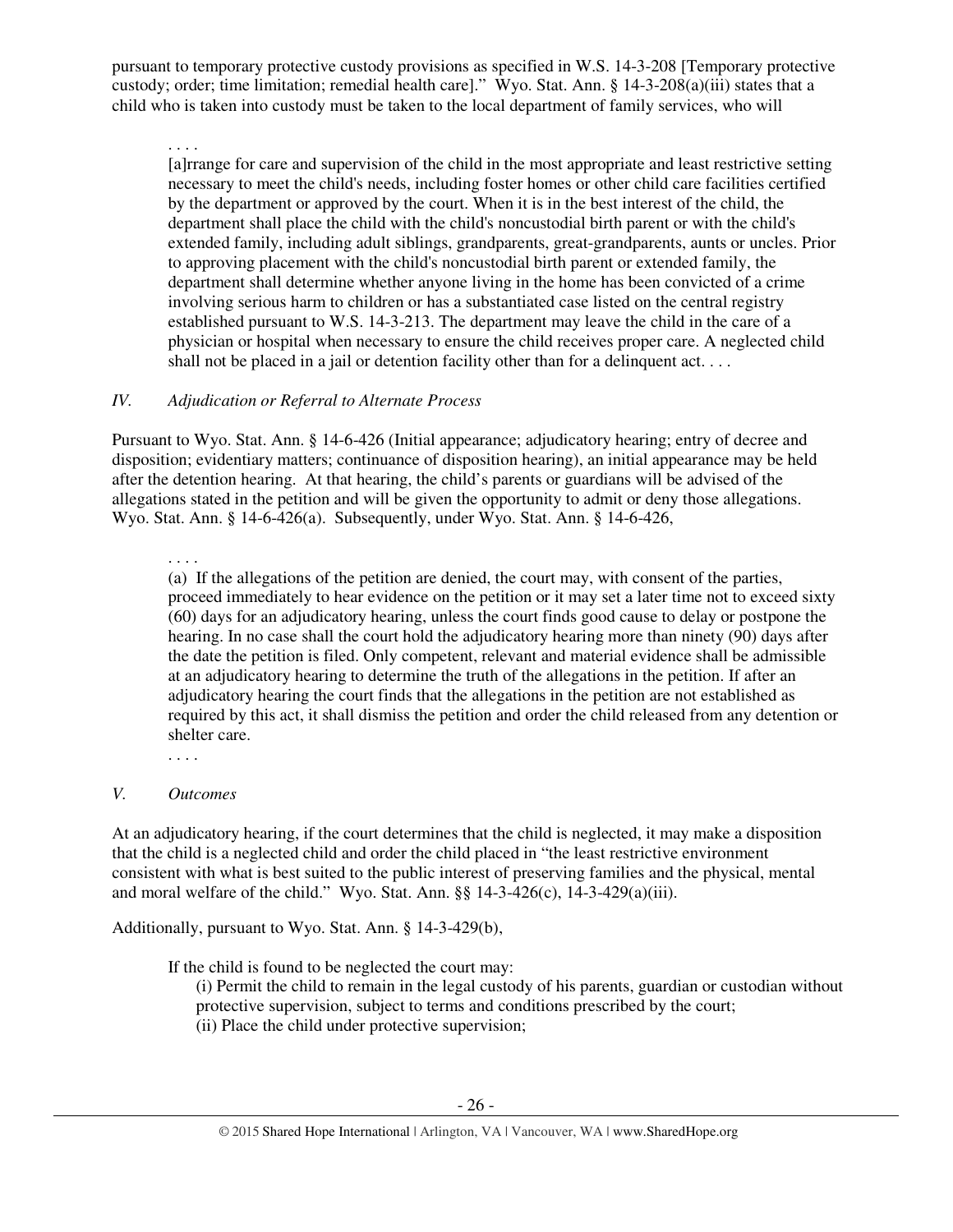(iii) Transfer temporary legal custody to a relative or other suitable adult the court finds qualified to receive and care for the child, with or without supervision, subject to terms and conditions prescribed by the court;

(iv) Transfer temporary legal custody to the department of family services or a state or local public agency responsible for the care and placement of neglected children, provided the child shall not be committed to the Wyoming boys' school, the Wyoming girls' school or the Wyoming state hospital.

## **Child Identified as In Need of Supervision**

Generally, domestic minor sex trafficking victims are treated as "children in need of supervision." Wyo. Stat. Ann. § 6-2-708(b) (Victim defenses; vacating convictions). A child in need of supervisions is defined in Wyo. Stat. Ann.  $\S$  14-6-402(a)(iv) (Definitions) to include

any child who has not reached his eighteenth birthday who is habitually truant or has run away from home or habitually disobeys reasonable and lawful demands of his parents, guardian, custodian or other proper authority or is ungovernable and beyond control. "Child in need of supervision" includes any child who has not reached his eighteenth birthday who has committed a status offense.

*I. Initial Custody* 

# a. Authority for initial custody

Wyo. Stat. Ann. § 14-6-405(a)(i), (iii), (iv) (Taking of child into custody; when permitted) authorizes law enforcement to take a child into custody when

(i) The circumstances would permit an arrest without a warrant under W.S. 7-2-102;

. . .

(iii) There are reasonable grounds to believe a child is abandoned, lost, suffering from illness or injury or seriously endangered by his surroundings and immediate custody appears to be necessary for his protection;

(iv) The child's conduct or behavior seriously endangers himself and immediate custody appears necessary; or

(v) There are reasonable grounds to believe the child has run away from his parents, guardian or custodian.

b. Placement

After being taken into custody pursuant to Wyo. Stat. Ann. § 14-6-405(a) (Taking of child into custody; when permitted), Wyo. Stat. Ann. § 14-6-406(a) (Child in custody; no detention or shelter care placement without court order; exceptions; notice to parent or guardian; release) states,

A child taken into custody shall not be placed in detention or shelter care without a court order unless shelter care is required to:

(i) Protect the child's person;

(ii) Prevent the child from being removed from the jurisdiction of the court; or

(iii) Provide the child having no parent, guardian, custodian or other responsible adult with supervision and care and return him to the court when required.

If it is found necessary to place the child in detention or shelter care, under Wyo. Stat. Ann. § 14-6-407(b) (Detention or shelter care; delivery of child pending hearing; placing children; notice if no court order),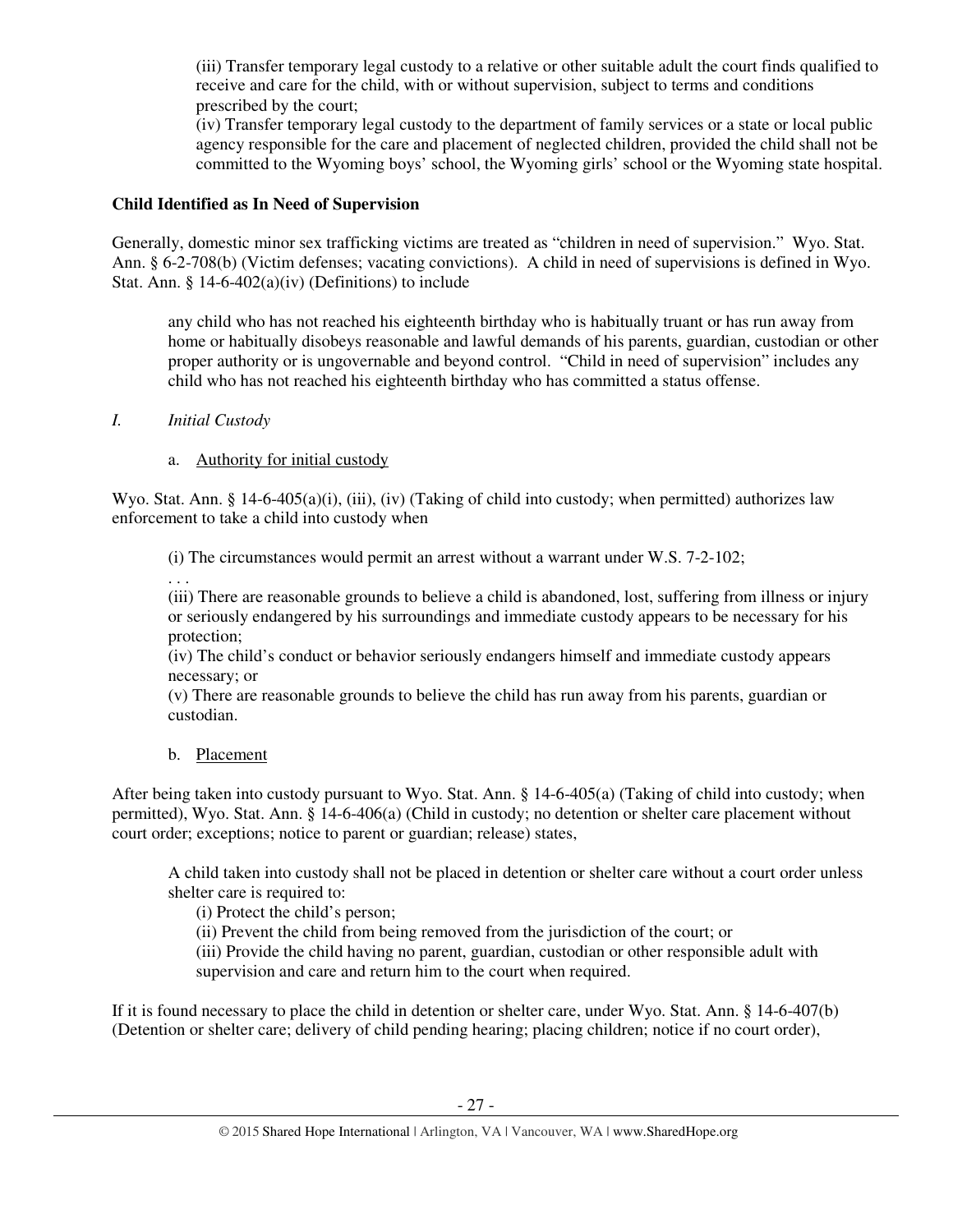(i) A child alleged to be in need of supervision shall be placed for detention or shelter care in the least restrictive environment reasonably available, which may be a foster home or other child care facility certified by the department of family services or approved by the court;

(ii) If facilities or services are not immediately available to house and protect the child, the judge may order the child held in a temporary holding area at the local law enforcement complex. No child in need of supervision shall be placed in a jail, but may be placed in a juvenile detention facility if the child has been adjudicated under article 2 [Juvenile Justice Act] of this chapter for having committed a delinquent act;

(iii) A child alleged to be in need of supervision shall, if necessary, be detained in a separate detention home or facility, provided the child shall not be detained in the Wyoming boys' school or the Wyoming girls' school.

## *II. Process Following Initial Custody*

If a child in need of supervision is held in detention or shelter care under Wyo. Stat. Ann. § 14-6-407(b) (Detention or shelter care; delivery of child pending hearing; placing children; notice if no court order), "[T]he district attorney shall immediately review the need for detention or shelter care and may order the child released unless he determines detention or shelter care is necessary under the provisions of W.S. 14-6-406(a) (Child in custody; no detention or shelter care placement without court order; exceptions; notice to parent or guardian; release) or unless ordered by the court." Wyo. Stat. Ann. § 14-6-408(b) (Notice of detention or shelter care to be given district attorney; written statement required; duty of district attorney). Proceedings against the child will commence through the filing of a petition with the court providing the basis for why the child is alleged to be a child in need of supervision and "[a]n informal detention or shelter care hearing" must be held within 48 hours after taking the child into custody. Wyo. Stat. Ann. §§ 14-6-409(a) (Taking of child into custody; informal hearing where no court order; conditional release; evidence; rehearing), 14-6-412(a), (b) (Commencement of proceedings; contents of petition). At the hearing, the court will determine whether the child will be held in full-time detention or shelter care during the pendency of the proceedings. Wyo. Stat. Ann. § 14-6-409(d). Where the court finds that returning home is not in the interests of the child's welfare, the court will order the child placed in the legal custody of the department of family services, otherwise the court will order the child released subject to any restrictions or conditions the court deems reasonably necessary. Wyo. Stat. Ann. § 14-6-409(d).

Pursuant to Wyo. Stat. Ann. § 14-6-411 (Complaints alleging child in need of supervision; investigation and determination by district attorney), the district attorney decides whether to take judicial action, and, under subsection (b),

In determining the action necessary to protect the interest of the public or the child with regard to a petition alleging a child in need of supervision, the prosecuting attorney shall consider the following:

(i) Alternative community programs;

(ii) Mental health counseling services available to the family;

(iii) Family preservation services offered by the department of family services;

(iv) Use of truancy statute enforcement;

(v) Municipal and circuit court remedies;

(vi) If the child has reached his sixteenth birthday, whether or not the child presents a clear and present danger to himself, his family or the community.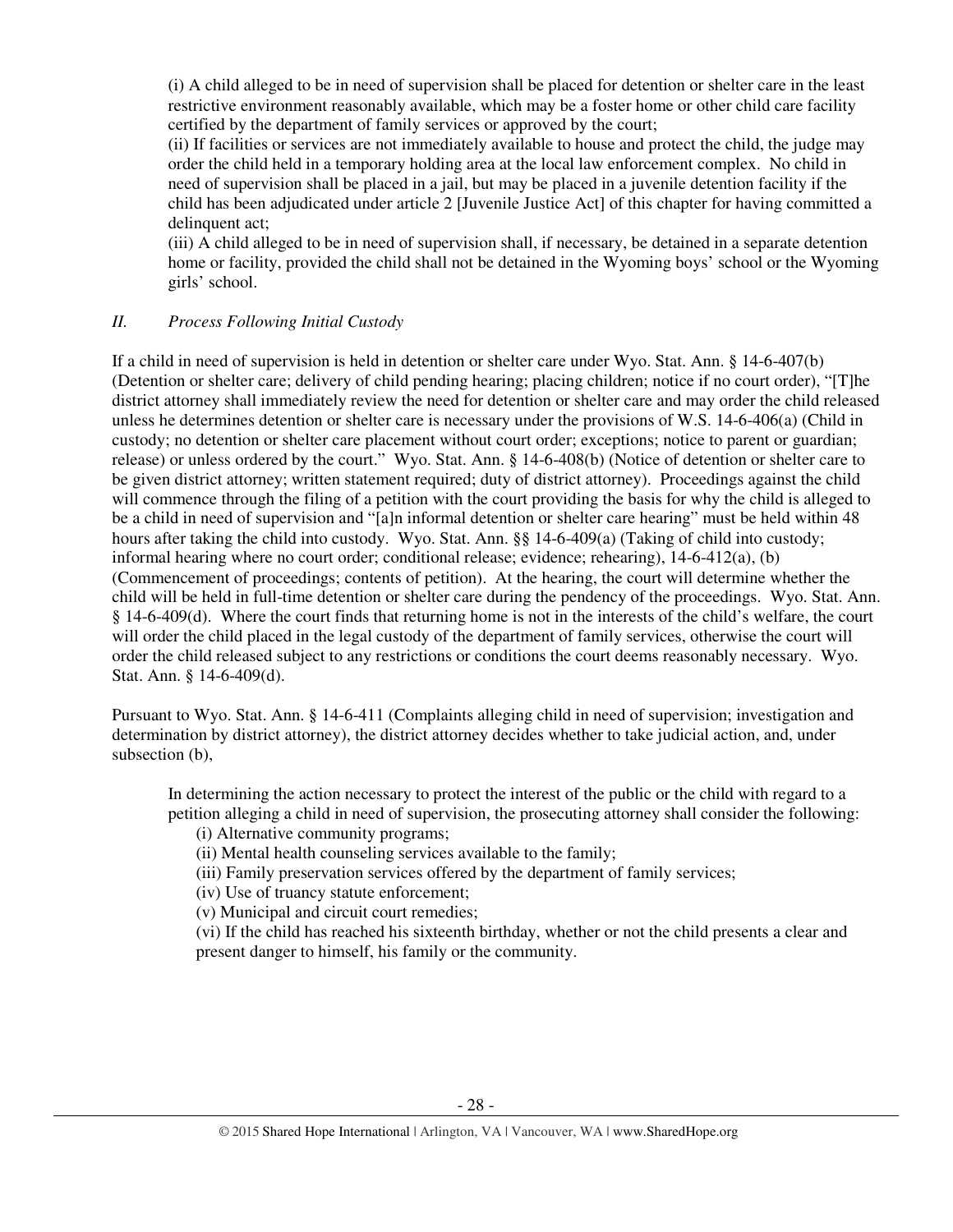Pursuant to Wyo. Stat. Ann. § 14-6-406(a) (Child in custody; no detention or shelter care placement without court order; exceptions; notice to parent or guardian; release),

A child taken into custody shall not be placed in detention or shelter care without a court order unless shelter care is required to:

(i) Protect the child's person;

(ii) Prevent the child from being removed from the jurisdiction of the court; or

(iii) Provide the child having no parent, guardian, custodian or other responsible adult with supervision and care and return him to the court when required.

If it is found necessary to place the child in detention or shelter care, under Wyo. Stat. Ann. § 14-6-407(b) (Detention or shelter care; delivery of child pending hearing; placing children; notice if no court order),

(i) A child alleged to be in need of supervision shall be placed for detention or shelter care in the least restrictive environment reasonably available, which may be a foster home or other child care facility certified by the department of family services or approved by the court;

(ii) If facilities or services are not immediately available to house and protect the child, the judge may order the child held in a temporary holding area at the local law enforcement complex. No child in need of supervision shall be placed in a jail, but may be placed in a juvenile detention facility if the child has been adjudicated under article 2 [Juvenile Justice Act] of this chapter for having committed a delinquent act;

(iii) A child alleged to be in need of supervision shall, if necessary, be detained in a separate detention home or facility, provided the child shall not be detained in the Wyoming boys' school or the Wyoming girls' school.

# *IV. Adjudication or Referral to Alternate Process*

Pursuant to Wyo. Stat. Ann. § 14-6-426 (Initial appearance; adjudicatory hearing; entry of decree and disposition; evidentiary matters; continuance of disposition hearing), an initial appearance may be held after the detention hearing. At that hearing, the child will be advised of the allegations stated in the petition and will be given the opportunity to admit or deny those allegations. Wyo. Stat. Ann. § 14-6- 426(a). Subsequently, under Wyo. Stat. Ann. § 14-6-426,

. . . . (b) If the allegations of the petition are denied, the court may, with consent of the parties, proceed immediately to hear evidence on the petition or it may set a later time not to exceed sixty (60) days for an adjudicatory hearing, unless the court finds good cause to delay or postpone the hearing. In no case shall the court hold the adjudicatory hearing more than ninety (90) days after the date the petition is filed. Only competent, relevant and material evidence shall be admissible at an adjudicatory hearing to determine the truth of the allegations in the petition. If after an adjudicatory hearing the court finds that the allegations in the petition are not established as required by this act, it shall dismiss the petition and order the child released from any detention or shelter care.

(c) If after an adjudicatory hearing or a valid admission or confession the court or jury finds that a child is in need of supervision, it shall enter a decree to that effect stating the jurisdictional facts upon which the decree is based. It may then proceed immediately or at a postponed hearing within sixty (60) days to make proper disposition of the child, unless the court finds good cause to delay or postpone the hearing.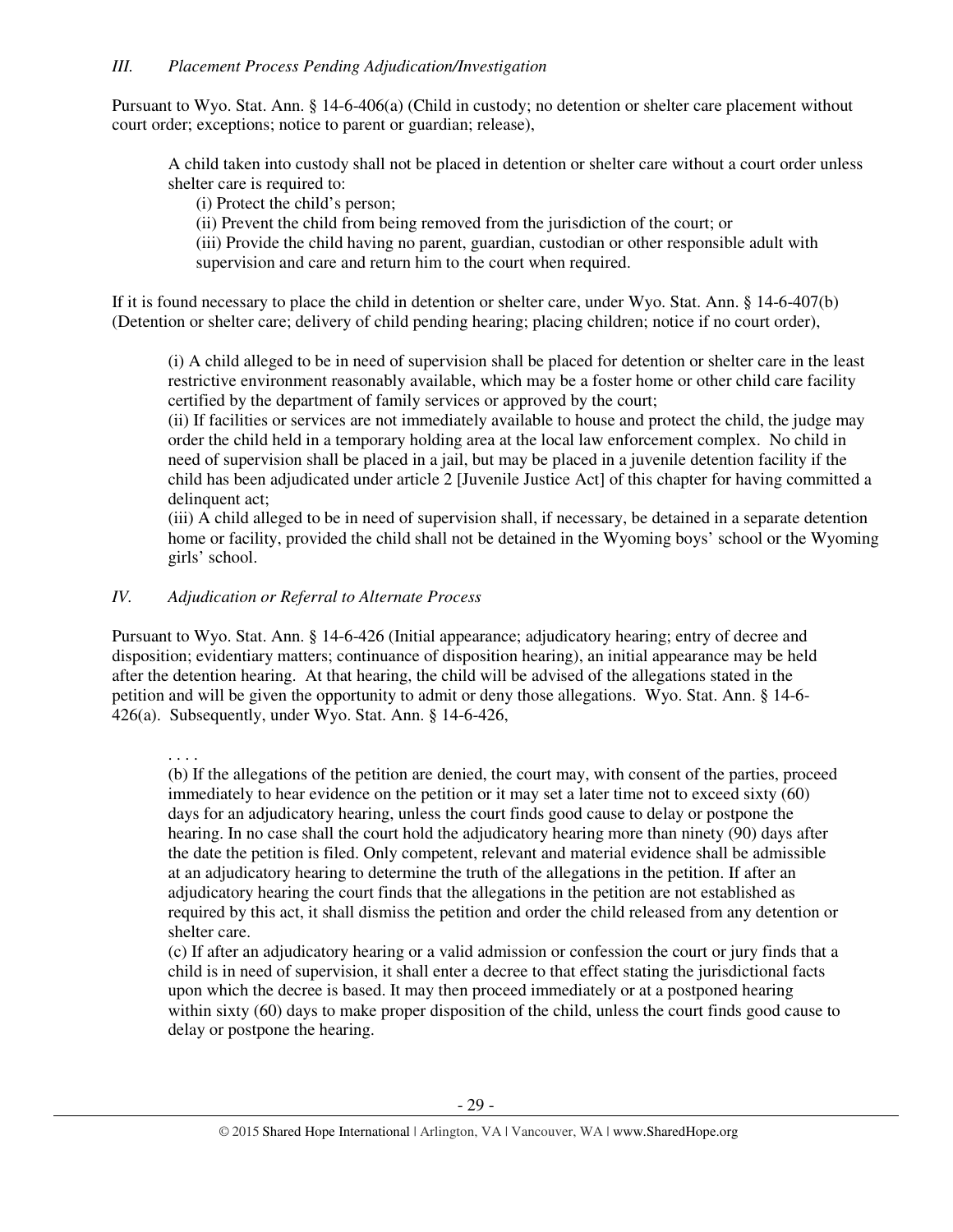. . . .

#### *V. Outcomes*

If the court adjudicates the child to be a child in need of supervision, "the court shall enter its decree to that effect and make a disposition as provided in this section that places the child in the least restrictive environment consistent with what is best suited to the public interest of preserving families, the physical, mental and moral welfare of the child." Wyo. Stat. Ann. § 14-6-429(a)(iii) (Decree where child adjudged in need of supervision; dispositions; terms and conditions; legal custody).

The court may, under Wyo. Stat. Ann. § 14-6-429(b),

(i) Permit the child to remain in the custody of his parents, guardian or custodian under protective supervision, subject to terms and conditions prescribed by the court;

(ii) Transfer temporary legal custody to a relative or other suitable adult the court finds qualified to receive and care for the child, with supervision, subject to terms and conditions prescribed by the court; (iii) Transfer temporary legal custody to a state or local public agency responsible for the care and placement of children in need of supervision, provided:

(A) The child shall not be committed to the Wyoming boys' school or the Wyoming girls' school unless the child has attained the age of twelve (12) years and is also found delinquent; (B) The court may not transfer the temporary legal custody to a state agency for out-of-community placement unless the child or the child's family has failed to perform under a court supervised consent decree or the department of family services has certified that a community treatment plan has proven unsuccessful.

## **Child Identified as Delinquent**

In Wyoming, a child found to be a victim of domestic minor sex trafficking may not be charged with a crime stemming from the trafficking. Pursuant to Wyo. Stat. Ann. § 6-2-708(a), "[a] victim of human trafficking is not criminally liable for any commercial sex act or other criminal acts committed as a direct result of, or incident to, being a victim of human trafficking. . . ." Therefore, a domestic minor trafficking victim will not be identified as delinquent.

A child may be taken into custody pursuant to Wyo. Stat. Ann.  $\S$  14-6-405(a)(i), (iii), (iv) (Taking of child into custody; when permitted), which authorizes law enforcement to take a child into custody when

(i) The circumstances would permit an arrest without a warrant under W.S. 7-2-102;

. . . .

(iii) There are reasonable grounds to believe a child is abandoned, lost, suffering from illness or injury or seriously endangered by his surroundings and immediate custody appears to be necessary for his protection;

(iv) The child's conduct or behavior seriously endangers himself and immediate custody appears necessary; or

(v) There are reasonable grounds to believe the child has run away from his parents, guardian or custodian.

Generally, if the detained child is found to be a victim of human trafficking, the child will be considered a child in need of supervision. Wyo. Stat. Ann. § 6-2-708(b) (Victim defenses; vacating convictions).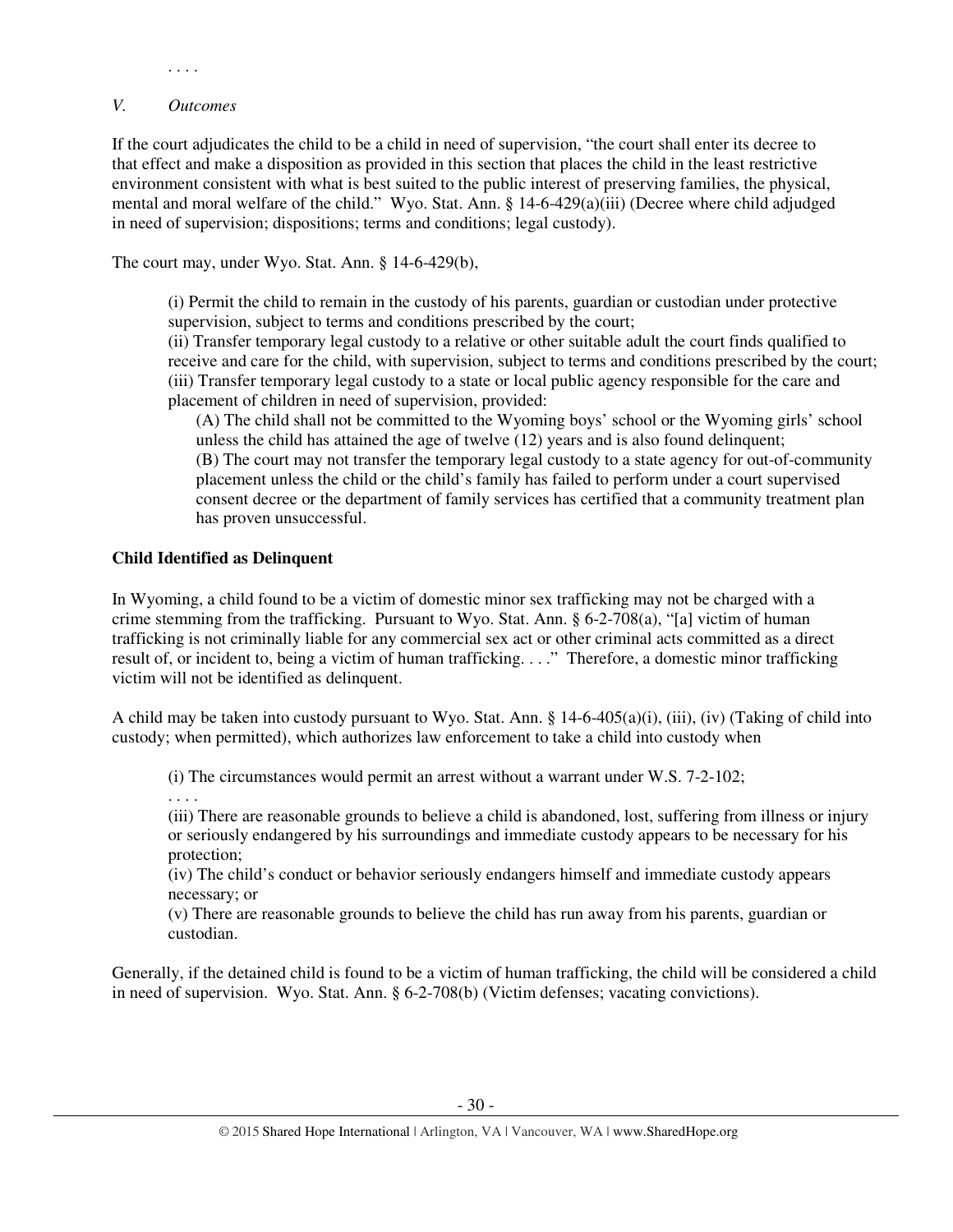5.4.1 Recommendation: Enact a mandatory protective response for juvenile sex trafficking victims that provides an avenue to specialized services outside detention.

# *5.5 Commercial sexual exploitation is identified as a type of abuse and neglect within child protection statutes.*

Commercial sexual exploitation is not specifically identified as a type of abuse and neglect within Wyoming's child protection statutes; however, sexual abuse is identified generally as a type of abuse. Specifically, Wyo. Stat. Ann. § 14-3-202(a)(ii) (Definitions), which provides the definitions for Wyoming's statutes on child abuse reporting, defines "abuse" as

inflicting or causing physical or mental injury, harm or imminent danger to the physical or mental health or welfare of a child other than by accidental means, including abandonment, . . . excessive or unreasonable corporal punishment, malnutrition or substantial risk thereof by reason of intentional or unintentional neglect, and the commission or allowing the commission of a sexual offense against a child as defined by law:

. . . .

(D) "Imminent danger" includes threatened harm and means a statement, overt act, condition or status which represents an immediate and substantial risk of sexual abuse or physical or mental injury. . . .

Under Wyo. Stat. Ann.  $\S$  14-3-202(a)(vii), "neglect" is defined as

a failure or refusal by those responsible for the child's welfare to provide adequate care, maintenance, supervision, education or medical, surgical or any other care necessary for the child's wellbeing. Treatment given in good faith by spiritual means alone, through prayer, by a duly accredited practitioner in accordance with the tenets and practices of a recognized church or religious denomination is not child neglect for that reason alone.

Further, Wyo. Stat. Ann § 6-2-708(b) (Victim defenses; vacating convictions) provides, "A victim of human trafficking who is a minor shall be deemed a child in need of supervision in accordance with the Children in Need of Supervision Act or a neglected child in accordance with the Child Protection Act."

*5.6 The definition of "caregiver" or another related term in the child welfare statutes is not a barrier to a sex trafficked child accessing the protection of child welfare.* 

Under Wyo. Stat. Ann. §  $14-3-202(a)(i)$  (Definitions), which provides the definitions for the statutes on child abuse reporting, "a person responsible for a child's welfare" is defined to include, "the child's parent, noncustodial parent, guardian, custodian, stepparent, foster parent or other person, institution or agency having the physical custody or control of the child."

*5.7 Crime victims' compensation is specifically available to a child victim of sex trafficking or commercial sexual exploitation of children (CSEC) without regard to ineligibility factors.* 

Under Wyo. Stat. Ann. §  $6-2-709$  (Victims' rights; services), "Victims of human trafficking are entitled to ... forms of compensation under the Crime Victims Compensation Act."

Where not identified as a minor sex trafficking victim, a minor victim may still be eligible to receive compensation under the Wyoming Crime Victims Compensation Act, Wyo. Stat. Ann. § 1-40-101 et. seq. Pursuant to Wyo. Stat. Ann. § 1-40-106 (Eligibility for compensation) victims are "entitled to compensation under" the Wyoming Crime Victims Compensation Act if certain requirements are met. Wyo. Stat. Ann. § 1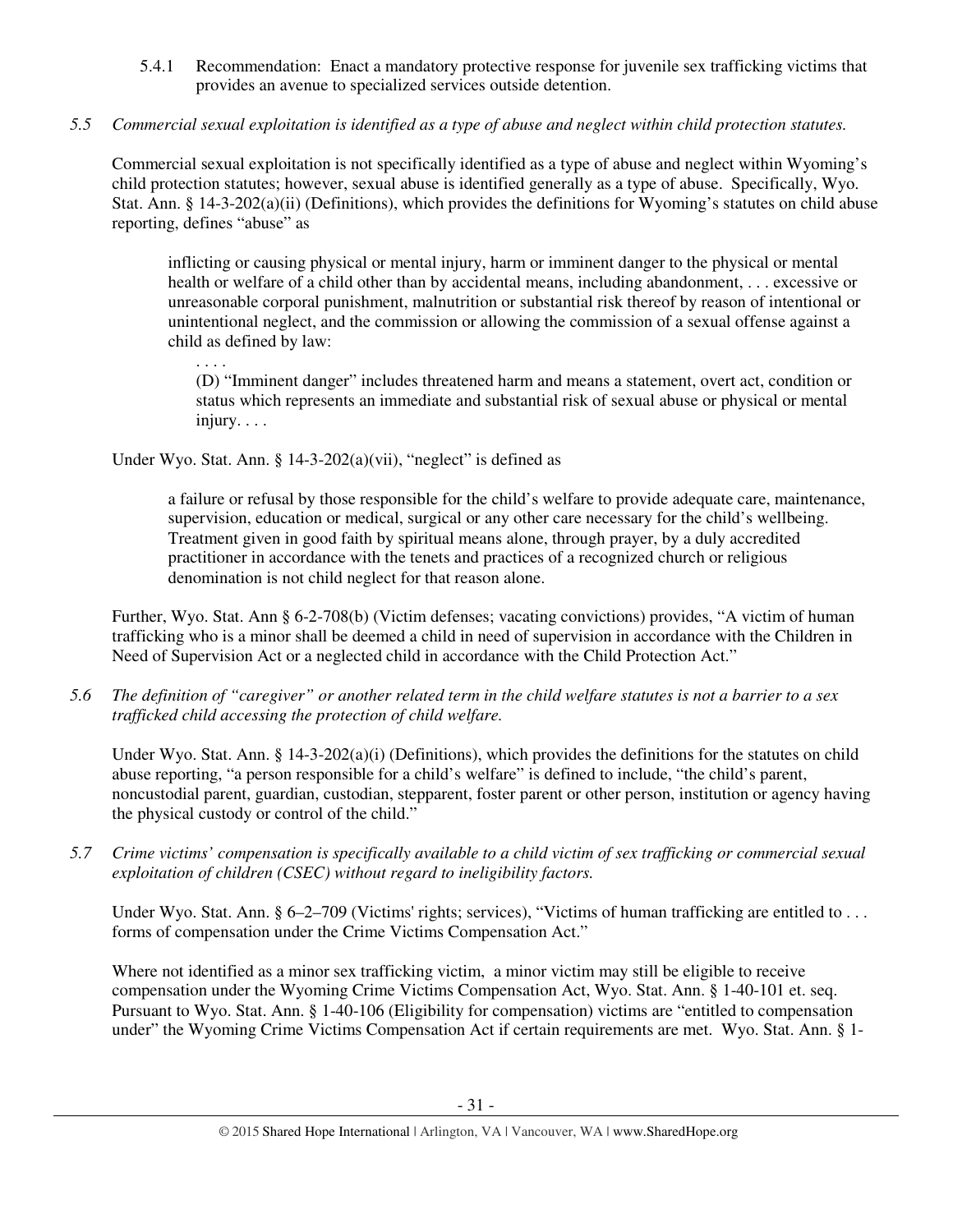40-106(a). For purposes of the Wyoming Crime Victims Compensation Act, Wyo. Stat. Ann. § 1-40-102(a)(ix) (Definitions) defines a "victim" to include the following:

(A) A person who suffers personal injury or is killed in this state as a direct result of: (I) A criminal act of another person;

(II) The person's good faith and reasonable effort in attempting to prevent the commission of a criminal act, or to apprehend a person engaging in a criminal act or assisting a law enforcement officer to do so;

(III) Assisting or attempting to assist a person against whom a crime is being perpetrated or attempted;

(IV) A federal crime occurring in Wyoming.

(B) A resident who is a victim of a crime occurring outside this state if:

(I) The crime would be compensable had it occurred inside this state; and

(II) The crime occurred in a state which does not have a crime victim compensation program, for which the victim is eligible as eligibility is set forth in W.S. 1-40-101 [Short title] through 1-40-119 [Surcharge to be assessed in certain criminal cases; paid to account].

. . . .

Even to the extent that a commercially sexually exploited child "suffers personal injury . . . as a direct result of" another's crime, several other requirements for compensation may present difficulties for domestic minor sex trafficking victims not identified as human trafficking victims under Wyoming law. Wyo. Stat. Ann. § 1-40- 102(a)(ix)(A). Specifically, to be eligible for compensation Wyo. Stat. Ann. § 1-40-106(a) requires,

(i) The victim suffered personal injury as a result of a criminal act;

. . . .

(iii) The injury to or death of the victim was not attributable to his own wrongful act;

(iv) The appropriate law enforcement authorities were notified of the criminal act allegedly causing the injury to or death of the victim as soon as practical under the circumstance after perpetration of the offense and the claimant cooperates with appropriate law enforcement authorities with respect to the crime for which compensation is sought; [and]

(v) The application for compensation is filed with the division within one (1) year after the date of the injury to or death of the victim, or within any extension of time the division allows for good cause shown;

. . . .

"Good cause" is not defined within Wyo. Stat. Ann. § 1-40-106, but 015-031-003 Wyo. Code R. § 4(b)(viii)(A) states,

Good cause in determining whether a victim has satisfied the requirement to report a crime to law enforcement, the Division may consider the victims age, physical condition and psychological state, and any compelling health or safety reason that would jeopardize the well being of the victim. The Division may waive the report to law enforcement or the 1 year filing date if good cause is shown.

Additionally, 015-031-003 Wyo. Code R. § 4(c)(i) provides guidance regarding what constitutes "reasonable cooperation with law enforcement." Specifically, the regulations state,

In determining whether a victim reasonably cooperated with law enforcement the Division may consider the victims age, physical condition and psychological state and any compelling health and safety reasons that would jeopardize the well being of the victim.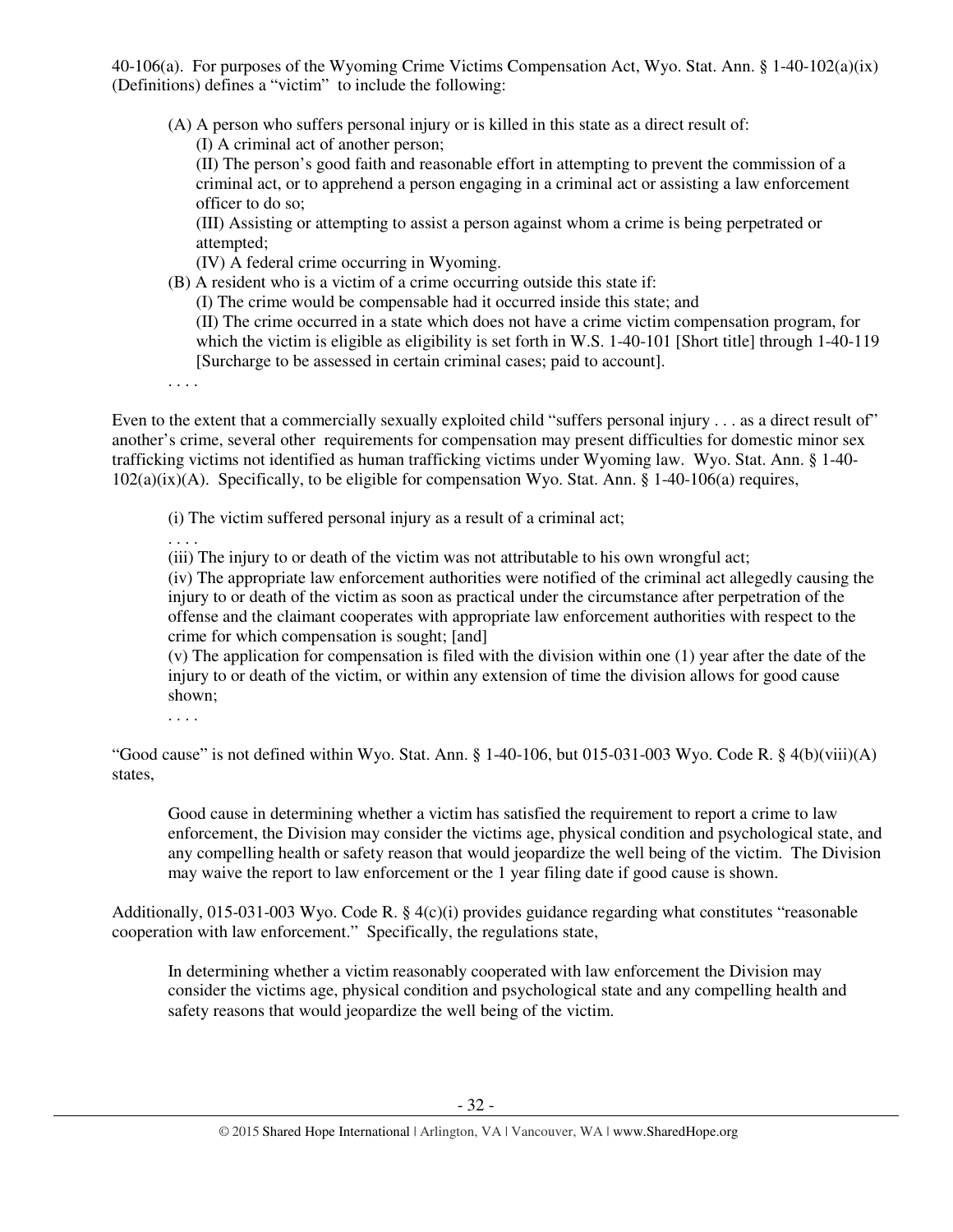(i) Reasonable cooperation with law enforcement by the victim may include but not be limited to the following:

(A) providing law enforcement with a true, accurate and complete statement of the circumstances that led to the crime;

(B) participating in the investigation of the crime to assist law enforcement with the identification of a suspect;

(C) participating in prosecution procedures including deposition and trail testimony as requested;

(D) Sexual abuse victims shall be deemed to have reasonably cooperated with law enforcement if the victim undergoes a sexual assault forensic exam.

- 5.7.1 Recommendation: Amend Wyo. Stat. Ann. § 1-40-106 (Eligibility for compensation) to exempt all CSEC victims from the listed requirements.
- *5.8 Victim-friendly procedures and protections are provided in the trial process for minors under 18.*

Wyoming law includes several victim-friendly criminal justice procedures and protections throughout the criminal justice process.

The human trafficking law provides, "In a prosecution for an offense under this article, police and prosecuting agencies shall keep the identity of the victim and the victim's family confidential. The prosecutor shall take reasonable steps to protect the victim and the victim's family from being revictimized." Wyo. Stat. Ann. § 6-2- 709(e).

The Wyoming Victim and Witness Bill of Rights, codified at Wyo. Stat. Ann. § 1-40-203 (Victim and witness bill of rights), sets out key rights of crime victims. Some of these rights are expounded in other statutes.

For example, under Wyo. Stat. Ann. § 1-40-205(a), crime victims specifically have the right to "be free from any form of harassment, intimidation or retribution." To ensure this right, a victim may sit in a separate waiting room from other witness while waiting to testify in "any proceeding regarding a criminal act," and law enforcement shall provide the victim information regarding other protections available to the victim. Wyo. Stat. Ann. § 1-40-205(b), (d).

Additionally, under Wyo. Stat. Ann. § 1-40-204(a) (Rights of victims and witnesses to be informed during the criminal justice process),

(a) Victims of a criminal act shall be informed without undue delay by law enforcement about: (i) The rights enumerated in this act;

(ii) The right to be informed of the status of the case from the initial police investigation to the final appellate review;

(iii) The fact that financial assistance or other social service options may be available to the victim; (iv) The existence of the Crime Victims Compensation Act and that compensation may be available to the victim;

(v) The right to have an interpreter or translator to inform the victim of these rights;

(vi) The name and official telephone number of the primary law enforcement officer assigned to investigate the case together with the official address and telephone number of the criminal justice agency investigating the case;

(vii) The right to seek legal counsel and to employ an attorney.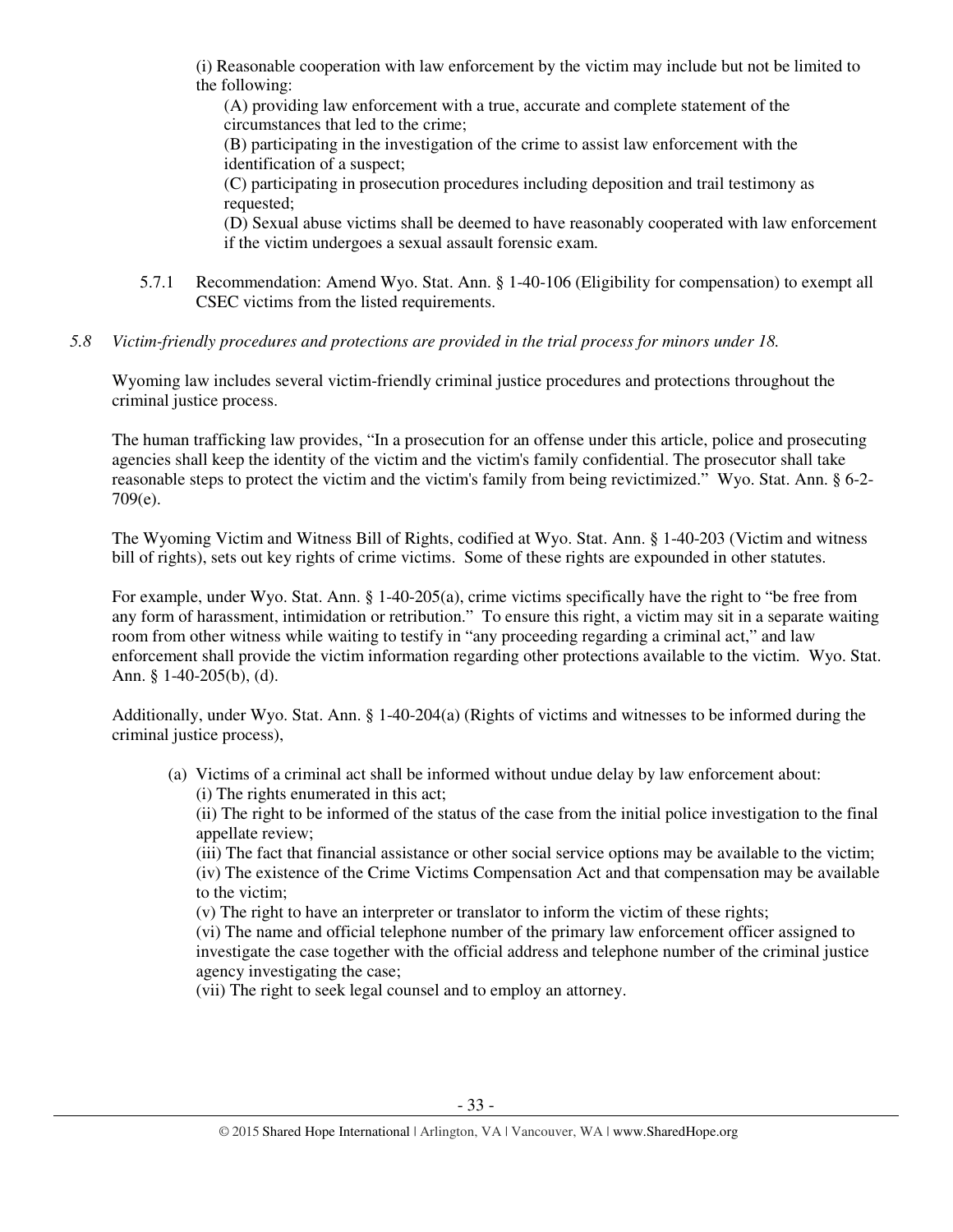Also, the victim has the right to information including the right to receive written notice of a certain event's related to the defendant's progress in the criminal justice system. Wyo. Stat. Ann. § 1-40-204(b).

Some additional protections are afforded in Wyo. Stat. Ann. § 7-11-408 (Videotape depositions) to children who are the victims of sexual abuse under Wyo. Stat. Ann. § 6-2-314 (Sexual abuse of a minor in the first degree; penalties) through Wyo. Stat. Ann. § 6-2-317 (Sexual abuse of a minor in the fourth degree), but not to victims of Wyo. Stat. Ann. § 6-2-318 (Soliciting to engage in illicit sexual relations; penalty). Specifically, under Wyo. Stat. Ann. § 7-11-408, a victim under the age of 12 may give testimony that may be admissible at trial<sup>48</sup> through a videotaped deposition if the judge finds the following, pursuant to subsection  $(c)$ ,

(i) The child's testimony would be relevant and material;

(ii) The best interests of the child would be served by permitting the videotape deposition;

(iii) A potential physical or psychological harm to the child is likely to occur if the child is required to testify which would effectively render the child incapable to testify at the trial; and

(iv) The defendant or his legal counsel has the opportunity to be present and to cross-examine the child at the videotape deposition.

Only video technicians, "the child, the judge, prosecutor, defendant and defense counsel, [and] a family member who was not a witness to the offense or a support person for the child" may be present at the child's videotaped deposition. Wyo. Stat. Ann. § 7-11-408(b). However, pursuant to Wyo. Stat. Ann. § 7-11-408(d), the judge may "deny the defendant's face-to-face confrontation of the child" if

(i) The defendant is alleged to have inflicted physical harm or is alleged to have threatened to inflict physical harm upon the child, and physical or psychological harm to the child is likely to occur if there is a face-to-face confrontation of the child by defendant;

(ii) The defendant's legal counsel will have reasonable opportunity to confer with his client before and at any time during the videotape deposition; and

(iii) The defendant will have opportunity to view and hear the proceedings while being taken.

In addition, a child who is "unable to articulate what was done to them will be permitted to demonstrate the sexual act or acts committed against them with the aid of anatomically correct dolls." Wyo. Stat. Ann. § 7-11- 408(f). These "demonstrations will be under the supervision of the court and shall be videotaped to be viewed at trial, and shall be received into evidence as demonstrative evidence." Wyo. Stat. Ann. § 7-11-408(f).

Wyo. Stat. Ann. § 6-2-312 (Evidence of victim's prior sexual conduct or reputation; procedure for introduction) also provides limited protection to victims of sexual assault, without regard to their age, including victims of Wyo. Stat. Ann. § 6-2-318 (Soliciting to engage in illicit sexual relations; penalty). However, the protection does not extend to victims of Wyoming's CSEC laws, Wyo. Stat. Ann. § 6-4-103(a) (Promoting prostitution; penalties) and Wyo. Stat. Ann. § 6-4-303(b)(i)–(ii) (Sexual exploitation of children; penalties; definitions). Pursuant to Wyo. Stat. Ann. § 6-2-312(a), where a defendant is prosecuted under Wyoming's sexual assault

 $\overline{a}$ 

(ii) The videotape is not misleading;

(iii) All portions of the videotape that have been ruled inadmissible have been deleted; and

(iv) A potential physical or psychological harm to the child is likely to occur if the child is required to testify which would effectively render the child incapable to testify at the trial.

<sup>&</sup>lt;sup>48</sup> Pursuant to Wyo. Stat. Ann.  $\S$  7-11-408(e):

<sup>(</sup>e) A videotape deposition may be admitted at trial in lieu of the direct testimony of the child, if the judge finds, after hearing, that:

<sup>(</sup>i) The visual and sound qualities of the videotape are satisfactory;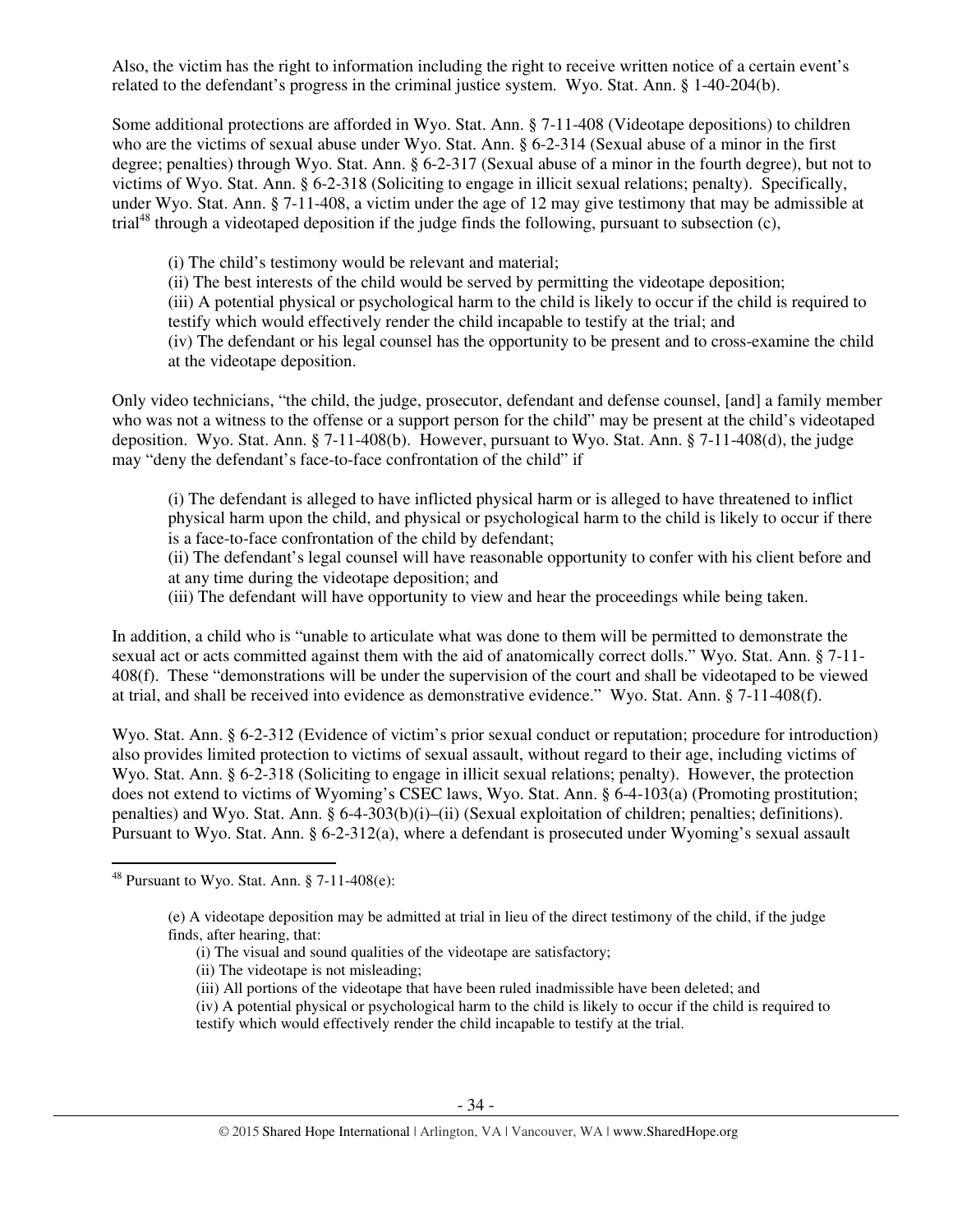laws, or "lesser included offense[s]," evidence of the victim's prior sexual conduct and reputation or opinion evidence regarding the victim's character may only be admitted when "the court finds that the probative value of the evidence substantially outweighs the probability that its admission will create prejudice." Wyo. Stat. Ann. § 6-2-312(a)(iv). However, nothing in Wyo. Stat. Ann. § 6-2-312(a) prevents a defendant from introducing "evidence as to prior sexual conduct of the victim with the actor." Wyo. Stat. Ann. § 6-2-312(b).

Another victim-friendly criminal justice procedure is found in Wyo. Stat. Ann. § 6-2-311 (Corroboration unnecessary), which states, "Corroboration of a victim's testimony is not necessary to obtain a conviction for sexual assault." Wyo. Stat. Ann. § 6-2-311.

5.8.1 Recommendation: Amend Wyo. Stat. Ann. § 6-2-312 (Evidence of victim's prior sexual conduct or reputation; procedure for introduction) to apply to minor victims of Wyo. Stat. Ann. § 6-4-103(a) (Promoting prostitution; penalties) and  $\S 6-4-303(b)(i)$ –(ii) (Sexual exploitation of children; penalties; definitions).

## *5.9 Expungement or sealing of juvenile delinquency records resulting from arrests or adjudications for prostitution-related offenses committed as a result of, or in the course of, the commercial sexual exploitation of a minor is available within a reasonable time after turning 18.*

Under Wyo. Stat. Ann. § 14-6-241(a) (Expungement of records in juvenile and municipal courts), once 18 years old, a person "adjudicated delinquent as a result of having committed a delinquent act other than a violent felony"<sup>49</sup> may petition to have the court expunge the person's juvenile court records. Under Wyo. Stat. Ann. §  $14-6-241(a)$ ,

If after investigation the court finds that the petitioner has not been convicted of a felony since adjudication, that no proceeding involving a felony is pending or being instituted against the petitioner and the rehabilitation of the petitioner has been attained to the satisfaction of the court or the prosecuting attorney, it shall order expunged all records in the custody of the court or any agency or official, pertaining to the petitioner's case. . . .

Once the court enters an order of expungement, "the proceedings in the petitioner's case are deemed never to have occurred and the petitioner may reply accordingly upon any inquiry in the matter." Wyo. Stat. Ann. § 14-6-241(a). Records related to the conviction of a juvenile for a misdemeanor in circuit court also may be expunged, subject to the requirements of Wyo. Stat. Ann. § 14-6-241(a). Wyo. Stat. Ann. § 14-6-241(c).

*5.10 Victim restitution and civil remedies for victims of domestic minor sex trafficking or commercial sexual exploitation of children (CSEC) are authorized by law.* 

Wyoming law does not provide specific civil remedies for victims of domestic minor sex trafficking; however, Wyo. Stat. Ann. § 7-9-110(a) (Civil action) provides that any restitution received by a victim of a crime does not preclude them from bringing a civil suit, but "[a]ny restitution payment by the defendant to a victim shall be set off against any judgment in favor of the victim, however, in a civil action arising out of the same facts or event." Additionally, Wyo. Stat. Ann. § 1-3-105(b) (Actions other than recovery of real property) suggests that

 $\overline{a}$ 

 $49$  Pursuant to Wyo. Stat. Ann. § 6-1-104(a)(xii) (Definitions) a "violent felony" includes "murder, manslaughter, kidnapping, sexual assault in the first or second degree, robbery, aggravated assault, aircraft hijacking, arson in the first or second degree or aggravated burglary or a violation of W.S. 6-2-314(a)(i) [Sexual abuse of a minor in the first degree; penalties] or 6-2-315(a)(ii) [Sexual abuse of a minor in the second degree; penalties]."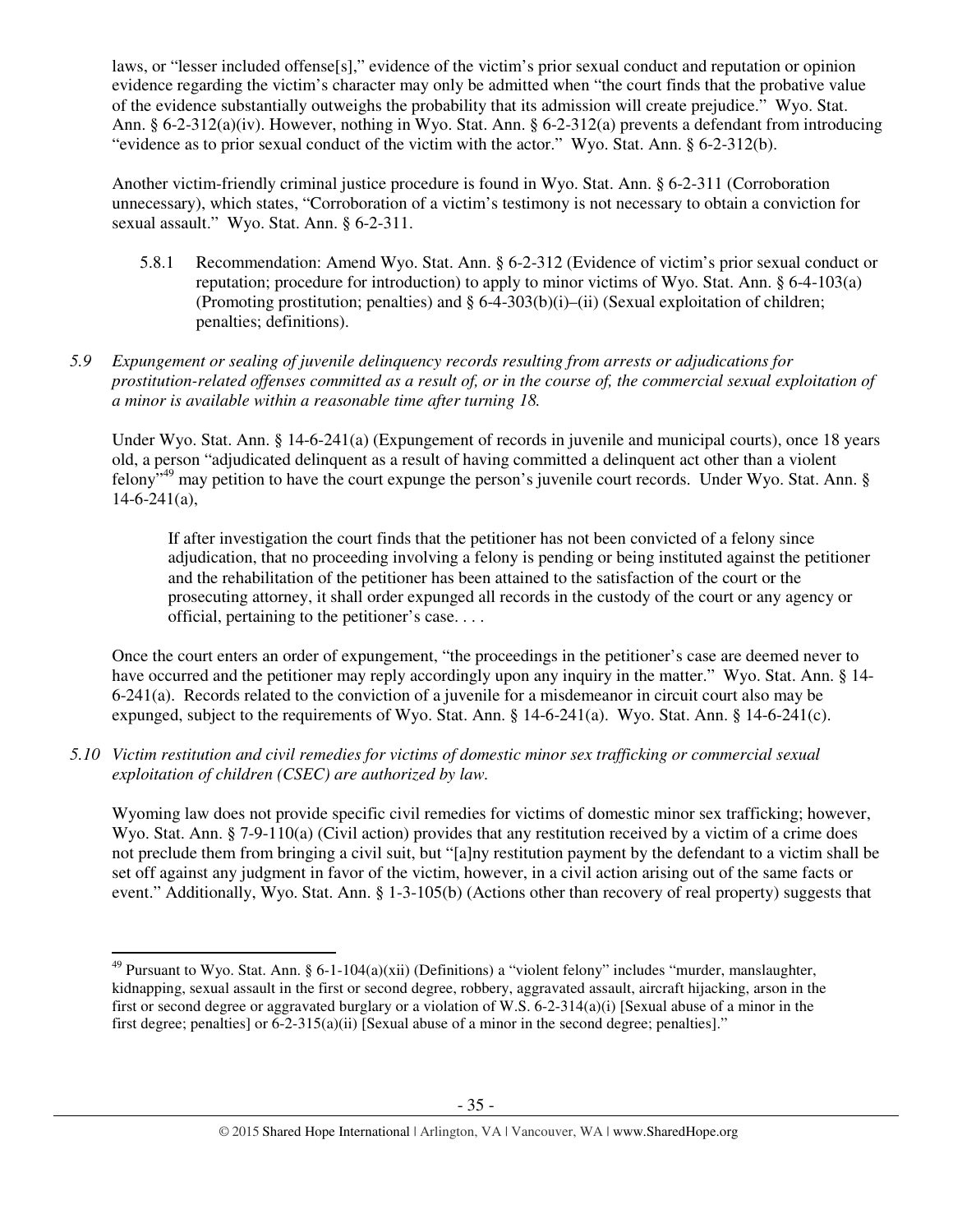there is a "a civil action based upon sexual assault as defined by W.S. 6-2-301(a)(v)<sup>50</sup> against a minor" under Wyoming law.

Domestic minor sex trafficking victims also are able to receive mandatory restitution from their offender under the human trafficking statute as well as for any misdemeanor or felony conviction, pursuant to Wyo. Stat. Ann. § 6-2-709(d) (Victims' rights; services), § 7-9-102 (Order to pay upon conviction), and § 6-2-710 (Restitution). Mandatory restitution should be determined in accordance with Wyo. Stat. Ann. §§ 7-9-103 (Determination of amount owed; execution), 7-9-114 (Determination of long-term restitution; time for order; enforcement). Wyo. Stat. Ann. § 7-9-103(b) provides reasonable actual pecuniary and reasonably foreseeable future pecuniary damages to victims.<sup>51</sup> Pursuant to Wyo. Stat. Ann.  $\S$  7-9-114(a), victims are also owed monthly fixed amounts of restitution for long-term physical health care for as long as the victim requires the care.<sup>52</sup>

*5.11 Statutes of limitations for civil and criminal actions for child sex trafficking or commercial sexual exploitation of children (CSEC) offenses are eliminated or lengthened sufficiently to allow prosecutors and victims a realistic opportunity to pursue criminal action and legal remedies.* 

No statutes of limitations apply to the prosecution of any crimes in Wyoming;<sup>53</sup> however civil actions are subject to certain statutes of limitations. Wyo. Stat. Ann. § 1-3-102.

The most relevant provision to victims of domestic minor sex trafficking is, "an action for . . . [a]n injury to the rights of the plaintiff, not arising on contract and not herein enumerated" must be commenced within four years of the date the plaintiff's cause of action accrues. Wyo. Stat. Ann. § 1-3-105(a)(iv)(C). Actions for "[a]ssault or battery not including sexual assault" shall be brought within one year. Wyo. Stat. Ann. § 1-3-105(a)(v)(B). Additionally, for "a civil action based upon sexual assault as defined by W.S. 6-2-301(a)(v) (Definitions)<sup>54</sup> against a minor" a claim "may be brought within the later of: (i) Eight (8) years after the minor's eighteenth birthday; or (ii) Three (3) years after the discovery." Wyo. Stat. Ann. § 1-3-105(b). Moreover, under Wyo. Stat. Ann. §  $1-3-114^{55}$  (Legal disabilities),

 $\overline{a}$ 

<sup>&</sup>lt;sup>50</sup> Sexual assault is defined in Wyo. Stat. Ann. § 6-2-301(a)(v) (Definitions) as "any act made criminal pursuant to W.S. 6-2-302 [Sexual assault in the first degree] through 6-2-319 [Names not to be released; restrictions on disclosures or publication of information; violations; penalties]."

<sup>&</sup>lt;sup>51</sup> See supra Section 2.8. Under Wyo. Stat. Ann. §6-2-701(x), "'Pecuniary damage' means all damages which a victim could recover against the defendant in a civil action arising out of the same facts or event, including damages for wrongful death. It does not include punitive damages and damages for pain, suffering, mental anguish and loss of consortium. . . ." *See supra* note 2.

<sup>52</sup> *See supra* Section 2.8.

<sup>53</sup> *See* Boggs v. State, 484 P.2d 711, 714 (Wyo. 1971). Wyoming Representatives Vranish, Byrd, and Madden and Senator Driskill introduced House Bill 0134, "Statute of Limitations for Criminal Offenses," in the 2011 General Session of the 61st Legislature, however, the bill did not make it out of committee.

<sup>54</sup> *See supra* note 50.

<sup>&</sup>lt;sup>55</sup> In Kordus v. Montes, 337 P.3d 1138 (Wyo. 2014), the court held that the exception contained in Wyo. Stat. Ann. § 1–3–114—"except for an action arising from error or omission in the rendering of licensed or certified professional or health care services"—is constitutionally infirm. The court ruled that two-year statute of limitations applicable to medical malpractice actions under Wyo. Stat. Ann. §§ 1–3–107 (Act, error or omission in rendering professional or health care services), as applied to juvenile patient who had no procedural capacity to sue, violated her fundamental right of access to the courts under the open courts provision of State Constitution; patient's exclusive remedy was to file suit, through her parents or some other guardian, seeking to recover damages for the alleged malpractice, but patient could not bring suit against her parents if they negligently failed to bring the claim within the limitations period.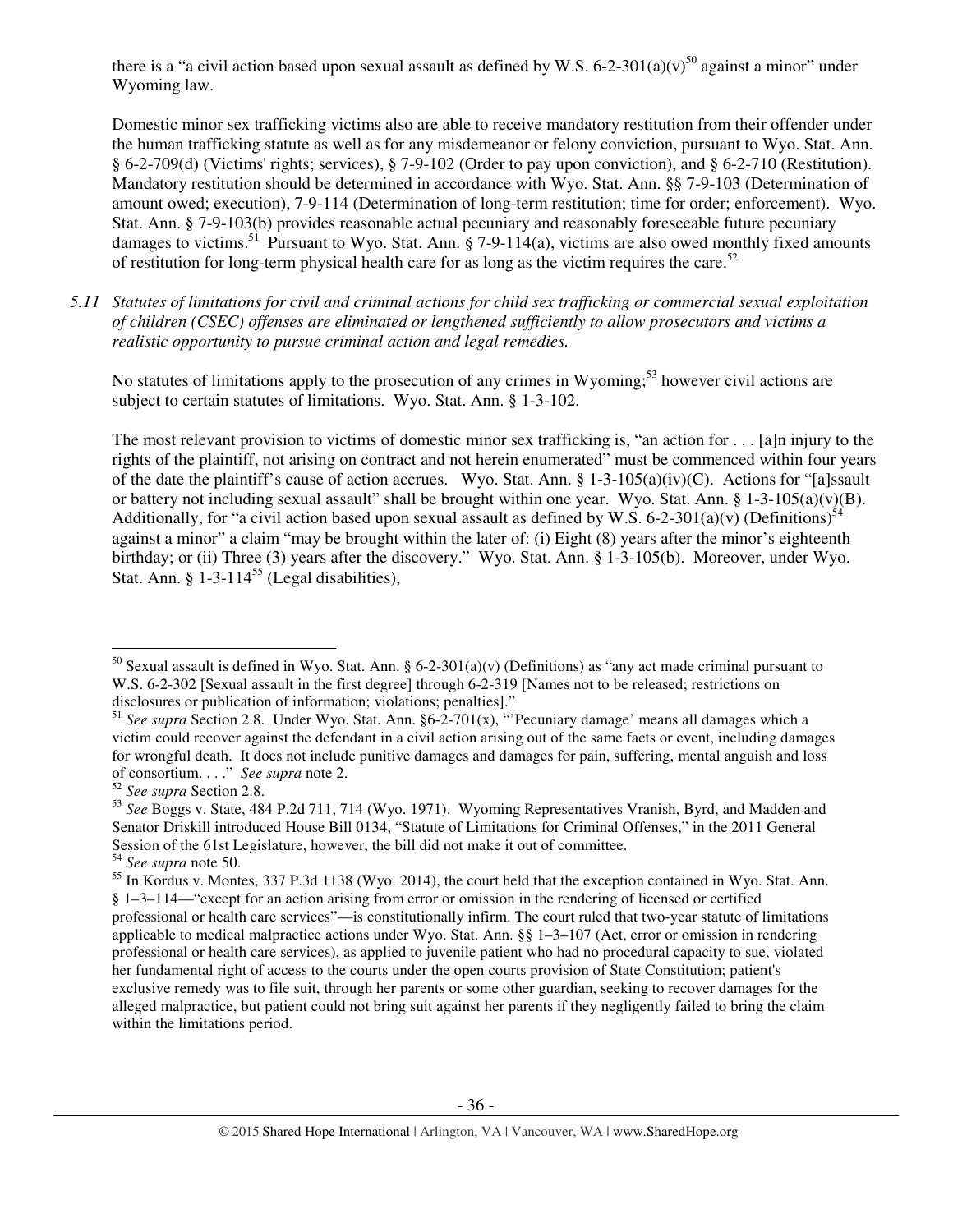If a person entitled to bring any action except for an action arising from error or omission in the rendering of licensed or certified professional or health care services or for a penalty or forfeiture, is, at the time the cause of action accrues, a minor . . . the person may bring the action within three (3) years after the disability is removed or within any other statutory period of limitation, whichever is greater.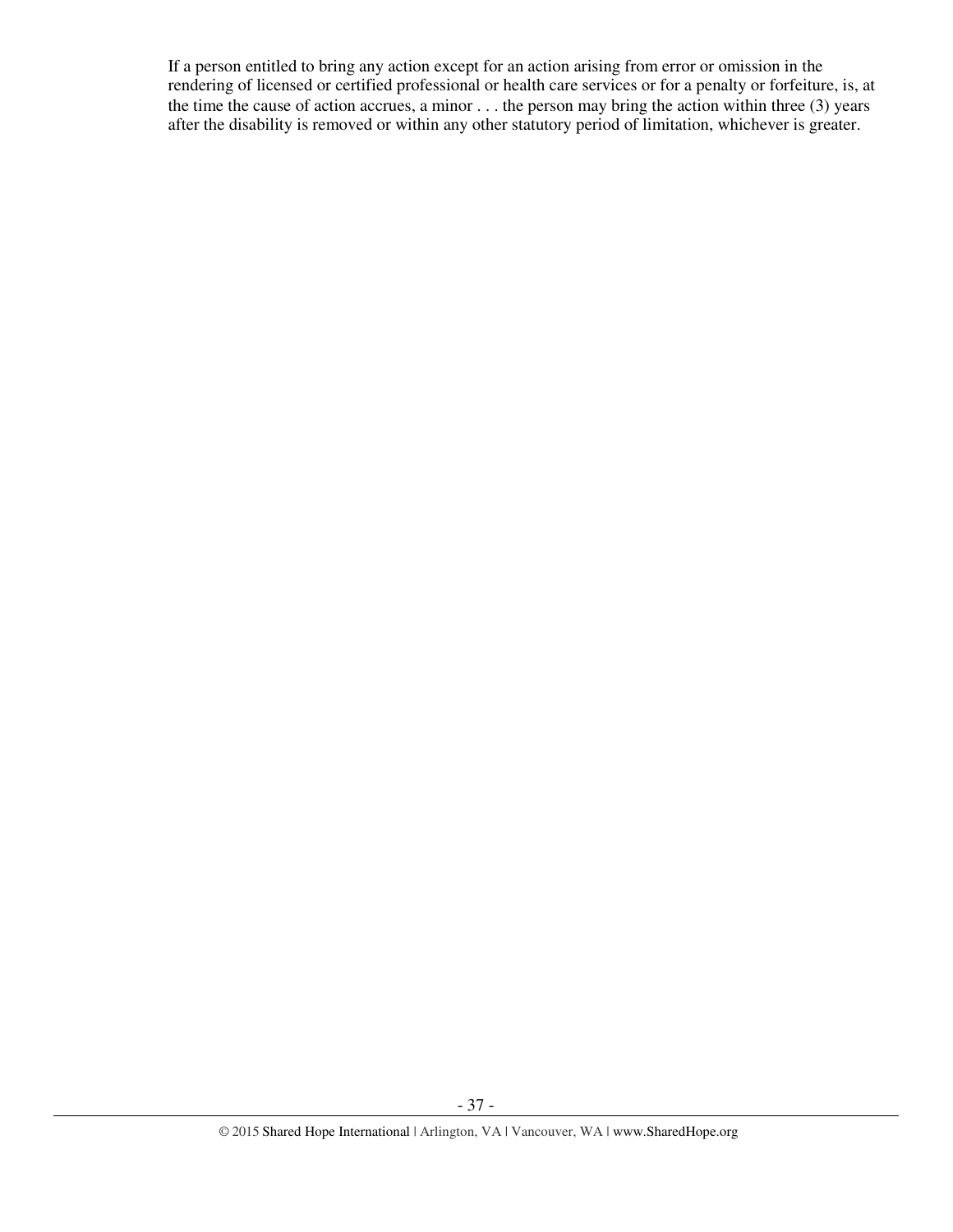#### **FRAMEWORK ISSUE 6: CRIMINAL JUSTICE TOOLS FOR INVESTIGATION AND PROSECUTIONS**

#### *Legal Components:*

- *6.1 Training on human trafficking and domestic minor sex trafficking for law enforcement is statutorily mandated or authorized.*
- *6.2 Single party consent to audio-taping is permitted in law enforcement investigations.*
- *6.3 Wiretapping is an available tool to investigate domestic minor sex trafficking.*
- *6.4 Using a law enforcement posing as a minor to investigate buying or selling of commercial sex acts is not a defense to soliciting, purchasing, or selling sex with a minor.*
- *6.5 Using the Internet or electronic communications to investigate buyers and traffickers is a permissible investigative technique.*
- *6.6 Law enforcement and child welfare agencies are mandated to promptly report missing and recovered children. \_\_\_\_\_\_\_\_\_\_\_\_\_\_\_\_\_\_\_\_\_\_\_\_\_\_\_\_\_\_\_\_\_\_\_\_\_\_\_\_\_\_\_\_\_\_\_\_\_\_\_\_\_\_\_\_\_\_\_\_\_\_\_\_\_\_\_\_\_\_\_\_\_\_\_\_\_\_\_\_\_\_\_\_\_\_\_\_\_\_\_\_\_\_*

## *Legal Analysis:*

*6.1 Training on human trafficking and domestic minor sex trafficking for law enforcement is statutorily mandated or authorized.* 

Wyoming addresses training of law enforcement and other individuals through its human trafficking law. Pursuant to Enacted House Bill 133, Sec. 3,

(a) The division of victim services shall continue to provide training regarding provisions of this act to be used for presentation to law enforcement agencies, the law enforcement academy, prosecutors, public defenders, judges and others involved in the juvenile and criminal justice systems. The training may include:

(i) State and federal laws on human trafficking;

(ii) Methods used to identify United States citizen and foreign national victims of human trafficking;

(iii) Methods of prosecuting human traffickers; and

(iv) Methods of protecting the rights of victims of human trafficking, including collaboration with nongovernmental and other social service agencies in the course of investigating and prosecuting human trafficking cases.

*6.2 Single party consent to audiotaping is permitted in law enforcement investigations.* 

Single party consent to audiotaping is permitted in Wyoming. Wyo. Stat. Ann.  $\S$  7-3-702(a)(i), (b)(iv) (Prohibition against interception or disclosure of wire, oral or electronic communications; exceptions; penalties) provides,

- (a) Except as provided in subsection (b) of this section, no person shall intentionally: (i) Intercept, attempt to intercept, or procure any other person to intercept or attempt to intercept any wire, oral or electronic communication;
- . . . . (b) Nothing in subsection (a) of this section prohibits:

. . . . (iv) Any person from intercepting an oral, wire or electronic communication where the person is a party to the communication or where one (1) of the parties to the communication has given prior consent to the interception unless the communication is intercepted for the purpose of committing any criminal or tortious act.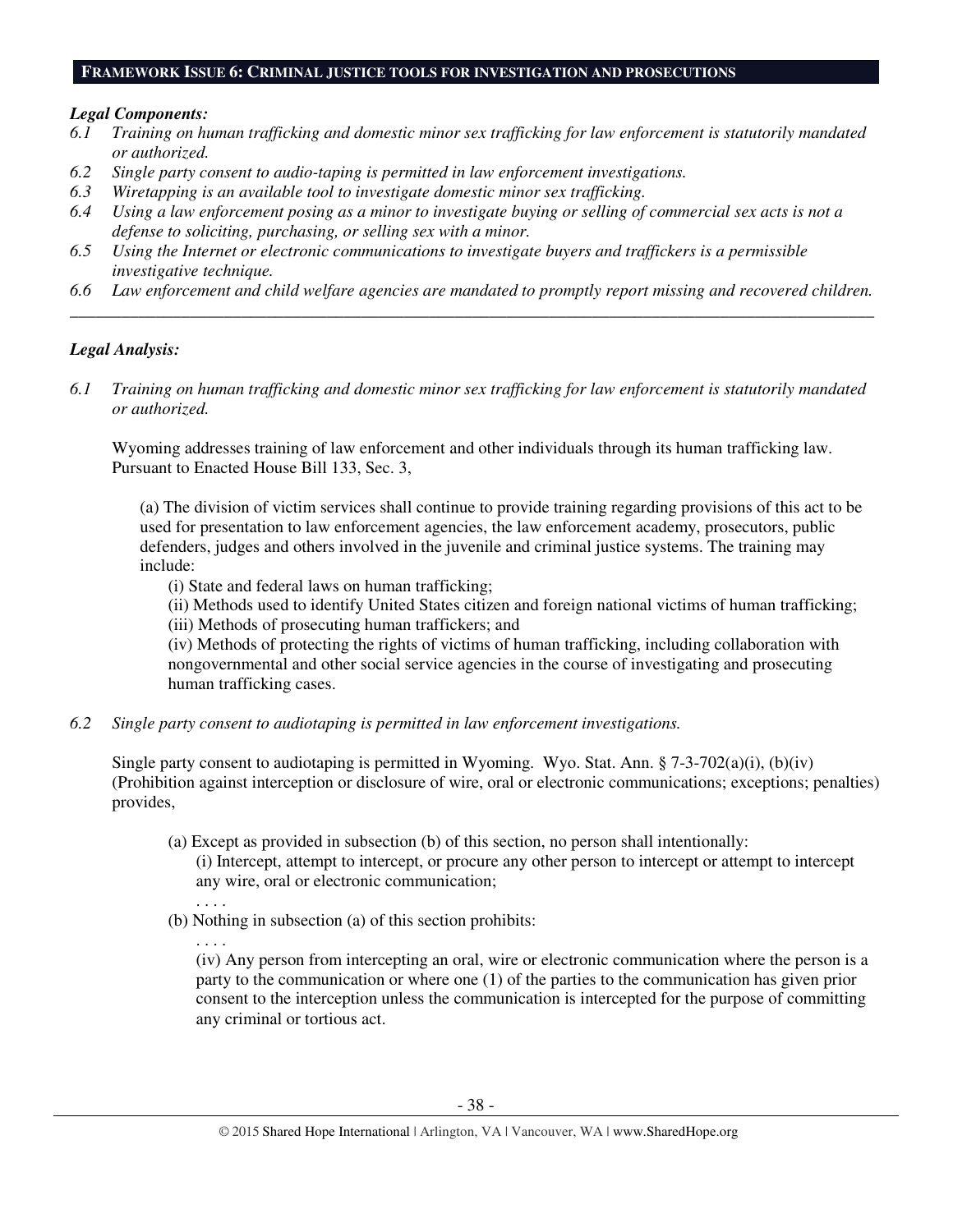Therefore, if one party to the communication consents, audiotaping the communication is permissible under Wyo. Stat. Ann. § 7-3-702(a).

*6.3 Wiretapping is an available tool to investigate domestic minor sex trafficking.* 

Offenses related to domestic minor sex trafficking are not included as crimes for which a wiretapping order may be issued. Under Wyo. Stat. Ann. § 7-3-705(a) (Authorization for interception of wire, oral or electronic communications), applications for orders authorizing the use of wiretapping may only be requested when the investigation involves a violation of the Wyoming Controlled Substances Act of 1971 or a specified crime incident to or discovered while investigating a violation of the Wyoming Controlled Substances Act of 1971.

- 6.3.1 Recommendation: Amend Wyo. Stat. Ann. § 7-3-705(a) (Authorization for interception of wire, oral or electronic communications) to specifically authorize the attorney general or district attorney to seek a court order permitting the use of wiretapping where the interception may provide evidence of domestic minor sex trafficking.
- *6.4 Using a law enforcement posing as a minor to investigate buying or selling of commercial sex acts is not a defense to soliciting, purchasing, or selling sex with a minor.*

No statute explicitly permits the use of a decoy by law enforcement to investigate sex trafficking of minors. However, because Wyo. Stat. Ann. § 6-2-318 (Soliciting to engage in illicit sexual relations; penalty) applies where a defendant "solicits, procures or knowingly encourages . . . a person purported to be less than the age of fourteen (14) years," the use of a decoy by law enforcement in the investigation of a violation of Wyo. Stat. Ann. § 6-2-318 seems to be permissible.

- 6.4.1 Recommendation: Amend § 6-4-103 (Promoting prostitution) to expressly authorize law enforcement's use of a decoy posing as a minor to investigate offenses of sex trafficking in which a minor is used in prostitution and live sexual performance.
- *6.5 Using the Internet or electronic communications to investigate buyers and traffickers is a permissible investigative technique.*

No statute expressly authorizes law enforcement to use the Internet or electronic communications to investigate buyers and traffickers of sex with minors.

- 6.5.1 Recommendation: Enact a law expressly criminalizing use of the Internet or electronic communications to commit or attempt to commit a CSEC offense and prohibit a defense to prosecution based on the "minor" being a law enforcement officer or other adult.
- *6.6 Law enforcement and child welfare agencies are mandated to promptly report missing and recovered children.*

Reporting of missing children and rescued domestic minor sex trafficking victims is not mandated by the Wyoming Legislature. However, "[d]uring the 1990 Wyoming legislative session, the legislature mandated 'The Office of the Attorney General shall establish and operate a central repository of information and clearinghouse on missing children and missing persons."<sup>556</sup> Under Wyoming's current "Amber Alert Plan":

 $\overline{a}$ 

<sup>56</sup> Wyoming Division of Criminal Investigation, Office of the Attorney General, *Wyoming Missing Person Clearinghouse: 2010 Annual Report*, 4 (2010), http://attorneygeneral.state.wy.us/dci/pdf/AnnualReport MissingPerson.pdf.